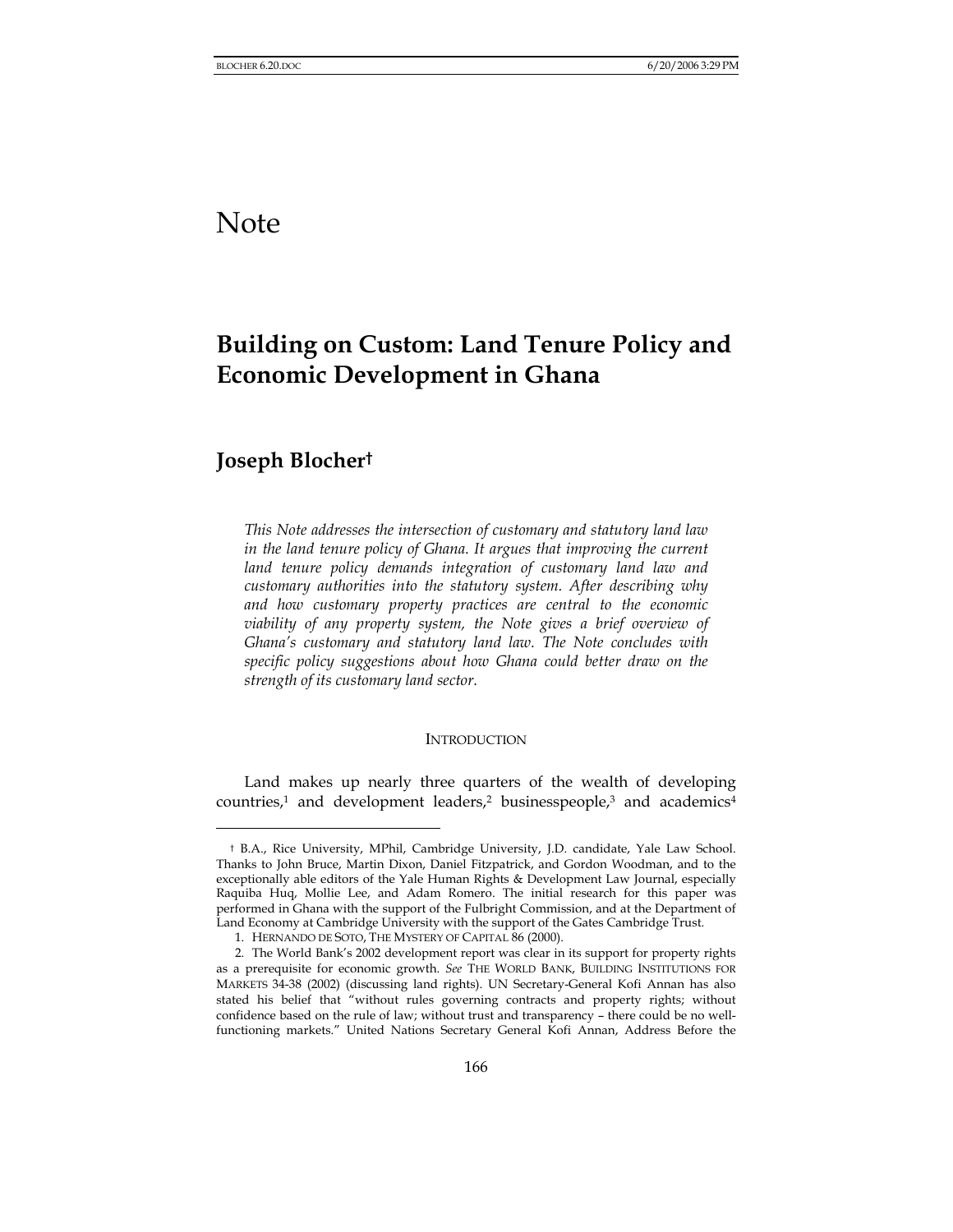l

have long argued that well-crafted property rights are necessary to unlock the value of that land and encourage economic development. Though some celebrate the notion that property rights are constantly evolving towards efficiency, $5$  scholars are increasingly recognizing that the emergence of efficient, enforceable property rights is not inevitable, especially in the developing world.<sup>6</sup>

Recent high-profile work on property rights has sparked renewed popular interest in legal solutions to land-based development issues,7 but unfortunately that interest has often been "directed at the viability in emerging market societies of these ideas, relationships, and institutions as transplanted from Western industrial democracies, not at unearthing their roots and nurturing those roots within the local communities."8 Across Africa, for example, attempts to craft property rights have largely been state-driven, top-down programs which attempt to replace customary forms of land ownership with Western-style property practices such as formal land title registration.9 Programs attempting to implement these reforms have largely failed. The present wave of land tenure reform in Africa is uniquely placed to learn from these mistakes and craft a new and more development-friendly approach to land tenure policy.10

This Note argues that rather than attempting to undermine norms

6*. See, e.g.*, Daniel Fitzpatrick, *Evolution and Chaos in Property Rights Systems: The Third World Tragedy of Contested Access*, 115 YALE L. J. 996, 999 (2006).

7*. See generally* DE SOTO, *supra* note 1; HERNANDO DE SOTO, THE OTHER PATH (1990) (arguing that registration of extralegal property can spark economic development); *see also* Jonathan Manders, Note, *Sequencing Property Rights in the Context of Development: A Critique of the Writings of Hernando de Soto*, 37 CORNELL INT'L L.J. 177 (2005) (arguing that de Soto overemphasizes the existence of property rights in achieving development goals and fails to address when those rights should be established, how quickly, and by whom); Jane Kaufman Winn, *How to Make Poor Countries Rich and Enrich Our Poor*, 77 IOWA L. REV. 899, 922 (1992) (reviewing HERNANDO DE SOTO, THE OTHER PATH, and arguing that law and development solutions were not culturally-attuned and were thus rejected).

8. Maxwell O. Chibundu*, Law in Development: On Tapping, Gourding and Serving Palm-Wine*, 29 CASE W. RES. J INT'L L. 167, 207 (1997).

9. KLAUS DEININGER, WORLD BANK, LAND POLICIES FOR GROWTH AND POVERTY REDUCTION 39 (2003); Kathryn Firmin-Sellers & Patrick Sellers, *Expected Failures and Unexpected Successes of Land Titling in Africa*, 27 WORLD DEV. 1115 (1999).

10. Camilla Toulmin & Julian Quan, *Evolving Land Rights, Policy and Tenure in Sub-saharan Africa*, *in* EVOLVING LAND RIGHTS, POLICY AND TENURE IN AFRICA 1, 2 (Camilla Toulmin & Julian Quan eds., 2000).

United States Chamber of Commerce (June 10, 1999).

<sup>3.</sup> *E.g.*, O. Lee Reed, *Law, the Rule of Law, and Property: A Foundation for the Private Market and Business Study*, 38 AM. BUS. L.J. 441, 446 (2001).

<sup>4</sup>*. E.g.*, YORAM BARZEL, ECONOMIC ANALYSIS OF PROPERTY RIGHTS (1989).

<sup>5</sup>*. See generally* Harold Demsetz, *Toward a Theory of Property Rights*, 57 AM. ECON. REV. 347 (1967) (arguing that legal rules surrounding property evolve to reach efficient outcomes); Thomas W. Merrill, *Introduction: The Demsetz Thesis and the Evolution of Property Rights*, 31 J. LEGAL. STUD. S331, S331 (2002) (refining Demsetz's thesis to allow for the impact of social norms and interest group politics); Saul Levmore, *Property's Uneasy Path and Expanding Future*, 70 U. CHI. L. REV. 181 (2003) (exploring the impact of politics on "the conventional and optimistic story . . . that the emergence of property rights in personal and real property has been a story of evolutionary success.").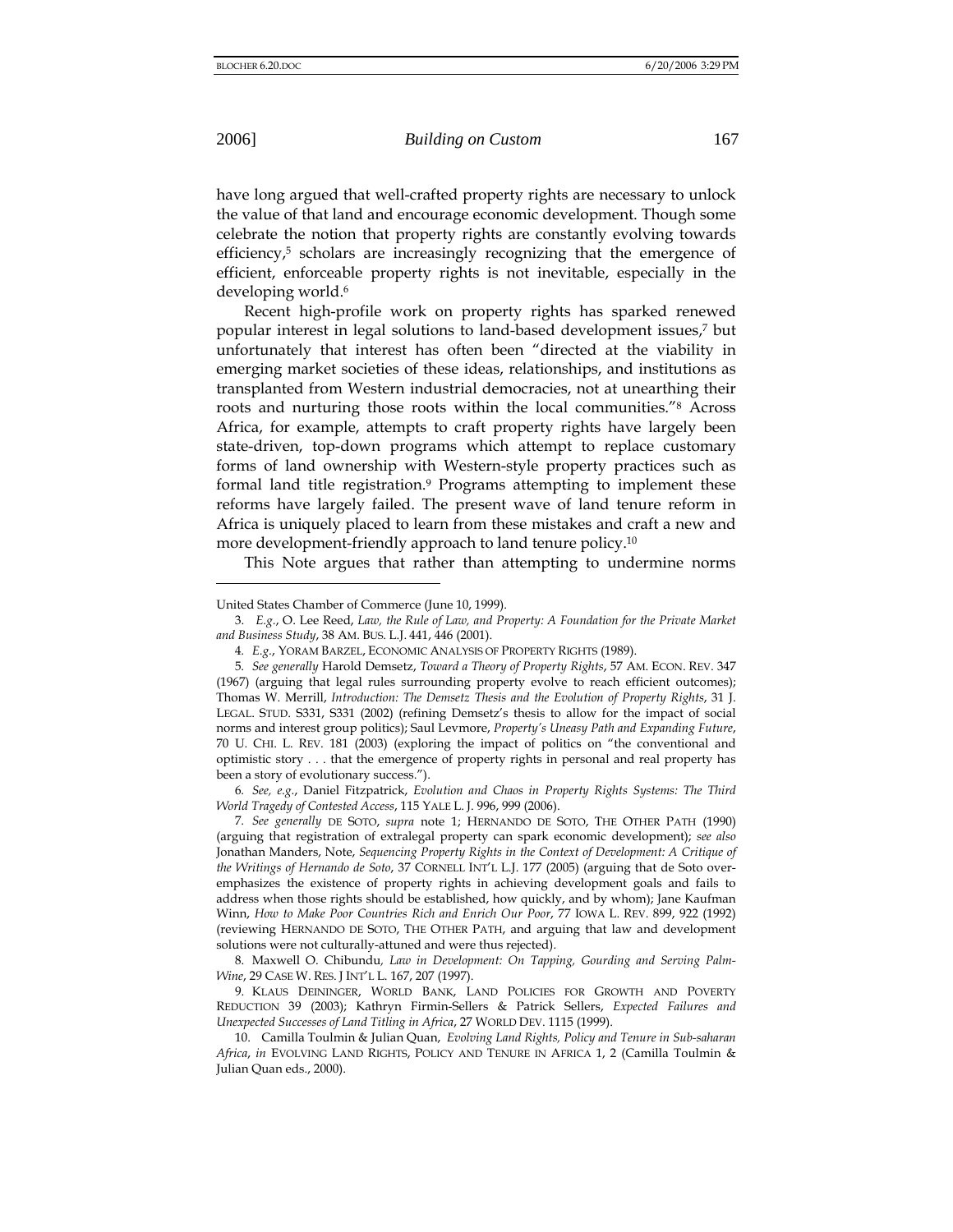about property, successful land tenure reform must use those norms as the basis for an integrated property system that combines custom and statute. Building from theory and using Ghana as a case study, the Note seeks to address why and how customary land practices must be incorporated into formal land law in order for land tenure reforms to promote efficient and equitable economic growth. In doing so, it attempts to build a bridge between the theoretical underpinnings of property reform, exemplified by the New Institutional Economics approach described in Part I, and the practical issues of land administration in developing countries.

Reconciliation of customary and statutory property law in Africa has never been more important, nor more difficult, than it is now. Countries across Africa are currently struggling to create rational, efficient land policies that merge modern statutory law with the traditional customary law that governs many people's day-to-day lives.11 The costs of failure, of the divergence between formality and reality, can be alarming. The government bulldozers that destroyed thousands of homes and businesses throughout Zimbabwe in the summer of 2005 as part of President Robert Mugabe's Operation Drive Out Trash gave a particularly vivid representation of this battle.12 Those homes, like the shanties, kiosks and unofficial markets that make up a large share of Africa's "informal" economy, existed outside of Zimbabwe's formal law. This made them, in Mugabe's vision, "trash." Although some scholars have begun to address the issue of how property rights transition from customary or Marxist systems into private capitalist systems,<sup>13</sup> few have taken on the difficult and relatively unglamorous task of proposing feasible, country-specific solutions for how custom and informal rights can be integrated with statute into a nationwide economy. At best, failure to turn theory into practice deprives the informal sector and hence the economy of growth opportunities. At worst, it leads to destructive conflicts like Operation Drive Out Trash.

Ghana is not as extreme an example as Zimbabwe. But, like most sub-Saharan African nations, it depends on land as the basis of its economy while simultaneously struggling to solve land-related problems and

<sup>11</sup>*. See, e.g.*, CHRISTIAN LUND, WAITING FOR THE RURAL CODE: PERSPECTIVES ON A LAND TENURE REFORM IN NIGER (1993); MICHAEL MORTIMORE, HISTORY AND EVOLUTION OF LAND TENURE AND ADMINISTRATION IN WEST AFRICA (1997); ROSE MWEBAZA, HOW TO INTEGRATE STATUTORY AND CUSTOMARY TENURE: THE UGANDA CASE (1999); LUNGISILE NTSEBEZA, LAND TENURE REFORM IN SOUTH AFRICA: AN EXAMPLE FROM THE EASTERN CAPE PROVINCE (1999).

<sup>12.</sup> Michael Wines, *Zimbabawe Police Resume Drive to Raze Slums*, N.Y. TIMES, July 27, 2005, at A3; *Editorial: Truth Telling on Zimbabwe*, N.Y. TIMES, July 26, 2005, at A16; *see also* Solomon J. Greene, *Staged Cities: Mega-events, Slum Clearance, and Global Capital*, 6 YALE H.R. & DEV. L. J. 161 (2003) (examining slum clearance programs aimed at improving the profile of cities hosting major events).

<sup>13.</sup> *See* Stuart Banner, *Transitions Between Property Regimes*, 31 J. LEGAL STUD. S359 (2002**);**  Michael A. Heller, *The Tragedy of the Anticommons: Property in the Transition from Marx to Markets*, 111 HARV. L. REV. 621, 678 (1998).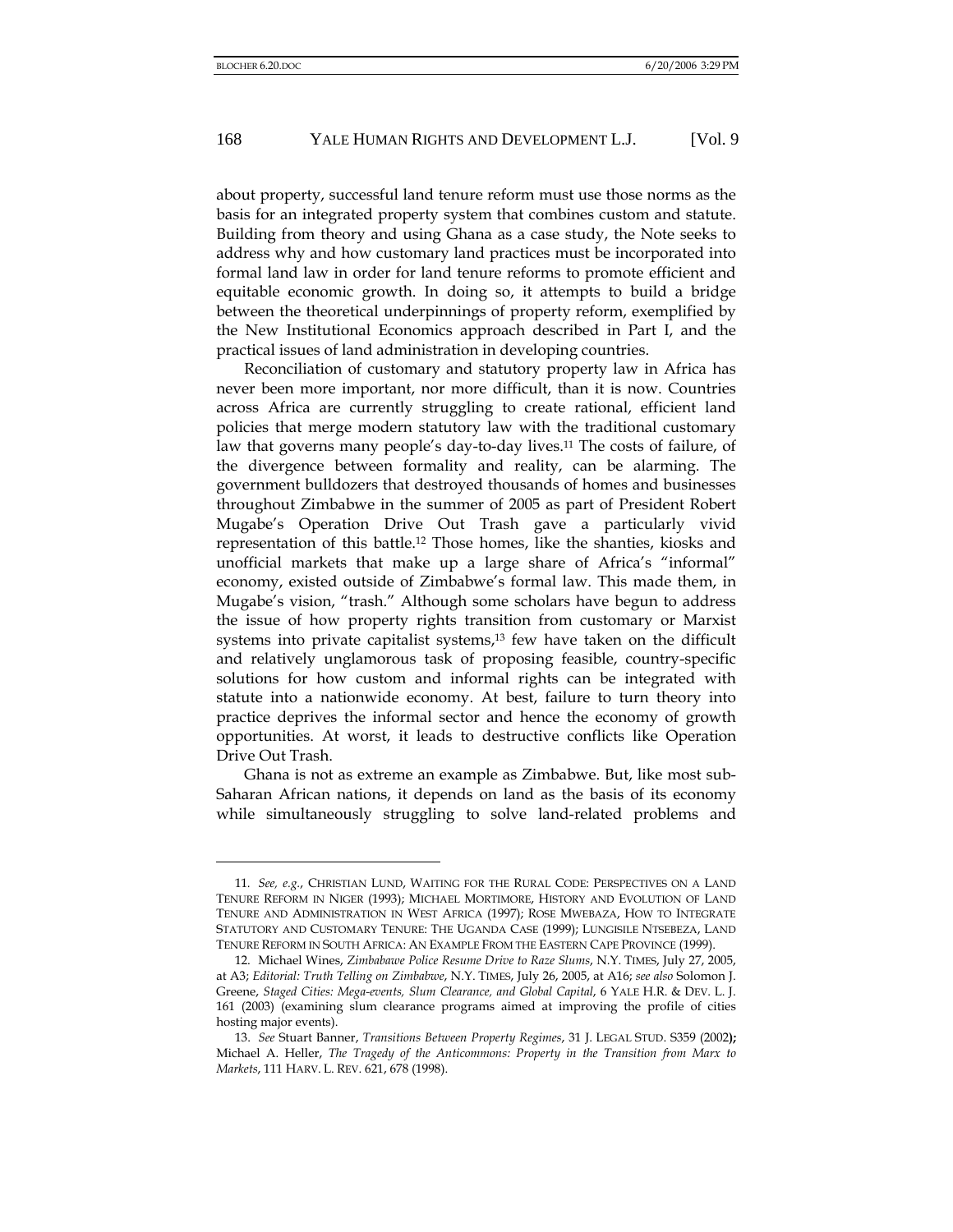reconcile a legal system that is divided between custom and statute.14 Land is Ghana's single most valuable asset and the foundation of the national resource base.15 Agriculture accounts for more than sixty percent of the country's jobs.16 Despite its economic importance, however, the land sector in Ghana is plagued with a number of major problems.17 The National Land Policy (NLP) of Ghana, published in June 1999 after years of broad consultation, provides a good overview of the nature and scope of the obstacles to land sector development, including indeterminate boundaries, weak land administration, and inadequate land tenure security.18 These problems, and the importance of land itself, are representative of problems across the countryside.

Land sector problems are particularly acute in urban and peri-urban areas, where the growing population has increased social and economic demand for land.19 Rather than being able to profit from rising land values, some Ghanaians have found their livelihoods sold out from under them by unscrupulous chiefs or government administrators. Lacking the power to claim just compensation, many Ghanaians are doomed to landlessness.20 In peri-urban Kumasi, not only are instances of "rough sleeping" (on verandahs, kiosks, or pavements) increasingly common—one in six men and women do so—but overcrowding is also on the rise, with some villages averaging six to twelve people per room.21 The housing crunch has also led to occasional hostility between displaced landowners and the chiefs and developers they perceive to be benefiting from their calamity.22 Recent studies report that customary ownership rights in rural areas, too, are becoming less secure as commercial transactions and development increase.23 The homelessness, poverty, and violence springing from these property failures demonstrate that land tenure security is a problem not just of economic development, but of human rights.

Government interventions meant to address these problems have sometimes worsened them.24 Well-intentioned but ill-considered land

18*. Id.*

<sup>14.</sup> LENNOX KWAME AGBOSU, LAND LAW IN GHANA: CONTRADICTION BETWEEN ANGLO-AMERICAN AND CUSTOMARY CONCEPTIONS OF TENURE AND PRACTICES 1-3 (Land Tenure Ctr., Working Paper No. 33, 2000).

<sup>15.</sup> MINISTRY OF LANDS AND FORESTRY, REPUBLIC OF GHANA, NATIONAL LAND POLICY 1 (1999) [hereinafter NATIONAL LAND POLICY].

<sup>16.</sup> AGBOSU, *supra* note 14, at 2.

<sup>17.</sup> NATIONAL LAND POLICY, *supra* note 15, at 3-4.

<sup>19.</sup> CENTER FOR DEMOCRACY AND DEVELOPMENT, CORRUPTION AND OTHER CONSTRAINTS ON THE LAND MARKET AND LAND ADMINISTRATION IN GHANA: A PRELIMINARY INVESTIGATION 10 (2000).

<sup>20.</sup> R. KASIM KASANGA & NII ASHIE KOTEY, LAND MANAGEMENT IN GHANA: BUILDING ON TRADITION AND MODERNITY 18 (2001).

<sup>21</sup>*. Id.*

<sup>22</sup>*. Id.*

<sup>23. 1</sup> GEORGE SARPONG, THE LEGAL FRAMEWORK FOR PARTICIPATORY PLANNING: FINAL REPORT ON LEGAL ASPECTS OF LAND TENURE, PLANNING AND MANAGEMENT 13 (1999).

<sup>24.</sup> DAVID TABACHNICK, LIBERAL CONTRACTS, RELATIONAL CONTRACTS AND COMMON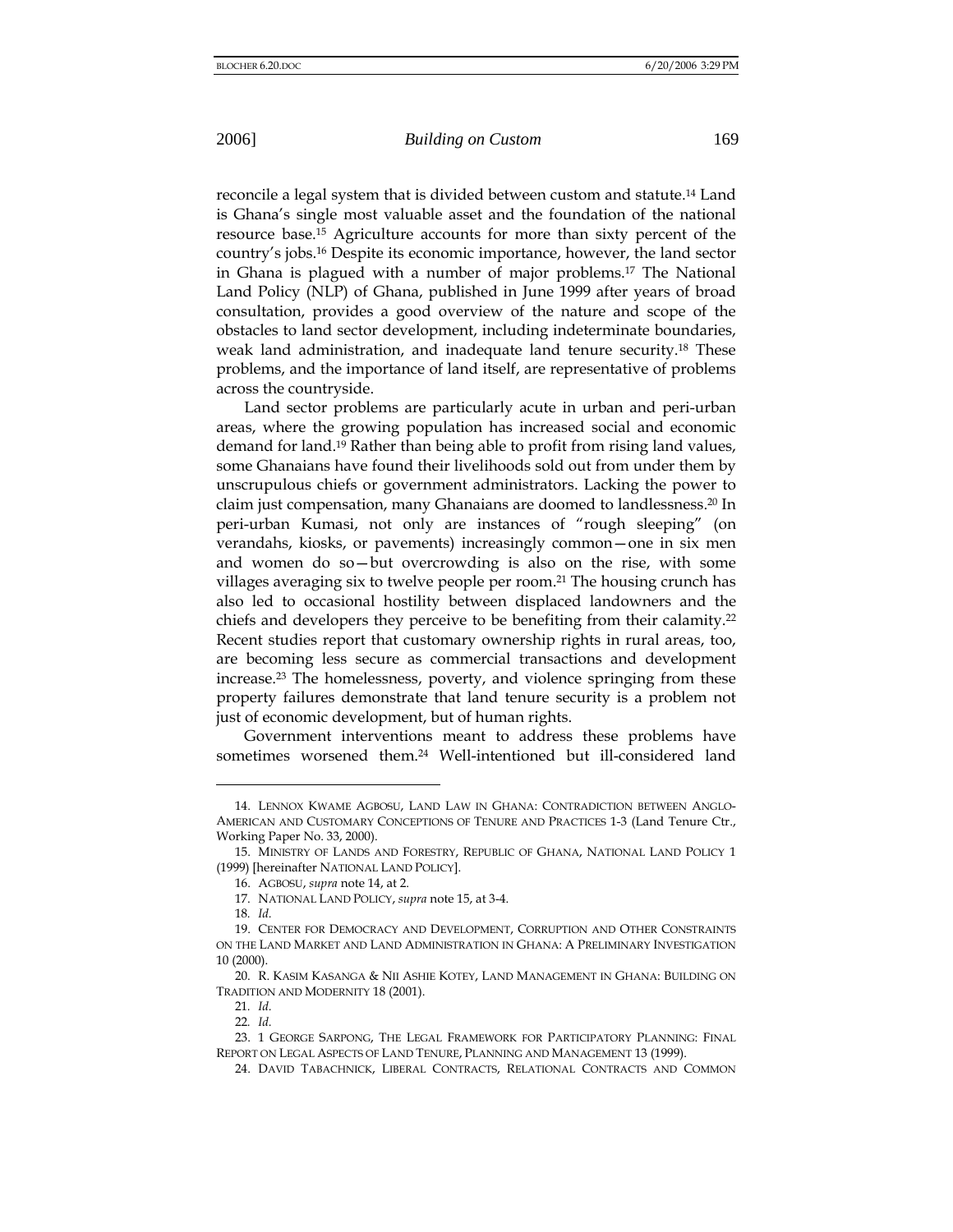reforms can exacerbate the division between custom and statutory law, leaving vulnerable groups such as women with less protection than they had under customary systems.<sup>25</sup> The government's acquisition of vast tracts of land in high-pressure urban areas only compounds the problem, especially when that land is cleared and then left unused. Shanties and kiosks begin reappearing almost overnight, stubbornly asserting customary claims in the face of government bulldozers.

Moreover, competition for land rights has led to a rash of land disputes,<sup>26</sup> draining time and resources away from land development. The wave of land-related litigation has completely overwhelmed the government bodies responsible for dealing with property disputes. Formal land courts are themselves hampered by poor case management, corruption, staff shortages, and antiquated procedures such as recording of evidence by the judge in long hand.<sup>27</sup> Customary courts, which are still popular and powerful, offer a potential alternative to the state courts, but they lack state power to compel attendance or enforce decisions.28

This Note argues that many of these problems can be solved by better integrating customary law and customary authorities into the statutory system. Part I introduces the theoretical analysis, using New Institutional Economics as a framework to argue that the economic success of a property system is dependent on the degree to which it integrates social norms and customary law. Parts II and III then flesh out the theory by describing the various statutory and customary land rights which prevail in Ghana. Understanding of these rights is an essential predicate to the formulation of feasible policy proposals. Part II describes the statutory land law of Ghana, which, like that of most African nations, is heavily influenced by colonialism. Part III briefly describes the other half of Ghana's dual property system: customary property law and its attendant rights and structures. Finally, Parts IV and V translate the first three Parts into specific policy prescriptions for Ghana, suggesting, in Part IV, practical ways to integrate legal systems, and, in Part V, methods of integrating legal authorities such as chiefs into the formal system.

In keeping with the argument of this Note that land tenure policy must be country-specific and attentive to practical realities, these policy solutions are meant to be both flexible and specific to Ghana itself. They certainly do not comprise a one-size-fits-all land reform for all of Africa. Nonetheless, it is hoped that they can be valuable both to academics and to government officials contemplating land reform.

PROPERTY: AFRICA AND THE UNITED STATES 13 (1998) ("[T]he greatest source for unpredictable interference with economic/social relationships may come not from the breakdown of a local, informal world of relationship networks, but externally from the state.").

<sup>25.</sup> GEORGE BENNEH ET AL., WOMEN'S ACCESS TO AGRICULTURAL LAND IN THE HOUSEHOLD: A CASE STUDY OF THREE SELECTED DISTRICTS IN GHANA 4 (1995).

<sup>26. 1</sup> SARPONG, *supra* note 23, at 11.

<sup>27.</sup> KASANGA & KOTEY, *supra* note 20, at 10; 1 SARPONG, *supra* note 23, at 57.

<sup>28.</sup> A. KODZO PAAKU KLUDZE, CHIEFTAINCY IN GHANA 57-58 (2000); *see infra* Part V.C.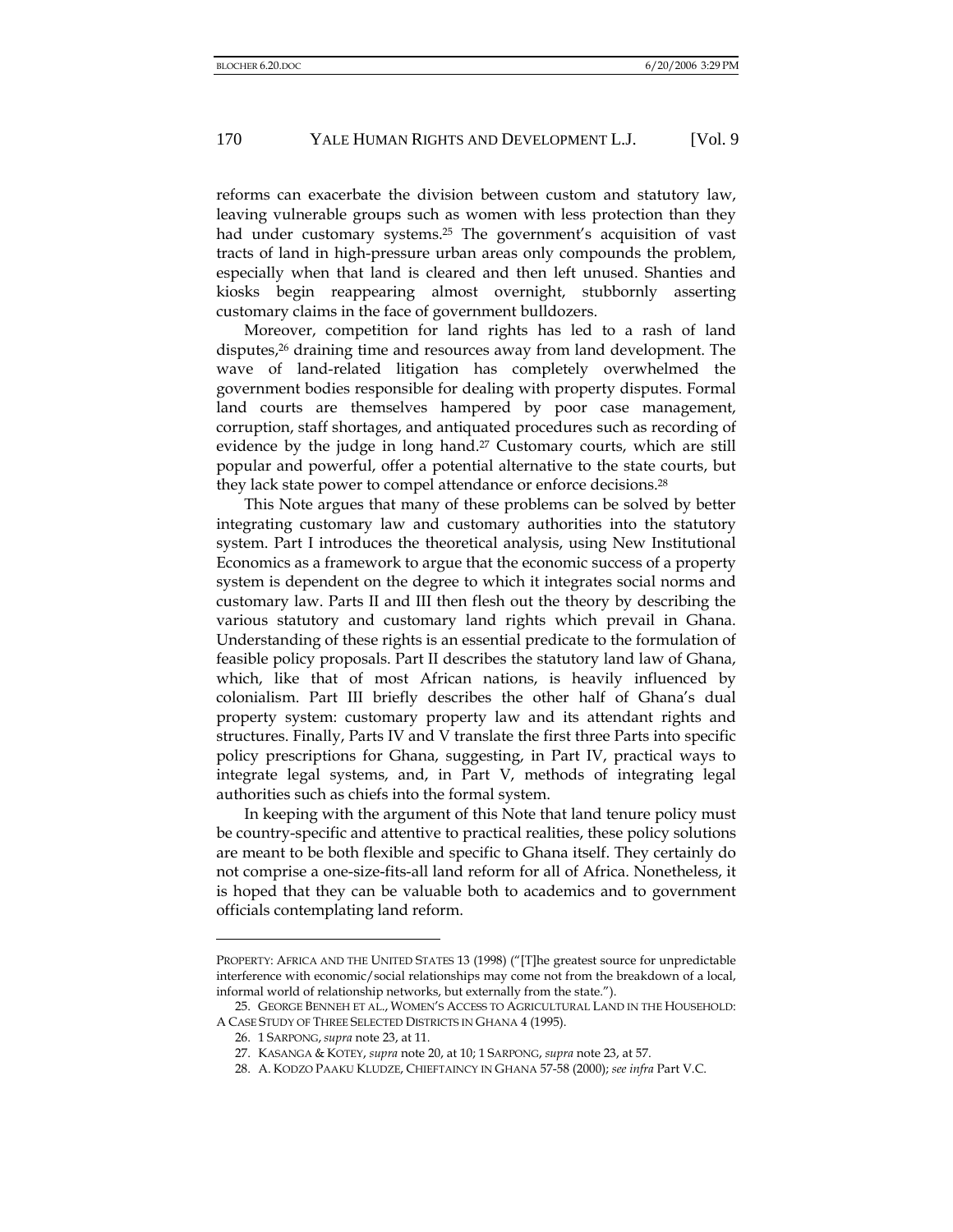#### I. THE ECONOMIC AND SOCIAL ROOTS OF PROPERTY

This Note argues that land-based economic growth in developing countries like Ghana depends on the successful integration of statutory and customary land law.29 In other words, the two foundations of property—as formal law and as a social agreement—must be closely aligned in order for property to play a role in enhancing economic efficiency.30 In support of that practical argument, and to give theoretical justification to the policy prescriptions in Parts IV and V, this Part draws on New Institutional Economics (NIE) theory, which recognizes the value of both formal and informal institutions and applies a transaction costs-based approach to property rights and social norms.<sup>31</sup> By emphasizing practice as well as law, and taking a broad view of the institutions that make up an economy, NIE helps frame and explain the problems which the rest of this Note seeks to address.

This Part briefly explores two major characteristics of property rights institutions: First, that property rights play a role as an economizing institution, but second, and equally crucial, that they are also created by and dependent on social norms. Those two arguments can be synthesized into a third: The ability of formal property rights to provide economic benefits is largely dependent on how well those rights build on preexisting custom. In other words, two foundations of property—as formal law and as a social agreement—must be closely aligned in order for property to play a role in enhancing economic efficiency.32 Well-drafted property laws do more than simply set down clear regulations for people to follow and rules for them to respect. They build on social understandings already in place. When they do not, the "transaction costs" of legal change can threaten the success of reform. Losing touch with realities of property practice can be particularly costly in societies such as Ghana where practice diverges significantly from written law.33

<sup>29</sup>*. See* Jean Ensminger, *Changing Property Rights: Reconciling Formal and Informal Rights to Land in Africa*, *in* THE FRONTIERS OF THE NEW INSTITUTIONAL ECONOMICS 165, 165 (John N. Drobak & John V.C. Nye eds., 1997); DE SOTO, *supra* note 1, at 172.

<sup>30.</sup> Reed, *supra* note 3, at 441-42.

<sup>31.</sup> My intention here is only to give a brief overview of the theory underlying property rights and development, not to advance the already substantial literature surrounding the theoretical economics of property rights development. For a more thorough discussion see Fitzpatrick, *supra* note 6.

<sup>32.</sup> Reed, *supra* note 3, at 442.

<sup>33. &</sup>quot;Nowhere is this cleavage between textbook law and social reality more glaring than in the customary land law of Ghana." Samuel K.B. Asante, *Interest in the Customary Law of Ghana—A New Appraisal*, 74 YALE L.J. 848, 849 (1964). Gray and Gray point to a specific example elsewhere in the commonwealth: "[I]t was, significantly, the conceptualization of property in terms of abstract right rather than empirical fact which, for two centuries, disabled the common law from recognizing the proprietary nature of Australian native title." Kevin Gray & Susan Francis Gray, *The Idea of Property in Law*, *in* LAND LAW: THEMES AND PERSPECTIVES 15, 37 (John Dewar & Susan Bright eds., 1998).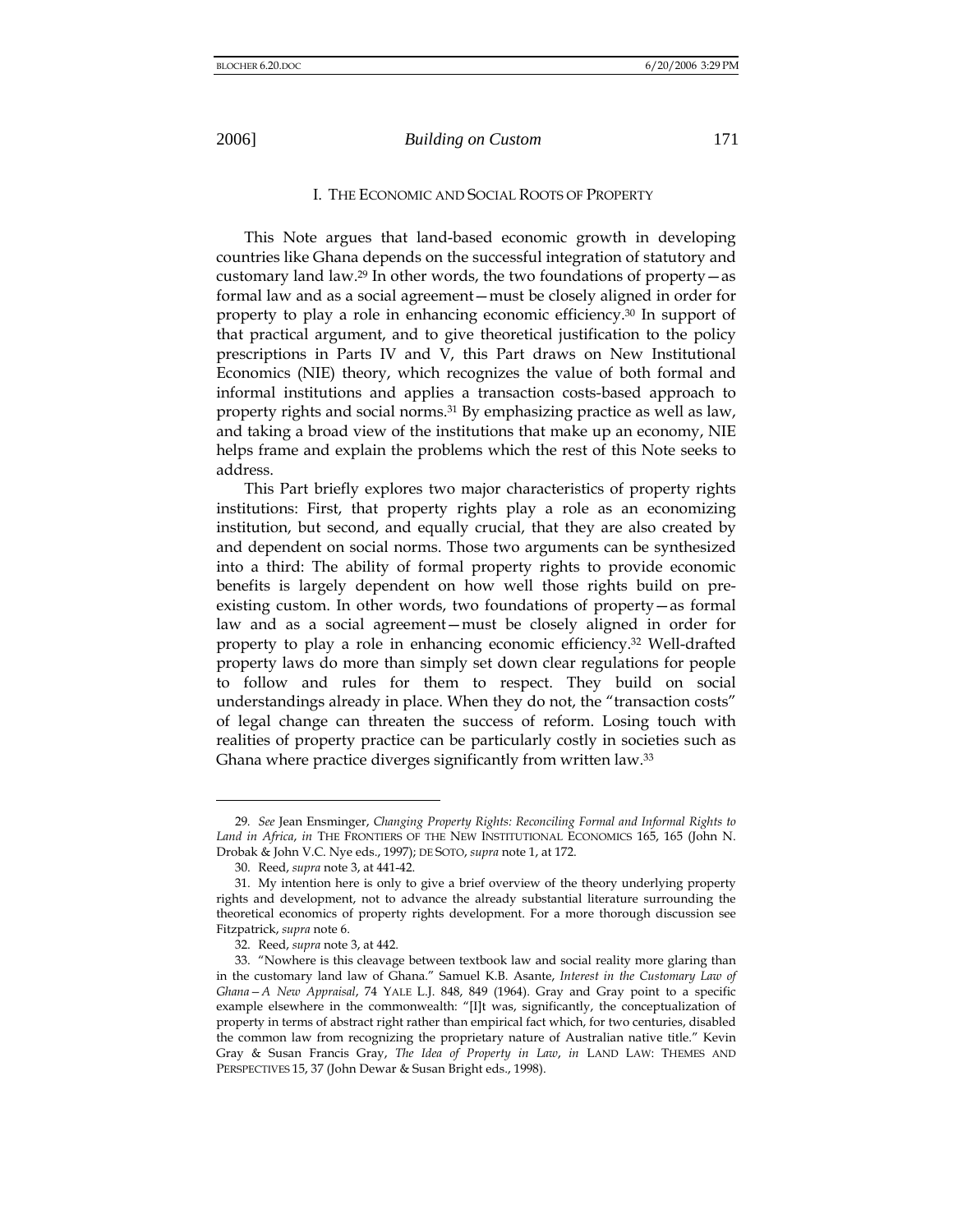## A. New Institutional Economics: Property Rights as Economic Institutions

Ronald Coase gave initial foundation to the notion that property rights could positively affect economic outcomes and helped set the stage for institutional analysis. Coase's *The Problem of Social Cost* illustrated the point that, given the assumptions of neoclassical economic analysis, $34$  a clear delineation of property rights would lead to an economically efficient allocation of resources. "[I]f market transactions were costless, all that matters (questions of equity apart) is that the rights of the various parties should be well-defined and the results of legal actions easy to forecast."35 But Coase himself recognized that transactions *are* costly; indeed, the neoclassical economy "only lives in the minds of economists but not on earth."36 He warned:

A better approach would seem to be to start our analysis with a situation approximating that which actually exists, to examine the effects of a proposed policy change and to attempt to decide whether the new situation would be, in total, better or worse than the original one. In this way, conclusions for policy would have some relevance to the actual situation.<sup>37</sup>

Douglass North writes that Coase's "most important message, one with profound implications for restructuring economic theory, is that when it is costly to transact, institutions matter."38 Indeed, the major efficiencyrelated contribution of institutions, and the most important economic reason for their existence, is a reduction in the transaction costs of exchange.39

North writes that institutions are "the rules of the game in a society or, more formally, are the humanly devised constraints that shape human interaction. . . . [They] are perfectly analogous to the rules of the game in a

<sup>34.</sup> THRÁINN EGGERTSSON, ECONOMIC BEHAVIOR AND INSTITUTIONS 38 (1990) ("Implicit in the basic neoclassical model are two assumptions: that all valuable rights, including the right to airwaves, the space around us, and sunrays, are privately held; and that these rights are unattenuated by the state.").

<sup>35.</sup> Ronald Coase, *Problem of Social Cost*, 3 J.L. & ECON. 19 (1960). The theorem's assumptions—no transaction costs and no importance attached to equity or distributions concerns—are essentially those of the neoclassical model.

<sup>36.</sup> R.H. Coase, *The Institutional Structure of Production*, 82 AM. ECON. REV. 713, 714 (1992). *See also* Howard Stein, *Institutional Theories and Structural Adjustment in Africa*, *in* THE NEW INSTITUTIONAL ECONOMICS AND THIRD WORLD DEVELOPMENT 109, 109 (John Harris et al. eds., 1995); EGGERTSSON, *supra* note 34, at 96.

<sup>37.</sup> Coase, *supra* note 35, at 43.

<sup>38.</sup> DOUGLASS C. NORTH, INSTITUTIONS, INSTITUTIONAL CHANGE AND ECONOMIC PERFORMANCE 12 (1990).

<sup>39</sup>*. Id.* at 27 ("[M]easurement and enforcement costs are the sources of social, political and economic institutions.").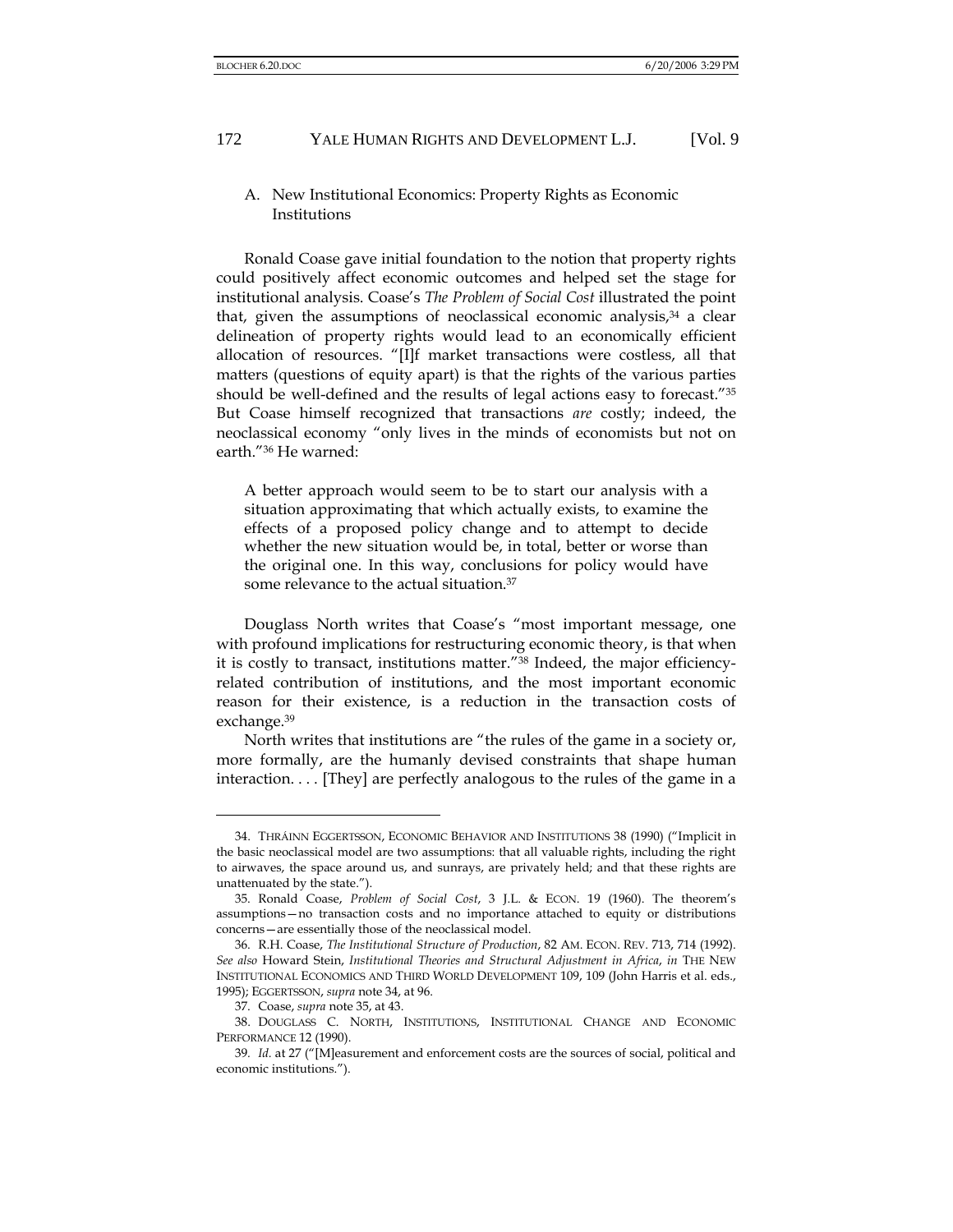l

competitive team sport."40 Institutions are thus central to all human interaction and organization, and economists and other theorists have proposed appropriately broad frameworks to explain institutions' nature and functions. New Institutional Economics (NIE) is the most successful of these theories.41 It suggests that institutions can reduce transaction costs by regularizing interactions and spreading knowledge through norms and other mechanisms. North argues that the "major role of institutions in a society is to reduce uncertainty by establishing a stable (but not necessarily efficient) structure to human interaction."42 Property, specifically, is the institution most uniquely focused on reducing transaction costs.<sup>43</sup>

#### B. Social Norms, Transaction Costs and Property

Not all cost-reducing institutions are created by the state. Informal property institutions like social norms and custom can perform an economizing function just as formal property institutions such as statutory law and government do.<sup>44</sup> Indeed, property theorists have come to accept that community norms, operating independently of formal law, can lead to efficient resource allocation.45 Sometimes this means that "social" property institutions act to address market failures.46 A strongly held norm or custom of transparency in dealings in land, for example, "may render many economic transactions possible without a need to rely on elaborate and costly safeguards. In this, custom may contribute to economic efficiency."47 Indeed, property conventions, norms, and customs are often more predictable and unchanging than statutory law itself,<sup>48</sup> as the

<sup>40</sup>*. Id*. at 3-4. Compare to a similar definition proposed by Lin and Nugent: "[A]n institution is defined as a set of humanly devised behavioral rules that govern and shape the interactions of human beings, in part by helping them to form expectations of what other people will do. In so constraining behavior, institutions may be reflected in the appearance of certain behavioral regularities or norms." Justin Yifu Lin & Jeffrey B. Nugent, *Institutions and Economic Development*, *in* 3 HANDBOOK OF DEVELOPMENT ECONOMICS 2306-07 (J. Behrman & T.N. Srinivasan eds., 1995).

<sup>41.</sup> *See* Philip M. Nichols, *A Legal Theory of Emerging Economies*, 39 VA. J. INT'L L. 229, 239 (1999) ("Across the variety of social sciences, the theoretical approach that possibly has the most currency is institutionalism.").

<sup>42.</sup> NORTH, *supra* note 38, at 6.

<sup>43.</sup> DOUGLASS C. NORTH & ROBERT PAUL THOMAS, THE RISE OF THE WESTERN WORLD: A NEW ECONOMIC HISTORY 8 (1973).

<sup>44</sup>*. See generally* ROBERT ELLICKSON, ORDER WITHOUT LAW (1991).

<sup>45</sup>*. See, e.g.*, JAMES M. ACHESON, THE LOBSTER GANGS OF MAINE 142-44 (1988); ELINOR OSTROM, GOVERNING THE COMMONS: THE EVOLUTION OF INSTITUTIONS FOR COLLECTIVE ACTION (1990).

<sup>46.</sup> Robert H. Bates, *Social Dilemmas and Rational Individuals: An Assessment of the New Institutionalism*, *in* THE NEW INSTITUTIONAL ECONOMICS AND THIRD WORLD DEVELOPMENT 27, 35 (John Harris et al. eds., 1995).

<sup>47.</sup> Ekkehart Schlicht, *On Custom*, 159 J. INSTITUTIONAL & THEORETICAL ECON. 178, 180 (1993).

<sup>48</sup>*. See generally* Sally Falk Moore, *Law and Social Change: The Semi-Autonomous Social Field as an Appropriate Subject of Study*, 7 LAW & SOC'Y REV. 719 (1973) (arguing that semi-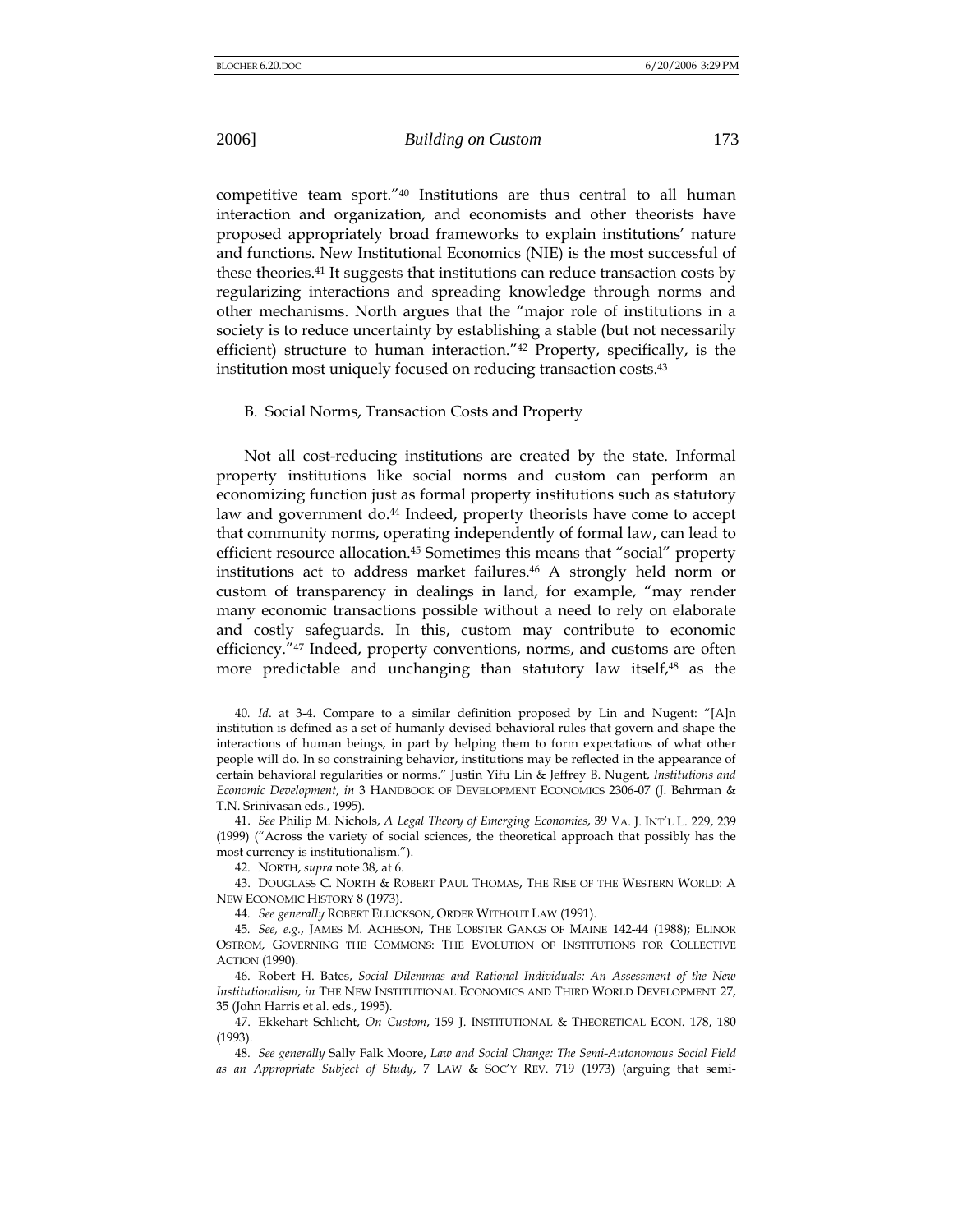lurching changes throughout the history of Ghana's own statutory land law demonstrate.49 Internalized norms are often followed even when their violation would go undetected by society,50 making formal policing less necessary and thus lowering enforcement costs.<sup>51</sup> This suggests that transaction costs can be lowered not just by improvements in statute, or technology, but by trust and noting consistent behavior.52 In societies that do not have effective formal enforcement mechanisms, values such as trust and honor play an important economic role by filling the "enforcement gap."53 It is thus common, when statutory law cannot meet the economic needs of the people, to turn to custom and other "institutions that act as alternatives to contract law."54 In Ghana, where courts often cannot be relied on to enforce contracts, social relationships and norms take on an especially important role, just as they would in any society where state-run enforcement mechanisms do not adequately address enforcement costs. And besides aiding in enforcement, social norms can also help reduce search and measurement costs.<sup>55</sup> Because bargaining and measurement costs are high, particularly in developing countries, most contracts are incompletely detailed,56 and thus informal agreements inevitably play a large role in their performance. Relying on these agreements when possible, rather than on costly formal institutions, minimizes the transaction costs associated with measurement and enforcement of contracts.

The importance of this informality reinforces the notion that property is in essence a relationship, not an object or a written rule. It is "simply an abbreviated reference to a quantum of socially permissible power exercised in respect of a socially valued resource."57 In a legal and philosophical

autonomous social norms mediate the impact of legal reform on social change). *But see* KATHRYN FIRMIN-SELLERS, THE TRANSFORMATION OF PROPERTY RIGHTS IN THE GOLD COAST: AN EMPIRICAL ANALYSIS APPLYING RATIONAL CHOICE THEORY 17 (1996) (describing chiefs' attempts to define and redefine property law in colonial and post-colonial Ghana); NEGOTIATING PROPERTY IN AFRICA (Kristine Juul & Christian Lund eds., 2002).

<sup>49</sup>*. See infra* Part III.

<sup>50.</sup> Jon Elster, *Social Norms and Economic Theory*, 3 J. ECON. PERSPECTIVES 99, 104 (1989).

<sup>51.</sup> Jean-Phillippe Platteau, *The Evolutionary Theory of Land Rights as Applied to Sub-Saharan Africa: A Critical Assessment*, 27 DEV. & CHANGE 29, 76-77 (1996).

<sup>52</sup>*. See, e.g*., Eric A. Posner, *Law and Society & Law and Economics—Common Ground, Irreconcilable Differences, New Directions: Altruism, Status, and Trust in the Law of Gifts and Gratuitous Promises*, 1997 WIS. L. REV. 567, 577-82 (arguing that trust relationships allow parties to achieve utility that would otherwise be blocked by transaction costs).

<sup>53.</sup> Nichols, *supra* note 41, at 272-273.

<sup>54</sup>*. Id.* at 273.

<sup>55.</sup> Clifford Geertz's seminal study of North African bazaars showed that traders in the bazaar lessen search and negotiation costs through a process of "clientalization," or repeated face-to-face trading between the same buyer and seller. Clifford Geertz, *The Bazaar Economy: Information and Search in Peasant Marketing*, 68 AM. ECON. REV. 28 (1978); *see also* Richard A. Posner, *A Theory of Primitive Society, with Special Reference to Law*, 23 J. L. & ECON. 1, 3 (1980).

<sup>56</sup>*. See generally* BARZEL, *supra* note 4 (describing costs of establishing perfectly accurate property rights).

<sup>57.</sup> Gray & Gray, *supra* note 33, at 15; s*ee also* 2 THE ECONOMIC FOUNDATIONS OF PROPERTY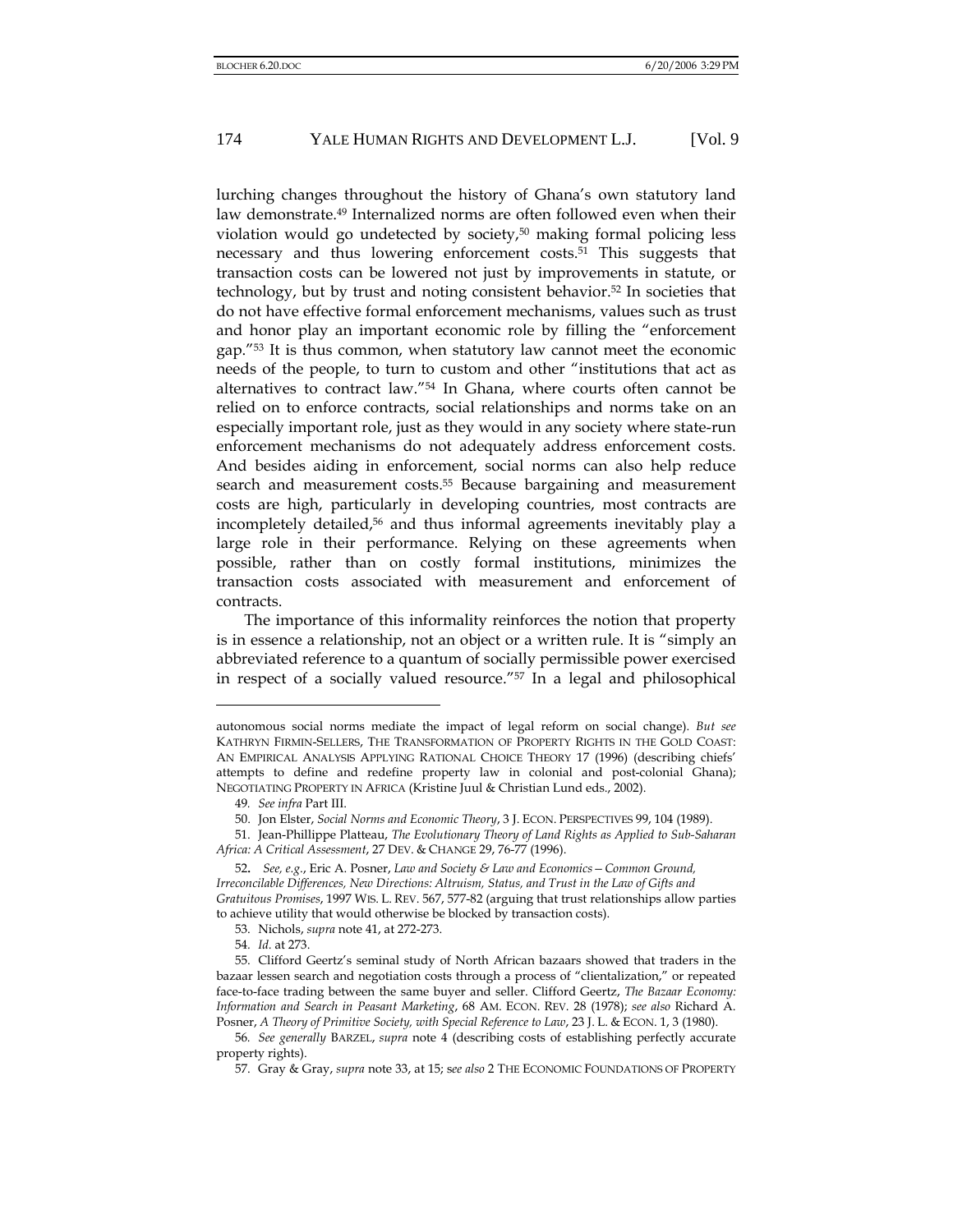l

sense, then, "property" does not refer to a physical object, but rather the rights to use it.58 This is why, in legal parlance, one does not own land but rather rights *in* land, and these rights exist not as against other pieces of land but as against other people. The strength of property rights obviously depends on their acceptance by others, and thus social norms play a crucial role in the creation and maintenance of property.59 Indeed, as Platteau has argued, "[t]he point is that, if property has no social legitimacy, it is no property because it lacks the basic ingredient of property, recognition by others."60 Kevin and Susan Gray also point to the relational nature of property: "[T]he deep structure of property is not absolute, autonomous, and oppositional. It is, instead, delimited by a strong sense of communitydirected obligation, and is rooted in a contextual network of mutual constraint and social accommodation mediated by the agencies of the state."61

Understanding property as a set of social norms makes it clear how broadly those norms apply. At times they overlap with formal rules, at times they compete with them, $62$  and at other times they fill in gaps where formal rules do not or cannot reach. Social acceptance of property rights is thus of paramount importance not only in supposedly communal systems but also in systems that are relatively formal and give significant scope to "private" property rights.<sup>63</sup> Even in systems which seem to be dominated by considerations of market efficiency, social norms play an enormous role.64 In such formalized systems, social convention may still serve as a kind of interpretive framework for deciding difficult property-related issues, such as in situations where the rule or law seems indeterminate.<sup>65</sup> Moreover, people often choose to rely on social agreements even when they are fully aware of the requirements of formal law.<sup>66</sup>

RIGHTS: SELECTED READINGS 3 (Svetozar Pejovich ed., 1997).

<sup>58.</sup> Coase himself has written: "I explained in *The Problem of Social Cost* that what are traded in the market are not, as is often supposed by economists, physical entities but the rights to perform certain actions and the rights which individuals possess are established by the legal system." Ronald Coase, *The Institutional Structure of Production*, *in* NOBEL LECTURES IN ECONOMIC SCIENCE 11, 17 (Torsten Persson ed., 1997).

<sup>59.</sup> Franz Benda-Beckmann & Keebet von Benda-Beckmann, *A Functional Analysis of Property Rights, with Special Reference to Indonesia*, *in* PROPERTY RIGHTS AND ECONOMIC DEVELOPMENT: LAND AND NATURAL RESOURCES IN SOUTHEAST ASIA AND OCEANIA 15, 36 (Toon van Meijl & Franz von Benda-Beckmann eds., 1999).

<sup>60.</sup> Platteau, *supra* note 51, at 46.

<sup>61.</sup> Gray & Gray, *supra* note 33, at 41.

<sup>62</sup>*. See* Shem Migot-Adholla et al., *Indigenous Land Rights Systems in Sub-Saharan Africa: A Constraint on Productivity?*, 5 WORLD BANK EC. REV. 155, 164 (1991).

<sup>63.</sup> Kevin Gray, *Property in Thin Air*, 50 CAMBRIDGE L.J. 252, 303-04 (1991); David E. Ault & Gilbert L. Rutman, *The Development of Individual Rights to Property in Tribal Africa*, 22 J.L. & ECON. 163, 166 (1979).

<sup>64.</sup> NORTH, *supra* note 38, at 36; *see also* JEAN ENSMINGER, MAKING A MARKET: THE INSTITUTIONAL TRANSFORMATION OF AN AFRICAN SOCIETY 154 (1992); KARL POLANYI, THE GREAT TRANSFORMATION: THE POLITICAL AND ECONOMIC ORIGINS OF OUR TIME (1957).

<sup>65.</sup> J.W. HARRIS, PROPERTY AND JUSTICE 320 (1996).

<sup>66</sup>*. See generally* ELLICKSON, *supra* note 44.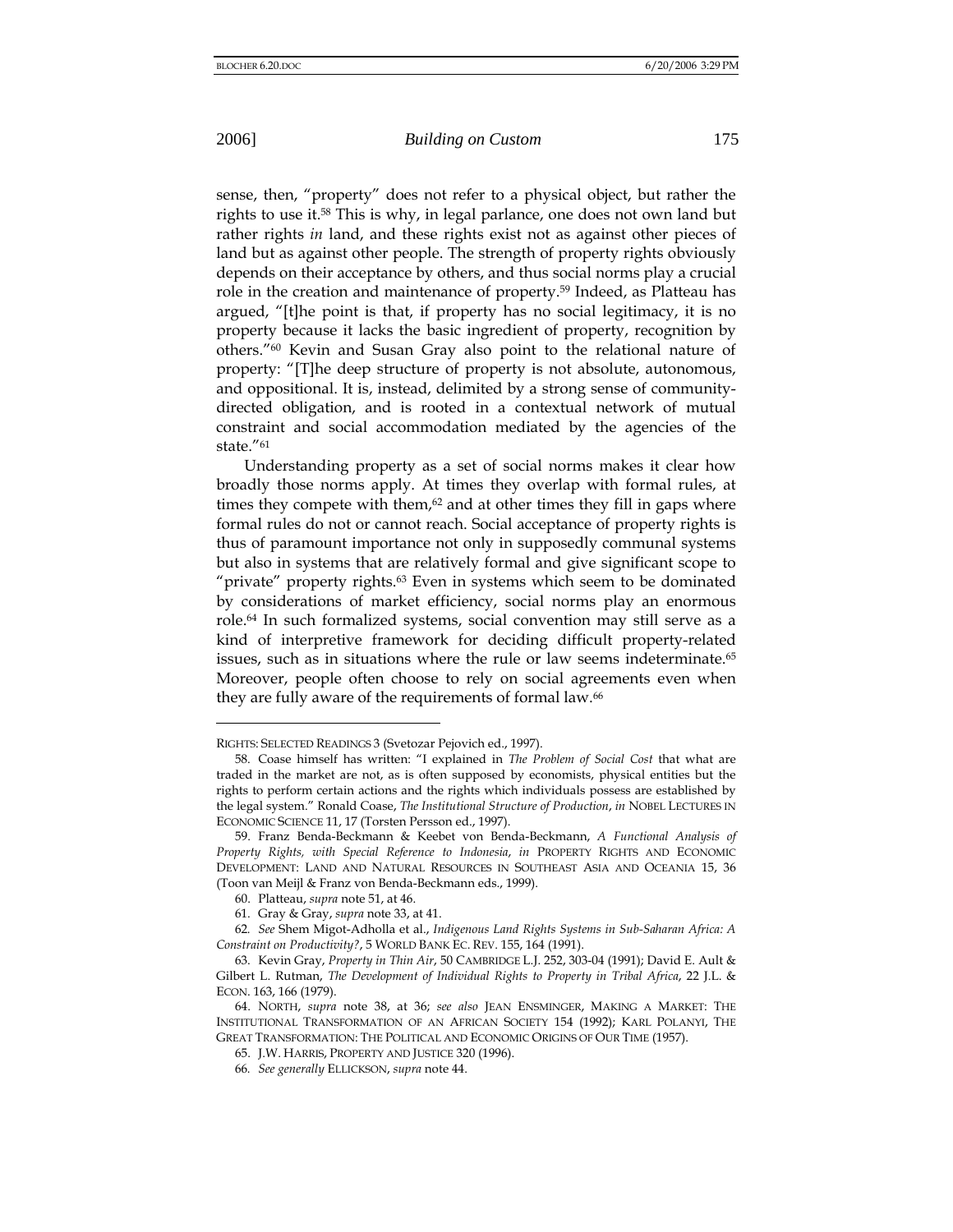C. Intersection between Property Laws and Social Norms: The Transaction Costs of Legal Change

Social norms play an even more important role in countries like Ghana, where formal property systems face special structural obstacles, such as the number of decision makers, the heterogeneity of their interests, their skills, and the framework for changing rules.<sup>67</sup> Options for change are often also limited by a society's administrative capabilities or knowledge base.<sup>68</sup> Perhaps the most important factor contributing to the persistence of inefficient property institutions, however, is the impact of politics.<sup>69</sup> The political elites who in some cases control institutional growth often have self-interested reasons for maintaining an inefficient system.70 In colonial Ghana, for example, chiefs often have used their social and political power to redefine property rights for their own personal benefit.<sup>71</sup>

Even an "efficient" formal property rights regime will not delineate *every* right, because at some point the marginal benefit of delineating a particular right will be outweighed by the enormous cost of doing so.<sup>72</sup> Land parcels in most of the world are not measured down to the millimeter, for example, even though such precision might yield some miniscule marginal gain. Enforcement costs, too, will sometimes be prohibitive. Police protection is costly,73 and enforcing every transaction may be too expensive for a developing nation without resources to spend on such efforts. In these circumstances, social norms, which are generally cheaper to operate than statutes, play an especially important role.

Legal reformers should have already learned some of these lessons. The early law and development movement floundered when the legal reforms it suggested (generally, the establishment of Western-style law) met with overwhelming cultural resistance in developing countries.74 Scholars of law, society, and development have subsequently accepted "the fragility of law's grasp on social life,"75 reinforcing the argument that "social life" may be more important to a system of property than the status of written law is. The failure to account for social realities can prevent legal reforms from providing economic benefits, and can even detract from total efficiency by dividing the market instead of unifying it: "In a system held

<sup>67.</sup> OSTROM, *supra* note 45, at 198.

<sup>68.</sup> Lin & Nugent, *supra* note 40, at 2324 n.21.

<sup>69.</sup> ENSMINGER, *supra* note 64, at 126.

<sup>70.</sup> NORTH, *supra* note 38, at 48; *see also* EGGERTSSON, *supra* note 34, at 275-76; John C. North, *The New Institutional Economics and Third World Development*, *in* THE NEW INSTITUTIONAL ECONOMICS AND THIRD WORLD DEVELOPMENT 17, 20 (John Harris et al. eds., 1995).

<sup>71</sup>*. See generally* FIRMIN-SELLERS, *supra* note 48.

<sup>72</sup>*. See generally* BARZEL, *supra* note 4.

<sup>73</sup>*. Id.* at 88-89.

<sup>74.</sup> Nichols, *supra* note 41, at 294 n.309; *see also* David M. Trubek, *Back to the Future: The Short, Happy Life of the Law and Society Movement*, 18 FLA. ST. U. L. REV. 4 (1990).

<sup>75</sup>*. Id.* at 42.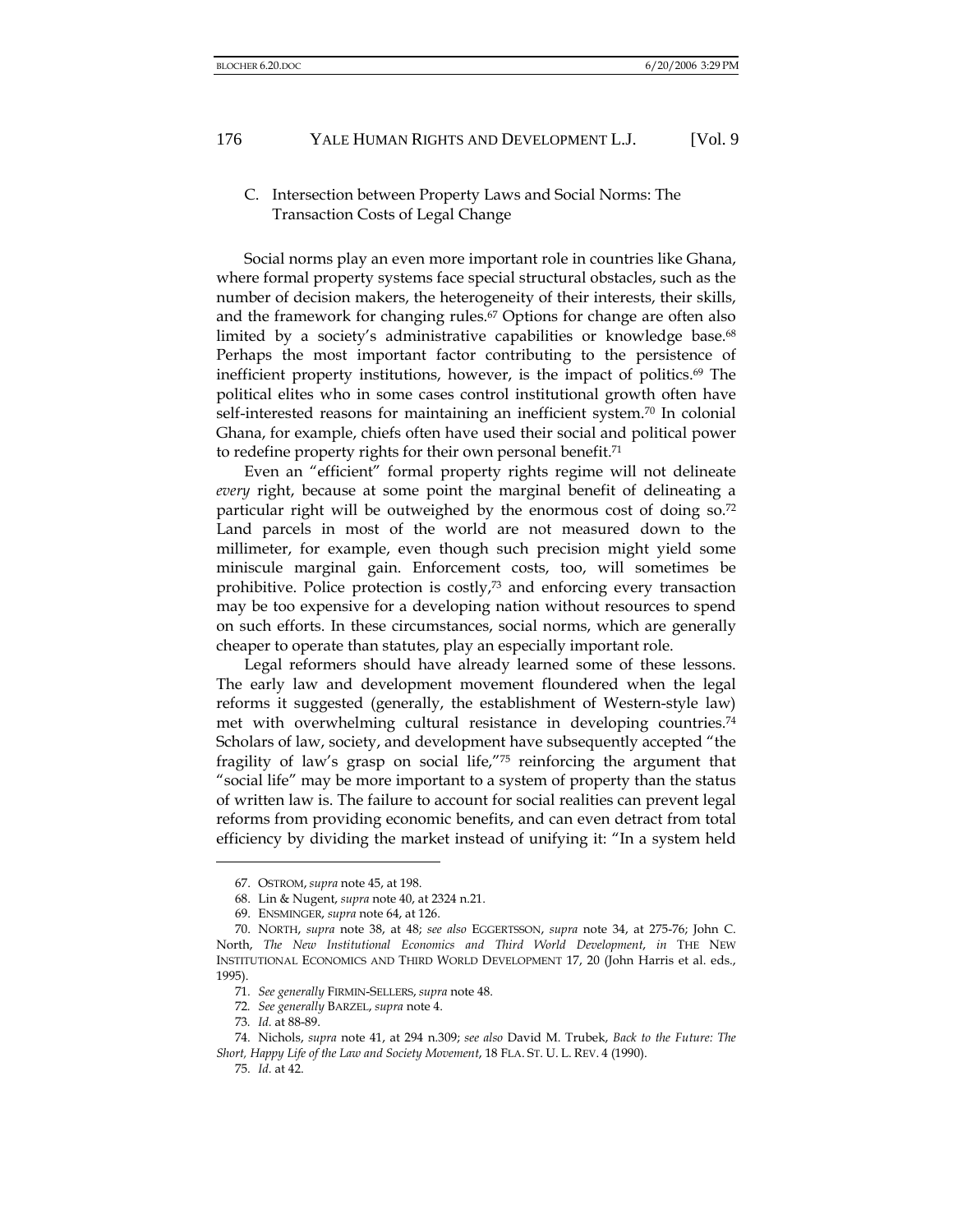to be illegitimate, where people are inclined to cheat every time they can get away with it, there may be little profit."76 This "cheating" may eventually become so widespread and regularized that it forms a distinct system of informal law, in competition with the formal state system. $77$ Hernando De Soto has strenuously argued that reliance on informality is a natural response to inefficient formal law.78 Even so, the larger the gap between practice and formal law, the less the latter can provide the stability crucial to the economic function of any property rights regime: "Because such law generally fails to embody internal social conventions, it often amounts to no more than the paper on which it is written. Far from enhancing predictability, it is a source of confusion and a trap for the unweary [sic]."79 A system that cannot deliver on its promise of predictability may be worse than no formal system at all.

Social legitimacy is thus crucially important for any property system. If formal property rights are to perform the economizing function expected of them, they must have the real support of society, and this support will come only gradually.80 The task for institutional reform is to draft formal laws that will work with custom to promote tenure security and reduce transaction costs. Bruce writes, "The appropriate tenure system for a given country is ultimately one that will mesh well with its other basic economic and social institutions, be they socialist, capitalist, or whatever."81 Drafters of property laws must thus recognize and take into account the interconnectedness of formal property law, social norms, and economic outcomes.

### II. CUSTOMARY LAND LAW IN GHANA

Of course, drafters of property laws cannot properly integrate formal property law with custom unless they first understand the content of each. This Part provides a very brief overview of Ghanaian customary land law.82 Part III addresses statutory land law.

<sup>76.</sup> ENSMINGER, *supra* note 64, at 1.

<sup>77.</sup> EGGERTSSON, *supra* note 34, at 36. Katz observes that the "real lesson of the Coase theorem" is "that private lawmaking is as important as public lawmaking, if not more so." Avery Katz, *Taking Private Ordering Seriously*, 144 U. PA. L. REV. 1745, 1758 (1996).

<sup>78.</sup> DE SOTO, *supra* note 1, at 102.

<sup>79.</sup> Chibundu, *supra* note 8, at 257.

<sup>80.</sup> North, *supra* note 70, at 25; *see also* NORTH, *supra* note 38, at 45 ("Equally important is the fact that the informal constraints that are culturally derived will not change immediately in reaction to changes in the formal rules.").

<sup>81.</sup> John W. Bruce, *A Perspective on Indigenous Land Tenure Systems and Land Concentration*, *in* LAND AND SOCIETY IN CONTEMPORARY AFRICA 23, 38 (R.E. Downs & S.P. Reyna eds., 1988); *see also* NORTH, *supra* note 38, at 46.

<sup>82.</sup> Not only is customary law's content contestable, its very definition is unclear. For the purposes of this Note, I attempt to follow The Interpretation Act (1960), Acts of Ghana C.A. 4, § 18(1), which provides a partial and generally unhelpful definition: "Customary law, as comprised in the law of Ghana, consists of rules of law which by custom are applicable to particular communities in Ghana. . . ."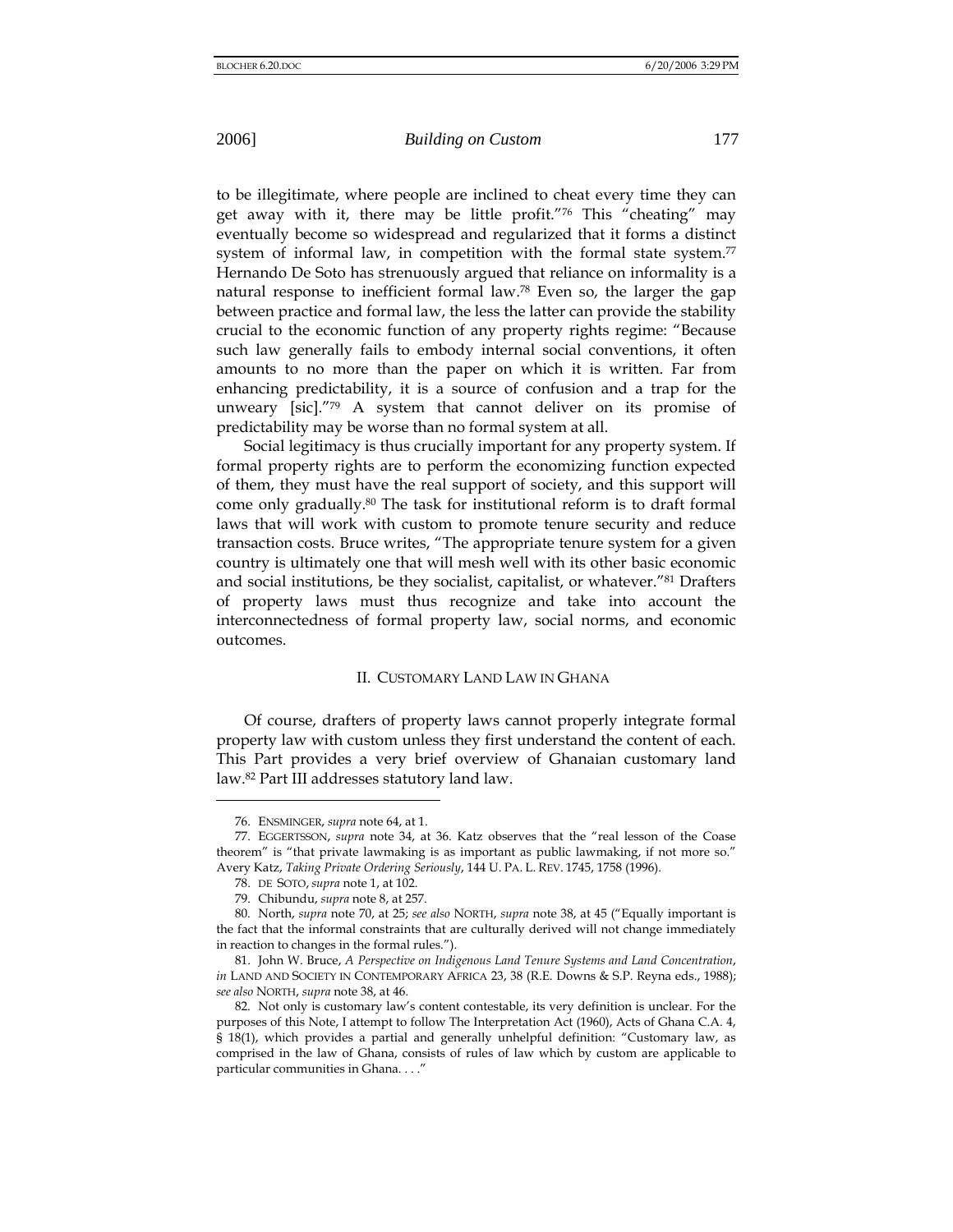Customary land law is the basis for most landholding in Ghana.83 In principle, customary law overlaps with and is subordinate to the statutory law described in Part III, but in practice it often replaces statutes. It is also difficult to systematically describe. Ghanaian courts "have not been given, nor do they consider that they need a precise definition of customary law."<sup>84</sup> They instead tend to generalize about customary practices.<sup>85</sup> Although it may sometimes be relatively easy to distinguish customary law from other types of law,<sup>86</sup> the sources of customary law are as varied as the regions, tribes, and communities in Ghana, and its content is correspondingly diverse. This Note necessarily relies on generalizations that reflect customary land law as it is professed by customary authorities, or recognized by statutory courts,<sup>87</sup> but not necessarily as it is performed everywhere at all times.<sup>88</sup> The picture that emerges is of a body of law that, despite its shortcomings, can claim advantages of legitimacy and efficiency.

## A. Domain of Customary Land Law

Nearly three quarters of all undeveloped land in Ghana is held through customary law by individuals, families, stools<sup>89</sup> and *tendamba*,<sup>90</sup> and understanding of customary land law appears to be as widespread as the law's reach. One Ghanaian customary land law authority has asserted: "Everybody truly knows the law."91 Customary laws claim such popular legitimacy in part because they "are not expressed in esoteric language requiring a great learning . . . to fathom their meanings. They are in simple language which requires no particular expertise or training to

<sup>83.</sup> *See* 1 SARPONG, *supra* note 23, at 4; KASANGA & KOTEY, *supra* note 20, at iii-iv. This is true throughout most of Africa. AGBOSU, *supra* note 14, at 11; John W. Bruce, *Do Indigenous Tenure Systems Constrain Agricultural Development*, *in* LAND IN AFRICAN AGRARIAN SYSTEMS 35, 35 (Thomas J. Bassett & Donald E. Crummey eds., 1993).

<sup>84.</sup> GORDON WOODMAN, CUSTOMARY LAND LAW IN THE GHANAIAN COURTS 40 (1996).

<sup>85</sup>*. Id.* at 49.

<sup>86</sup>*. See id*. at 48-49.

<sup>87.</sup> Ghanaian courts are competent to deal in customary law, except for in certain issues such as chieftaincy disputes.

<sup>88.</sup> For more classical treatments of Ghanaian customary land law, see KWAMENA BENTSI-ENCHILL, GHANA LAND LAW (1964); NII AMAA OLLENNU, OLLENNU'S PRINCIPLES OF CUSTOMARY LAND LAW IN GHANA (2d ed. 1985); and JOHN MENSAH SARBAH, FANTI CUSTOMARY LAWS (1968). For more recent commentary, see WOODMAN, *supra* note 84.

<sup>89.</sup> In Ghana, "stool" refers to the customary throne, or more generally to a tribe or tribal leader.

<sup>90.</sup> *See* KASANGA & KOTEY, *supra* note 20, at 13. In the northern regions, land was traditionally claimed by the *tendamba*—descendents of the original settlers in an area—rather than by chiefs. However, the position of the *tendamba* (also referred to as *tindana*) has been largely usurped by the chieftaincy over the past century, due in part to colonial interference and government acquisition of land. R. Kasim Kasanga, *The Role of Chiefs and "Tendamba" in Land Administration in Northern Ghana*, *in* DECENTRALISATION, LAND TENURE AND LAND ADMINISTRATION IN NORTHERN GHANA 53, 61, 63 (1996) [hereinafter DECENTRALISATION].

<sup>91.</sup> KLUDZE, *supra* note 28, at 235.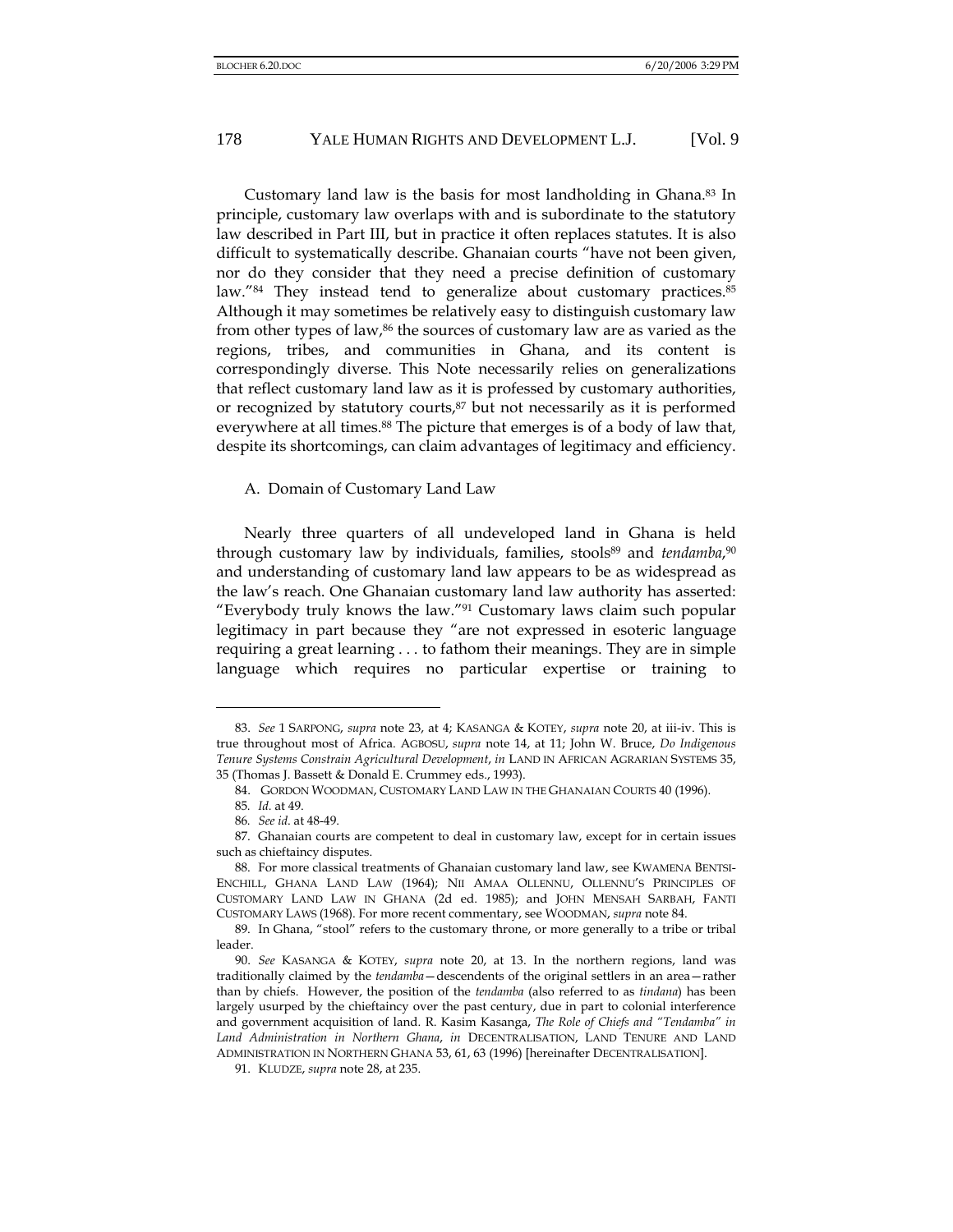understand."92 In addition to this apparent transparency, customary law remains more grounded in personal relationships, social status, and constant negotiation. As in many traditional societies, "not one group but a hierarchy of groups is the focus of land rights, with each ascending group larger and embracing several groups of the next lower order, pyramiding toward a king or paramount chief of the tribe."93 This system of rights embeds land rights within a well-established social structure—the tribe in some places, the clan or family in many others—that exists outside of the world of statutory law.

## B. Customary Land Rights

Ghanaian customary law begins from the basic tenet that all land has an owner.<sup>94</sup> In fact, nearly all land has multiple owners, with a chief holding the highest title, and numerous other rights-holders claiming lesser rights of possession, use, or transfer. This embedding of the individual's land rights within certain group or secondary rights is perhaps the major difference between customary and Western property law.95 In tying together different land rights, customary law builds on the social and political structures, such as the chieftaincy, that play an important part in many Ghanaians' lives.

The Law Reform Commission of Ghana identified four specific categories of interests in land in Ghana,<sup>96</sup> which were subsequently officially recognized in the Land Title Registration Law of 1986. Those four categories are the allodial title, the freehold title, leaseholds, and other lesser interests in land. *Leaseholds*, which are derived from common law, are not discussed in detail here.

The *allodial title* is the highest interest in land known in customary law, above which there can be no other interest.<sup>97</sup> Land is generally thought to be vested in the "stool"—that is, the entire community—while the actual title to that land is legally held by the chief or other traditional leader who acts on behalf of that community.<sup>98</sup> Thus, even though chiefs officially hold the highest title to land in most areas, they do so only in a capacity somewhat resembling a trusteeship, administering it for the benefit of their subjects—those living, dead, and not yet born. Allodial titleholders "execute judicial, governance, and management functions" over land,<sup>99</sup> but

<sup>92</sup>*. Id.*

<sup>93.</sup> Bruce, *supra* note 81, at 26.

<sup>94.</sup> *See* OLLENNU, *supra* note 88, at 4.

<sup>95.</sup> *See* David A. Atwood, *Land Registration in Africa: The Impact of Agricultural Production*¸ 18 WORLD DEV. 659, 662 (1990).

<sup>96. 1</sup> SARPONG, *supra* note 23, at 4-6.

<sup>97.</sup> WOODMAN, *supra* note 84, at 53.

<sup>98. 1</sup> SARPONG, *supra* note 23, at 4. Confusing the issue even further, chiefs themselves are sometimes referred to as "stools" in common parlance.

<sup>99.</sup> KASANGA & KOTEY, *supra* note 20, at 13.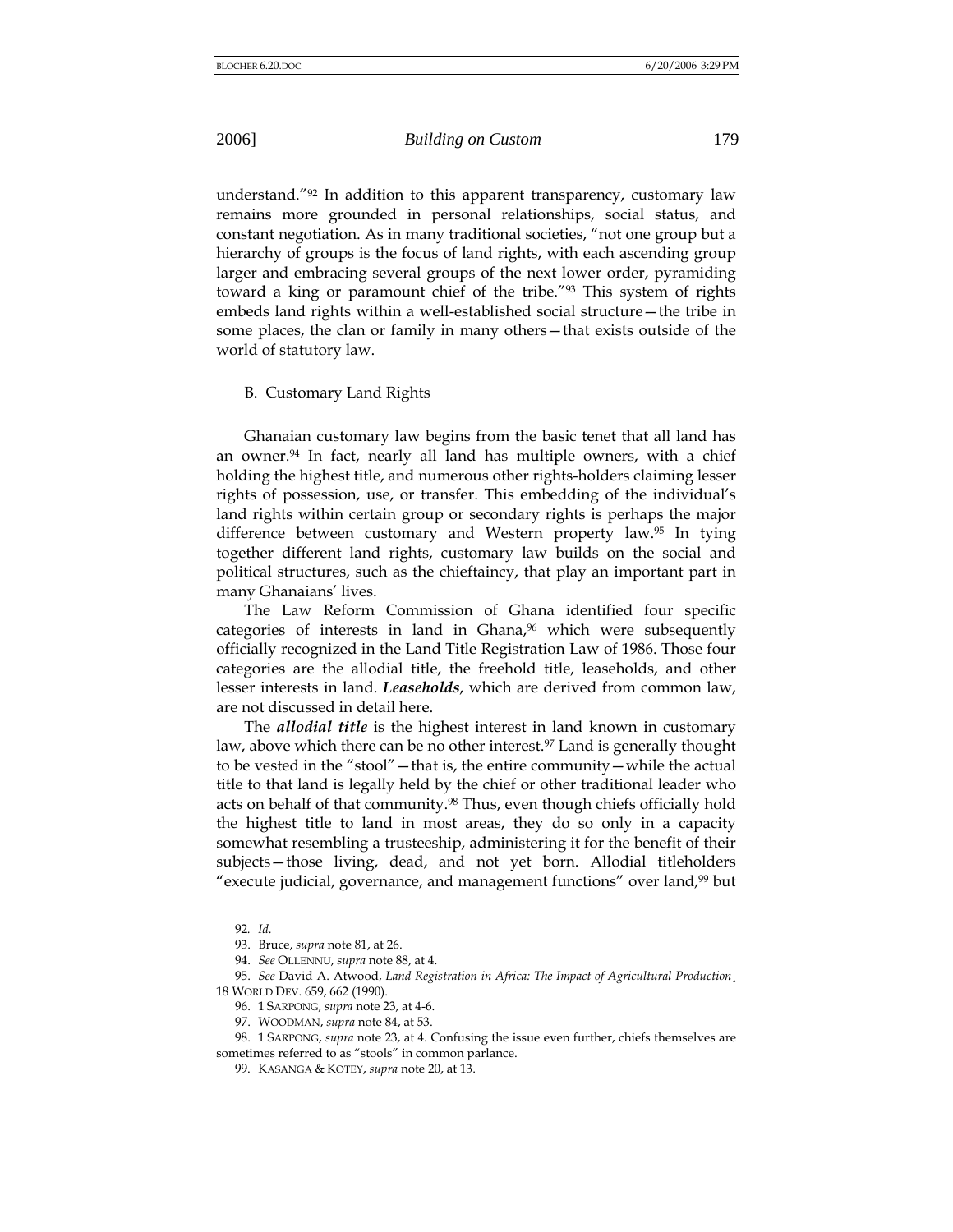under customary law they are not allowed to alienate that land solely for personal benefit.

The *freehold title*, which can be held in both customary and common law forms,<sup>100</sup> is superior to all interests but the allodial title. The customary freehold, or usufruct, is an interest held by individuals or groups in land that is held allodially by a chief, clan, or other owner.101 The holder of a customary freehold title has nearly unlimited rights to develop and cultivate his property, subject only to restrictions imposed by the allodial owner. These restrictions might include a requirement to commence development within a year, or to construct only residential buildings. The customary law freehold is perpetual, subsisting as long as its holder continues to acknowledge the higher title of the allodial owner, and it is inheritable.102 The usufruct also cannot be alienated to another person or group by the allodial owner without the usufructury owner's consent. Though the allodial title remains the highest interest in land, it is at the individual freehold level where real control over land is increasingly exercised. 103

The final category of land rights is something of a catch all, and includes all *lesser interests* that can be created by allodial and customary freehold owners. Sharecropping agreements<sup>104</sup> are the most common forms of these interests, particularly for tree crops such as cocoa.105 A 1989-1990 survey of the oil palm belt in Ghana found that more than forty percent of farmers relied at least partially on sharecropping to secure their land.106 Even the government itself issues share contracts, through the statemanaged Ghana Oil Palm Development Company.107 The two major types of sharecropping contract are *abusa*, under which the landowner and

<sup>100.</sup> Common law freeholds are similar to freeholds under English law, and are not addressed in detail here. They can be created through gift or sale by an allodial owner or by a grant by the owner of a customary freehold. Under such a grant, the parties either explicitly or impliedly agree that their grant should be regulated by common law. 1 SARPONG, *supra* note 23, at 5.

<sup>101.</sup> Article 266 of the Ghanaian Constitution bars the creation of freeholds in favor of non-citizens. CONST. OF THE REPUBLIC OF GHANA art. 266.

<sup>102. 1</sup> SARPONG, *supra* note 23, at 4.

<sup>103.</sup> *See* Kotei v. Asere Stool [1961] G.L.R. 492 (Ghana); WOODMAN, *supra* note 84, at 180; Interview with Dr. L. Odame-Larbi, Executive Secretary, Lands Commission, in Accra, Ghana (Apr. 22, 2002) (expressing the view that were it not for constitutional provisions banning freehold, customary lands would by now be individually owned under law). Gordon Woodman's recent work on customary land law in the Ghanaian courts argues that in contemporary Ghana the customary freehold "effectively supersedes the allodial title," even as it remains closely bound up with that title. WOODMAN, *supra* note 84, at 87.

<sup>104.</sup> The Akan word is *domayenkyε*, or "weed and let us share." KOJO S. AMANOR & MAXWELL KUDE DIDERUTUAH, INT'L INST. FOR ENV'T. AND DEV., SHARE CONTRACTS IN THE OIL PALM AND CITRUS BELT OF GHANA 1 (2001).

<sup>105.</sup> The classic discussions of cocoa farming and share contracts in Ghana are POLLY HILL, THE GOLD COAST COCOA FARMER: A PRELIMINARY STUDY (1956) and POLLY HILL, THE MIGRANT COCOA-FARMERS OF SOUTHERN GHANA: A STUDY IN RURAL CAPITALISM (1963).

<sup>106.</sup> AMANOR & DIDERUTUAH, *supra* note 104, at 3.

<sup>107</sup>*. Id.* at 20.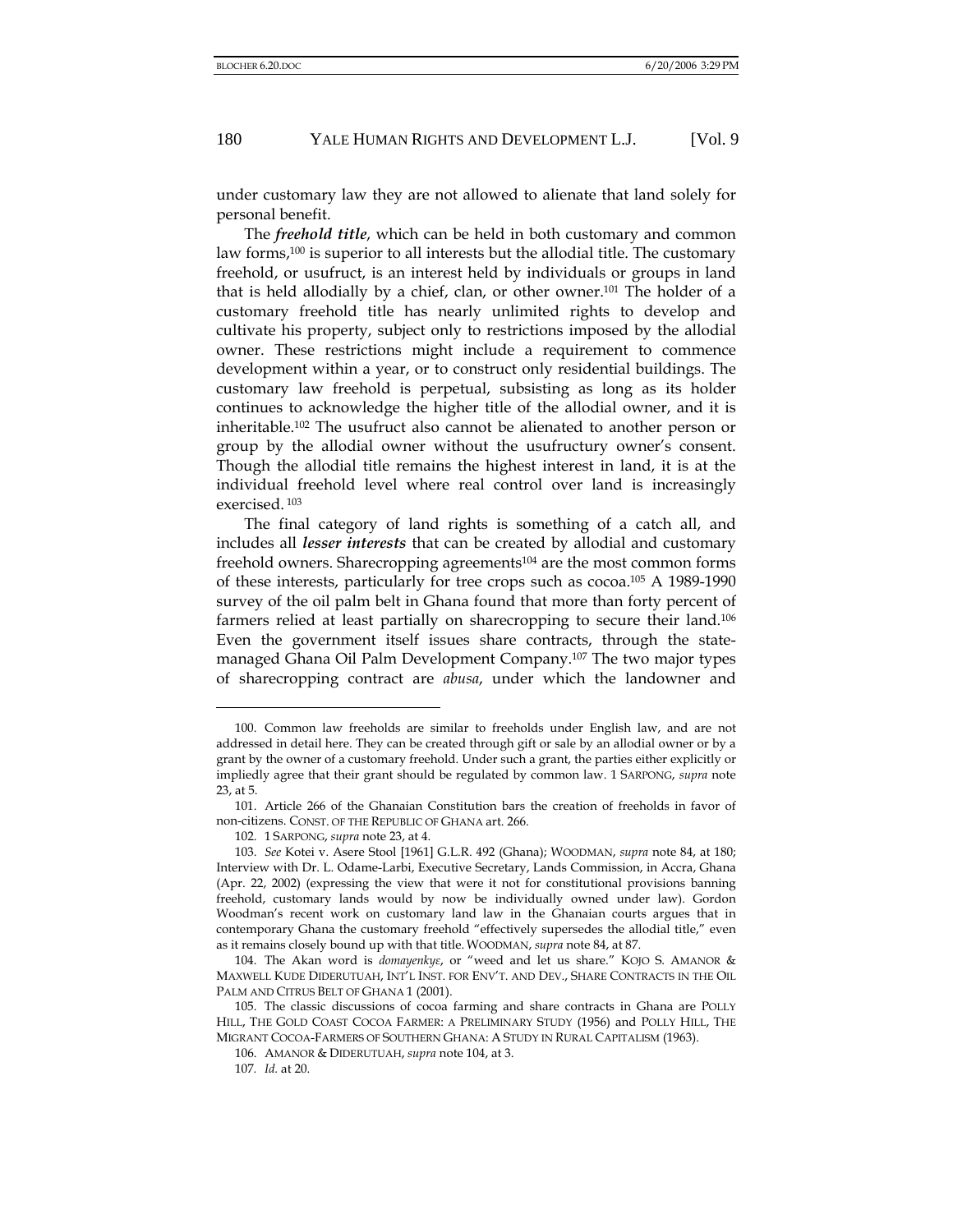laborer split returns into thirds, and *abunu*, under which returns are split in half. Whether a tenancy is *abusa* or *abunu* depends on a number of factors, including the availability of land, the kinship or social connection between landlord and tenant, the intensity of labor required for cultivation, and the reputation of the tenant farmer.108

Though the concept of sharecropping tends to inspire fears of exploitation, contemporary sharecropping has become a vital and generally equitable part of the Ghanaian agricultural economy, changing and developing over the years to meet the needs of landowners and farmers. For example, sharecropping contracts are increasingly being written down, with the landlord, tenant, and a witness each keeping a copy of the terms,109 rather than relying on the perceived social standing of the landowner and the laborer. Moreover, sharecropping serves a number of straightforward economic functions. It can, for example, serve to hoard labor in times of shortage, share risks when and where a failed risk can be catastrophic, offer incentive through selective exclusion, and increase productivity through the maintenance of continued relationships.110

C. Acquiring Land under Customary Law

The customary rights in land described above can be acquired in a wide variety of ways, including grant, rent, share contract, inheritance, and gift.111 The forms and mechanisms of transfer under customary law are of course drawn from tradition, but also reflect the contemporary social and economic needs of each individual area.

Subjects of a chief can sometimes claim a tract of unused stool land free of charge simply by virtue of their membership in the stool community, though population pressures have made such unused land increasingly rare. A "stranger" (a member of another tribal community) can acquire interest in stool land by explicit grant, contract, or some other means of transfer. Residency or use of land, however, will not suffice: Long undisturbed possession by a non-owner, whether a trespasser or a person with a limited interest, cannot ripen into title to land under customary law.112 When stool land is allocated, recipients of stool land pay "drinks money" to the proper chief, after which no additional rent-type payments are generally required.113 Though this drinks money was traditionally paid

<sup>108</sup>*. Id.* at 6, 15-16.

<sup>109</sup>*. Id.* at 17.

<sup>110.</sup> Pranab Bardhan, *Alternative Approaches to Development Economics*, *in* 1 HANDBOOK OF DEVELOPMENT ECONOMICS 39, 49 (Hollis Chenery & T.N. Srinivasan eds., 1988).

<sup>111.</sup> The customary law of land transfers has been superseded by state law in those few areas declared to be registration districts, WOODMAN, *supra* note 84, at 405, but it remains the basic form of conveyance for most Ghanaians.

<sup>112.</sup> *See* Kasanga, *supra* note 90, at 31 (citing Kuma v. Kuma [1938] 5 WACA 4 PC).

<sup>113.</sup> R. KASIM KASANGA ET AL., LAND MARKETS AND LEGAL CONTRADICTIONS IN THE PERI-URBAN AREA OF ACCRA GHANA: INFORMANT INTERVIEWS AND SECONDARY DATA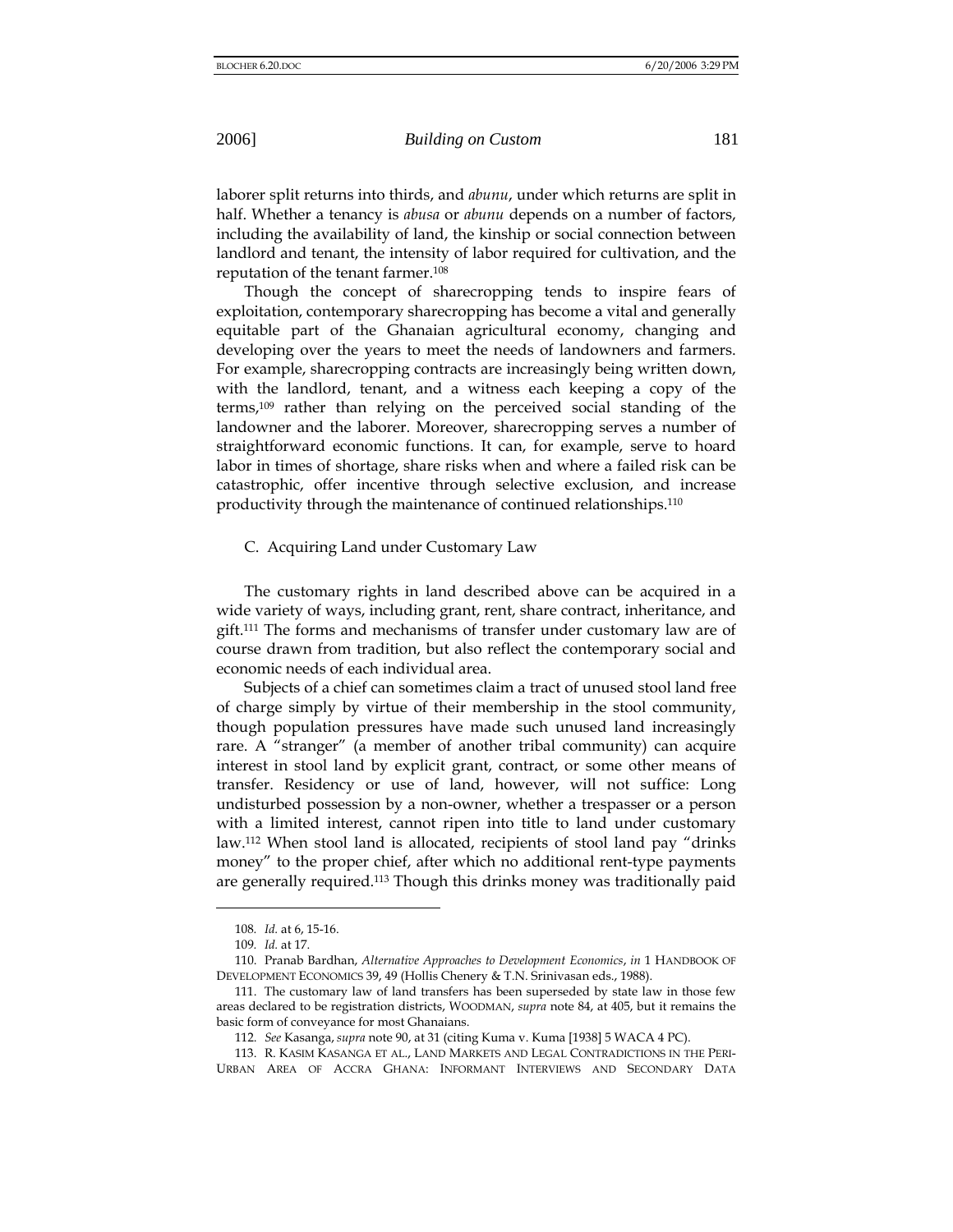in the form of kola nuts or schnapps, today it can amount to millions of cedis in cash, essentially reflecting a purchase price.114 The chief generally does not share these payments with the rest of the community, since their original function was as a symbol of allegiance to the chief, not as valuable consideration.

The exact form of land transaction varies greatly from area to area, and government attempts to impose uniformity on customary modes of inheritance and other forms of transfer have largely failed.115 Even without formal state mechanisms, customary transactions are usually accompanied by some kind of traditional publicity or other "documentation," often the presentation of some small bit of property such as drinks or an animal.116 In many Akan areas, for example, the *guaha* ceremony accompanies all land sales.117 Since written documentation is not sufficient (and may not be necessary) to affect a valid transfer of customary land rights,<sup>118</sup> these ceremonial requirements help facilitate and guarantee customary transactions.

D. Roles and Powers of Chiefs

As the preceding description makes clear, the basic customary land law in Ghana remains deeply embedded in the social and cultural systems of tribes, clans, and other traditional groups, despite the competing machinery of the modern state. This is true in most African nations, but particularly so in Ghana, where traditional authorities command an exceptional amount of power. As one Ghanaian commentator put it: "Land matters are inextricably linked with the roles of traditional authorities."119 As the allodial titleholders of tribal land, customary authorities at the top of that structure nominally own nearly eighty percent of the land in Ghana. The day-to-day management of land, however, is left to those individuals, families and sub-chiefs who hold customary freeholds, leases, and other lesser interests.

Rathbone writes, "[I]t is pointless to demand to be told precisely what a Ghanaian chief was or is."120 Not only do individual chiefs vary

INVESTIGATIONS 1 (1996).

<sup>114</sup>*. Id.* The cedi is the basic unit of Ghanaian currency.

<sup>115.</sup> *See* Migot-Adholla, *supra* note 62, at 164; KASANGA & KOTEY, *supra* note 20, at 13.

<sup>116.</sup> *See* WOODMAN, *supra* note 84, at 370 (discussing whether publicity is necessary for a valid customary conveyance).

<sup>117</sup>*. Id.* at 350. AGBOSU, *supra* note 14, at 16-17.

<sup>118.</sup> WOODMAN, *supra* note 84, at 367.

<sup>119.</sup> Benjamin Kunbuor, *Decentralisation and Land Administration in Northern Ghana – A Legal Perspective*, *in* DECENTRALISATION, *supra* note 90, at 84, 88; *see also* AGBOSU, *supra* note 14, at 11-12. *See also* KLUDZE, *supra* note 28, at 236.

<sup>120.</sup> RICHARD RATHBONE, NKRUMAH AND THE CHIEFS: THE POLITICS OF CHIEFTAINCY IN GHANA 1951-1960, at 9 (2000). Article 277 of the Ghanaian Constitution defines a chief as "a person who, hailing from the appropriate family and lineage, has been validly nominated, elected or selected and enstooled, enskinned or installed as a chief or queenmother in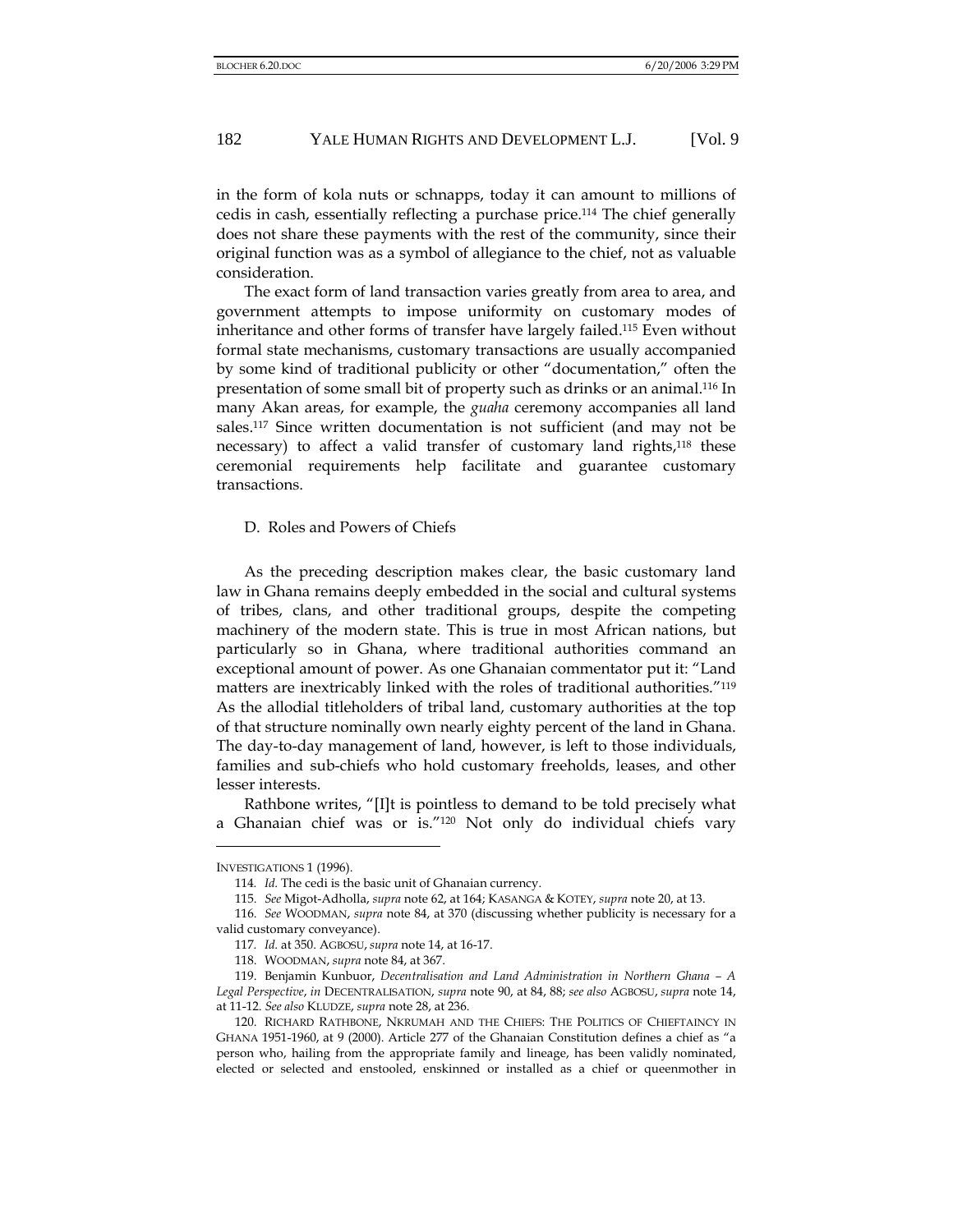immensely in power, wealth, charisma, and responsibility, but customary authorities take many different forms throughout the country, from the *tendamba* "land chiefs" of the north, to the powerful centralized chieftaincies of the Akan, to the family and clan leaders who dominate the Volta region.121 Though these leaders no longer claim much formal political or military authority,<sup>122</sup> the chieftaincy appears to be gaining in popularity across the country and its power remains great.123 Even in areas of Ghana where they do not exercise major administrative power over land, chiefs remain the most important source of information about land matters for the majority of Ghanaians.124 Despite their importance, however, government land policy has scarcely tapped the power that chiefs command and the information they control. Indeed, chiefs are generally not even aware of government land policy, objectives, and programs.

Some of this disconnect can be traced to the colonial period, which had a lasting impact on the chieftaincy and has serious implications for any discussions of future government-chieftaincy partnerships.125 Faced with the prospect of setting up a successful colonial administration in the Gold Coast with very limited resources, British colonial officials turned to the chiefs.126 Attempting to capitalize on chiefs' social legitimacy, the British made them the lynchpin of their "indirect rule" approach to administration. 127 One of the most lasting impacts of this exploitation was the alienation of stool land in contravention of traditional customary law, as chiefs sold stool land for their own benefit,128 stoking the anger and popular power of the educated urban elite, who exacted their revenge after independence.129 Because chiefs retain real political power,130 attempts to

l

129*. Id.* at 11.

accordance with the relevant customary law and usage." CONST. OF THE REPUBLIC OF GHANA art. 277.

<sup>121.</sup> KLUDZE, *supra* note 28, at 35-36. Chieftaincies are often referred to as "stools," after the throne-like stools that serve as symbols of tribal identity. Though they exist in physical form, stools are unlike thrones in that they are not meant to be sat upon, nor often seen by the public. *Id.* at 236. For simplicity's sake, this paper will use the terms "traditional authorities," "stools," and "chiefs" to encompass the myriad chiefs, clan leaders, family heads, *tendamba* and other figures who hold customary power over land.

<sup>122.</sup> E.A. BOATENG, GOVERNMENT AND THE PEOPLE: OUTLOOK FOR DEMOCRACY IN GHANA 156 (1996).

<sup>123</sup>*. Id.* at 143.

<sup>124.</sup> A 1999 study of the private and customary land market reported that chiefs, elders and families were the most commonly cited source of land information (62% of men and 63% of women reporting them as such), along with friends (56% and 63%). Newspapers were the next most often cited source (24% and 20%), with land sector agencies (9% of both men and women) and District Assemblies (8% and 7%) significantly less common. CENTER FOR DEMOCRACY AND DEVELOPMENT, *supra* note 19, at 71.

<sup>125</sup>*. See infra* notes 133-145 and accompanying text.

<sup>126.</sup> RATHBONE, *supra* note 120, at 10.

<sup>127.</sup> R.B. Benning, *Land Ownership, Divestiture and Benficiary Rights in Northern Ghana: Critical Issues*, *in* DECENTRALISATION, *supra* note 90, at 20, 28-29. *See generally* FIRMIN-SELLERS, *supra* note 48.

<sup>128.</sup> RATHBONE, *supra* note 120, at 15.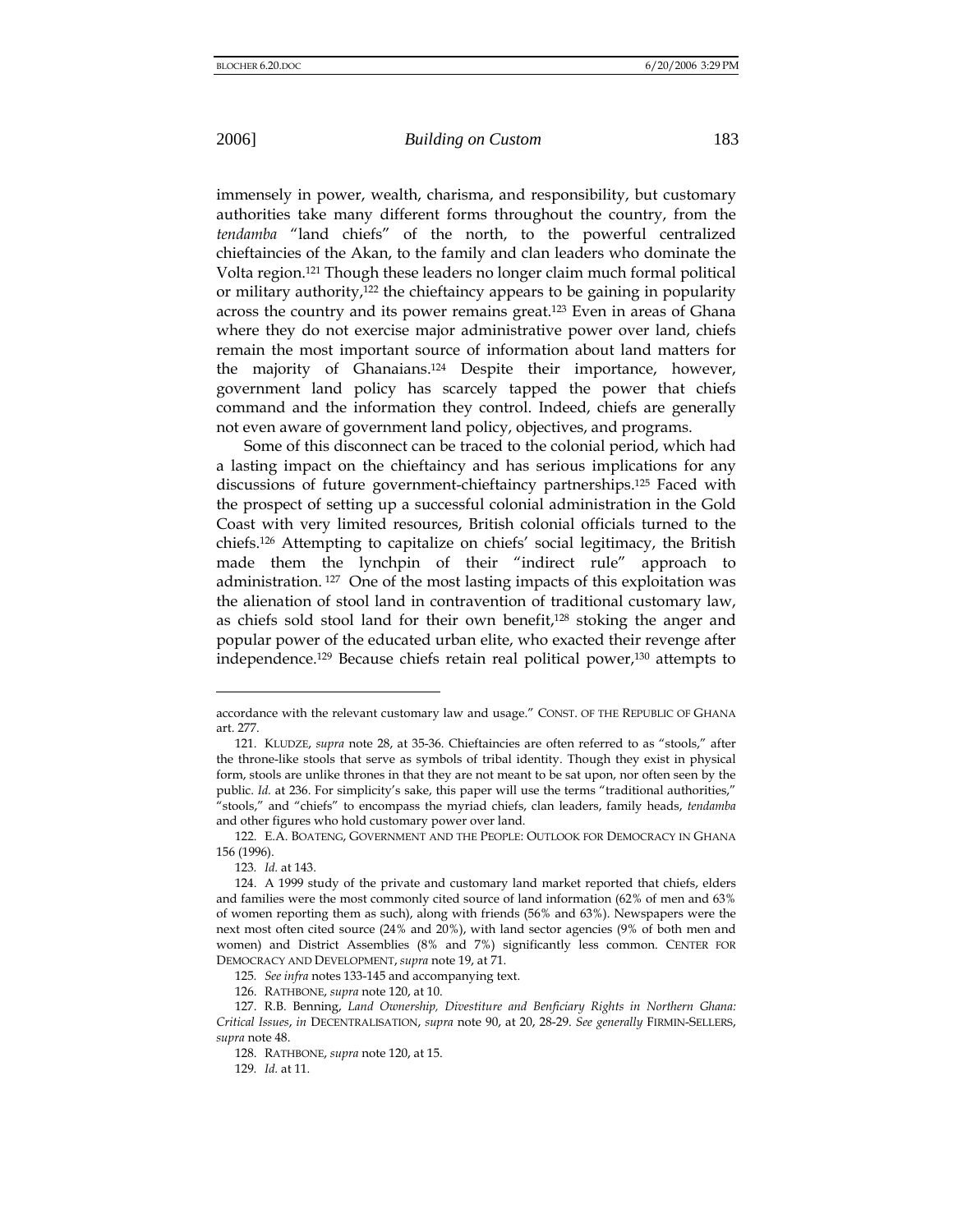restrict their official authority have actually undermined attempts to make them more accountable<sup>131</sup> by ignoring the reality of their influence. Kludze suggests that "any reform of chieftaincy, and it certainly needs reform, must have as its objective the integration of chiefs into the institutional structures of modern government," without again making chiefs administrators for central government policy, as they were in colonial times.132 Part V of this Note suggests such a reform.

#### III. STATUTORY LAND LAW IN GHANA

#### A. Colonial Period and its Impact

Early colonial enactments<sup>133</sup> served to officially introduce the contemporary law of Britain—"[t]he common law, the doctrines of equity, and the statutes of general application"—as the fundamental law of the Gold Coast (as Ghana was then known), though "these provisions merely confirmed the existing position of English law on the Gold Coast."134 As early as the 1844 Gold Coast Jurisdiction Order-in-Council, judges in the Gold Coast had been instructed to apply English law where customary law was not "compatible with the principles of the Law of England."135 This was consistent with colonial practice throughout much of Africa, as colonial powers generally introduced their own law as the basic law of the colony but allowed custom to continue in certain areas of law so long as it did not run afoul of the colonial administration or "civilized" notions of justice and equity.136 Early colonial ordinances almost universally left land tenure within the ambit of customary law.137

As the colonial government took a more active part in the daily rule of the Gold Coast, however, it became clear that customary law was accepted and supported only to the degree that its legitimacy and stability could be exploited, particularly by involving chiefs in colonial administration.

<sup>130.</sup> SARA B. BERRY, CHIEFS KNOW THEIR BOUNDARIES 115 (2001) ("Excluded *de jure* from electoral politics and formal administration in postcolonial Ghana, chiefs are extensively involved *de facto* in both.").

<sup>131</sup>*. Id.*

<sup>132.</sup> KLUDZE, *supra* note 28, at 533.

<sup>133</sup>*. See, e.g*., The Supreme Court Ordinance, No. 4 (1876); THE ORDINANCES OF THE GOLD COAST COLONY (1909) (extending extant British law to Ghana) (currently codified as The Courts Ordinance (Cap. 4, 1951 Rev. Laws of the Gold Coast)).

<sup>134.</sup> ANTONY ALLOTT, NEW ESSAYS IN AFRICAN LAW 17 (1970). The land law "received" by Ghana and the other English colonies in Africa was the "old" land law, as it stood prior to the major 1925 land law reforms in England, which introduced widespread titling and other reforms. Patrick McAuslan, *Only the Name of the Country Changes: The Diaspora of "European" Land Law in Commonwealth Africa*, *in* EVOLVING LAND RIGHTS, POLICY AND TENURE IN AFRICA, *supra* note 10, at 75, 79.

<sup>135.</sup> ALLOTT, *supra* note 134, at 17 (quoting the Order-in-Council).

<sup>136</sup>*. Id.* at 11.

<sup>137.</sup> *See* T. OLAWALE ELIAS, THE NATURE OF AFRICAN CUSTOMARY LAW 6 (1956).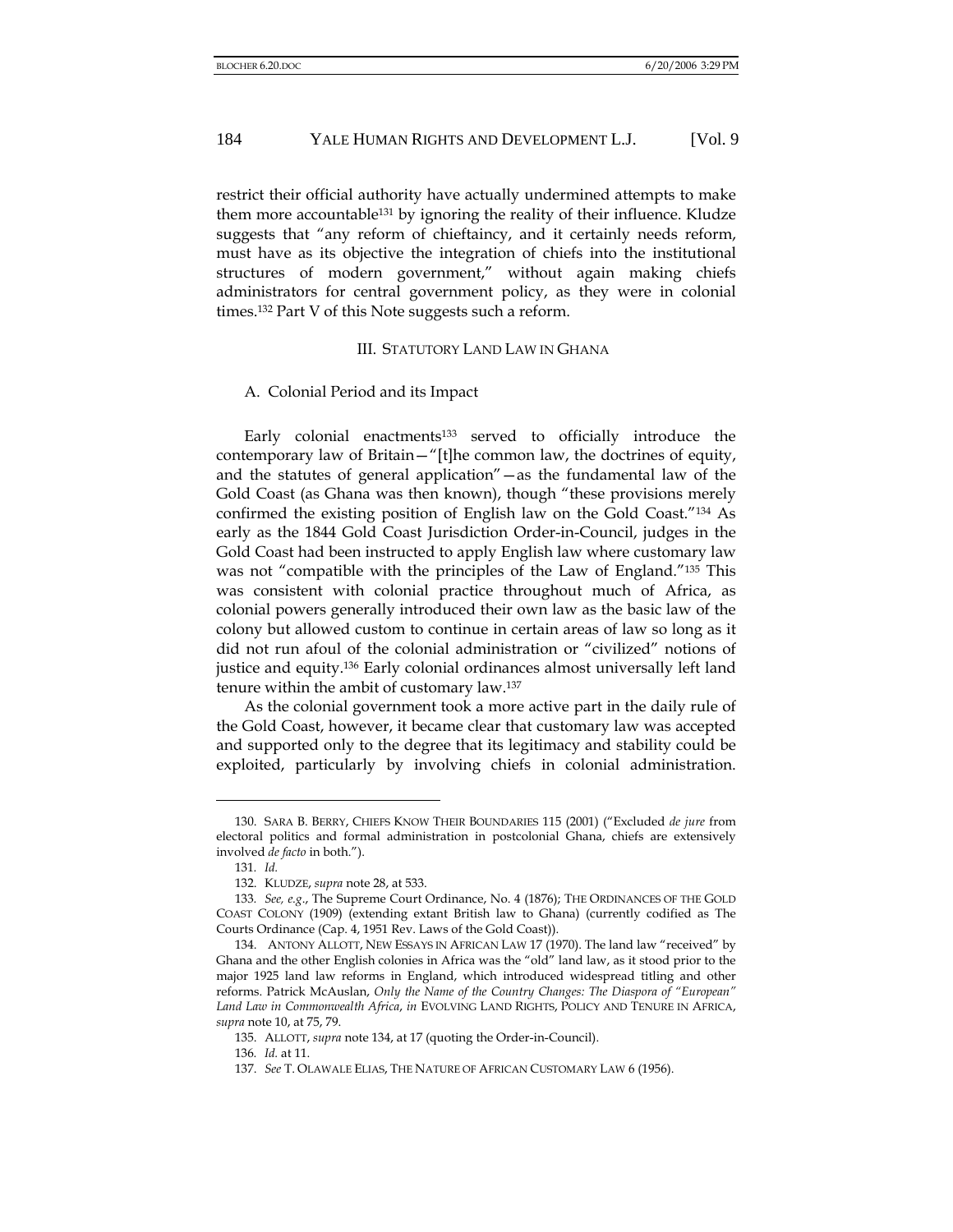Customary rights were abused as some chiefs leased communal lands to foreign capitalists.138 Certain privileged natives, generally chiefs and the literate or law-educated, could benefit from this system through speculation or brokerage, with disastrous results for the average Ghanaian.139

Following independence in 1957, the new Ghanaian government, like many others in Africa, was torn between the desire to modernize and the desire to reclaim traditions that had been shattered by colonial rule. In the revolutionary spirit of the times, this apparent dichotomy claimed crucial importance:

On the one hand, they, as African governments, feel it essential to reject those parts of their legal systems which appear to be an alien imposition, and to go back to a more "African" law relying on indigenous cultural and moral values; on the other hand, the same governments are prepared ruthlessly to sweep away any of their old institutions which seem to hold up progress or national unity.140

A nationalist and increasingly urban Ghanaian elite tried to shrug off traditional leadership in favor of "modern" state socialism, and Kwame Nkrumah, Ghana's revered independence leader, pursued a devastating political and legal campaign against the chieftaincy.141

Nkrumah's approach persists, albeit in much less radical form, in the 1992 Constitution, the most important legal document affecting contemporary land law in Ghana. Apparently drawing from historical experience, the Constitution leaves land law partially in the domain of custom, while simultaneously continuing a relatively elaborate machinery to control the use and sale of stool land.142 Following customary law principles, Article 267(1) of the 1992 Constitution vests all stool lands in the appropriate stool or skin (chief or other traditional authority) in trust for the subjects of that stool "in accordance with customary law and usage."143 But although the Constitution recognizes chiefs' customary ownership of lands, it also establishes broad state oversight of that ownership. Article 36(8) of the Constitution formalizes chiefs' fiduciary relationship to their subjects, declaring that land ownership, particularly for chiefs, carries with

<sup>138.</sup> L.K. Agbosu, *Land Registration in Ghana: Past, Present and the Future,* 34 J. AFR. L. 104, 107 (1990); *see also* Concessions Ordinance, 1939 (Gold Coast).

<sup>139.</sup> AGBOSU, *supra* note 14, at 20-21.

<sup>140.</sup> ALLOTT, *supra* note 134, at 14.

<sup>141.</sup> RATHBONE, *supra* note 120, at 3-7; s*ee also* FIRMIN-SELLERS, *supra* note 48, at 114-18.

<sup>142. 1</sup> SARPONG, *supra* note 23, at 9.

<sup>143.</sup> CONST. OF THE REPUBLIC OF GHANA art. 267, § 1 ("All stool lands in Ghana shall vest in the appropriate stool on behalf of, and in trust for the subjects of the stool in accordance with customary law and usage.").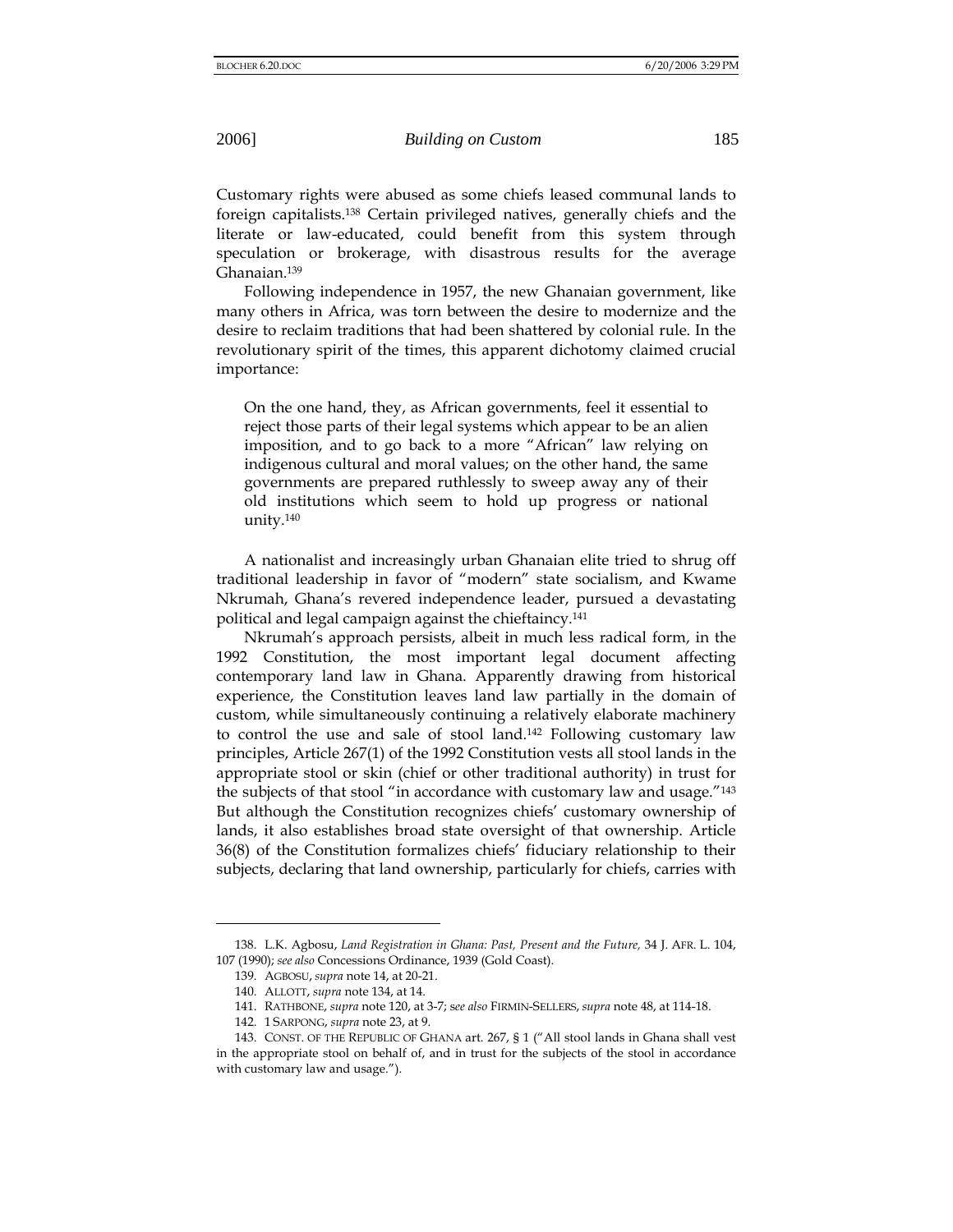it a "social obligation to serve the larger community."144 Article 267(5) controls the use of stool land by prohibiting the creation of a freehold interest in any stool land: "[N]o interest in, or right over, any stool land in Ghana shall be created which vests in any person or body of persons a freehold interest howsoever described."145 Though the impact of this provision is somewhat unclear, it was apparently intended to prevent chiefs from alienating stool lands, whether vacant or occupied by subjects.

#### B. Government Administration of Customary Lands

The Constitution sets up governmental machinery to oversee, and in some cases effectively take over, the management and administration of stool lands. The two government bodies with major responsibility in this area are the Lands Commission and the Office of the Administrator of Stool Lands (OASL). The Lands Commission's constitutional charge includes managing public lands, formulating land policy, advising traditional authorities on land use, and assisting in the execution of a title registration program throughout the country.146 The Lands Commission and its regional offices, the Regional Lands Commissions, consist of representatives from various groups including the National House of Chiefs, the Ghana Bar Association and, at the regional level, each District Assembly within the region.147

Though the Lands Commission retains important authority over stool land, particularly the power of concurrence described below, the state's power is largely wielded by the Office of the Administrator of Stool Lands (OASL). Under the Constitution, the Administrator of Stool Lands and the Regional Lands Commissions are jointly charged with consulting the chiefs and other traditional authorities to form "a policy framework for the rational and productive development and management of stool lands."148 The OASL is also responsible for collecting all rents and revenues generated by stool lands. Revenue thus collected is disbursed by the OASL as follows: ten percent to the Administrator of Stool Lands for administrative expenses, twenty percent to the "traditional authority," fifty-five percent to the District Assembly in the area, and twenty-five percent "to the stool through the traditional authority for the maintenance

<sup>144.</sup> CONST. OF THE REPUBLIC OF GHANA art. 36, § 8 ("The State shall recognise that ownership and possession of land carry a social obligation to serve the larger community and, in particular, the State shall recognise that the managers of public, stool, skin and family lands are fiduciaries charged with the obligation to discharge their functions for the benefit respectively of the people of Ghana, of the stool, skin, or family concerned and are accountable as fiduciaries in this regard.").

<sup>145.</sup> CONST. OF THE REPUBLIC OF GHANA art. 267, § 5.

<sup>146.</sup> CONST. OF THE REPUBLIC OF GHANA art. 258, § 1.

<sup>147.</sup> CONST. OF THE REPUBLIC OF GHANA arts. 259-61.

<sup>148.</sup> CONST. OF THE REPUBLIC OF GHANA art. 267, § 8.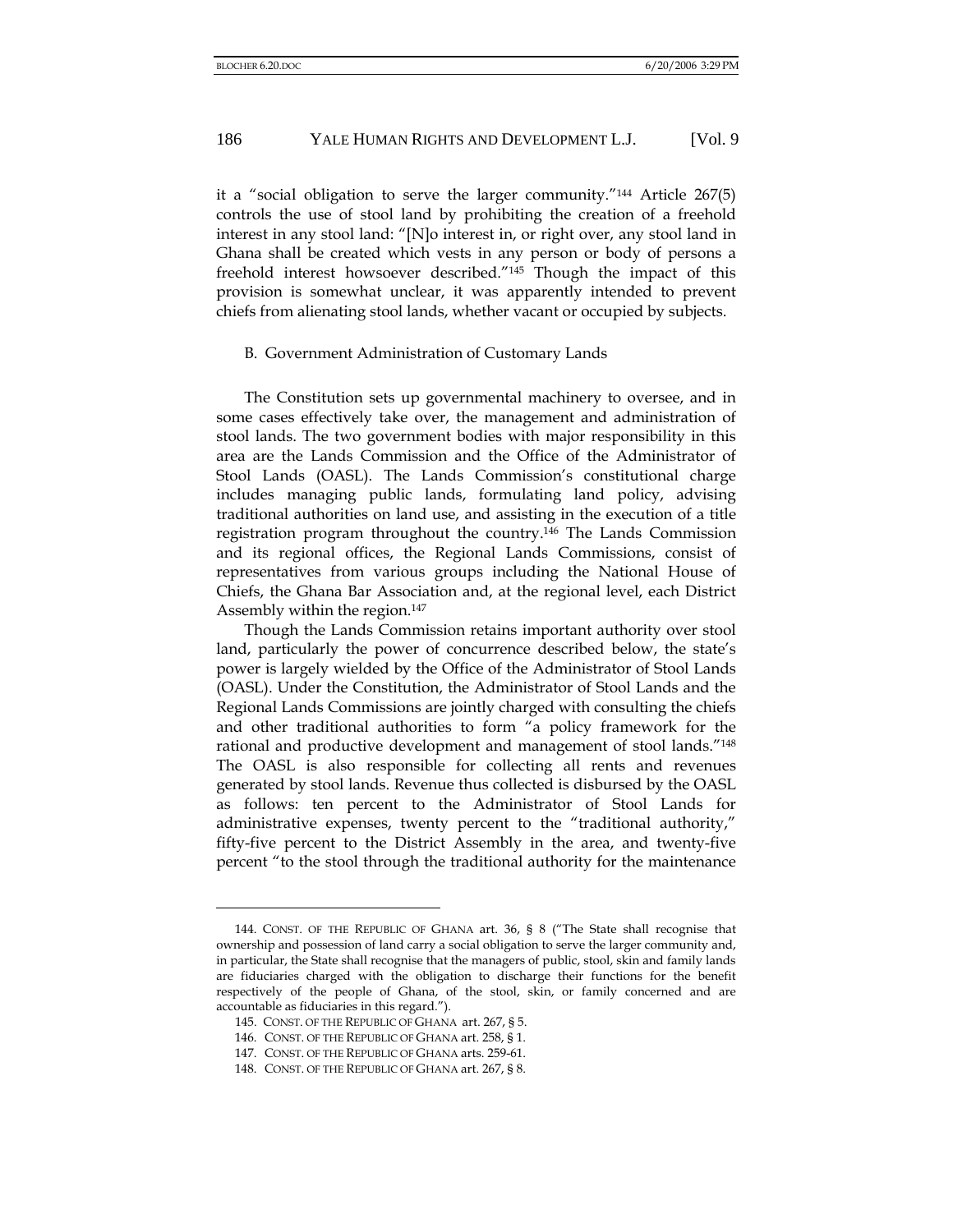of the stool in keeping with its status."149 The OASL is required to keep separate accounts for each stool's lands and to submit these accounts annually to the sector Minister (the Minister for Lands and Forestry), who must then bring them before Parliament. 150

Perhaps the most controversial role of stool land administration—a power actually exercised by the Lands Commission, not the OASL—is that of providing consent and concurrence to the disposition of stool lands. The government must approve all stool land transactions involving monetary consideration.151 This power has been justified as preventing duplicate grants of the same piece of land and ensuring that the intended use of the granted land conforms to zoning and planning restrictions and generates enough revenue for the stools and District Assemblies.152 In practice, few of these goals have been met. Duplicate grants and freeholds continue to spread almost unabated, as chiefs have consistently and effectively resisted government attempts to define what transactions they can and cannot carry out, at times by misreporting grants and rents. For example, the concurrence requirement does not apply to grants of land to subjects who are entitled to that land through their status as members of the community, and the customary "drinks" payment associated with these grants traditionally a nominal honorarium, not a sale price—has been exempt from reporting.153 Over time, that small payment has grown so that it now approximates the market value of land, allowing chiefs to essentially sell land without reporting its cost.

The government has worsened these problems by failing to meet its own administrative responsibilities. In 1996, one study reported an average turnaround time of five years to secure concurrence to a private land transaction.154 Even a government-commissioned 2001 consultancy report estimated five months turnaround time, during which a total of perhaps sixteen days of "effort time" would have to be expended by the party seeking concurrence.<sup>155</sup> These transaction costs are not merely frustrating; they can be insurmountable. Institutional failures on the part of government have thus effectively made the concurrence requirement a ban on the disposition of stool lands.156 Even when concurrence is given and stool land is legally sold or transferred, the distribution of revenue from

<sup>149.</sup> CONST. OF THE REPUBLIC OF GHANA art. 267, § 6. *See infra* note 121 for an explanation of the "stool."

<sup>150.</sup> Office of the Administrator of Stool Lands Act, 1994, §§ 14-16.

<sup>151.</sup> *See* WOODMAN, *supra* note 84, at 72.

<sup>152. 1</sup> SARPONG, *supra* note 23, at 36-37 (internal citations omitted).

<sup>153.</sup> The drinks payment was originally conceived as an honorary gift, often gin or schnapps, given to a chief in return for free customary land. Over time it developed into a cash payment, which has grown in size over time.

<sup>154.</sup> KASANGA ET AL., LAND MARKETS AND LEGAL CONTRADICTIONS, *supra* note 113, at 51.

<sup>155.</sup> NATIONAL INSTITUTIONAL RENEWAL PROGRAMME (ACCRA), COMMERCIALISATION OF THE LAND TITLE REGISTRY: PROJECT SUMMARY AND RE-ENGINEERING PLAN 52 (2001) (report of C2SI Richard Morny & Associates Link-Consult Consortium).

<sup>156.</sup> KASANGA ET AL., *supra* note 113, at 7.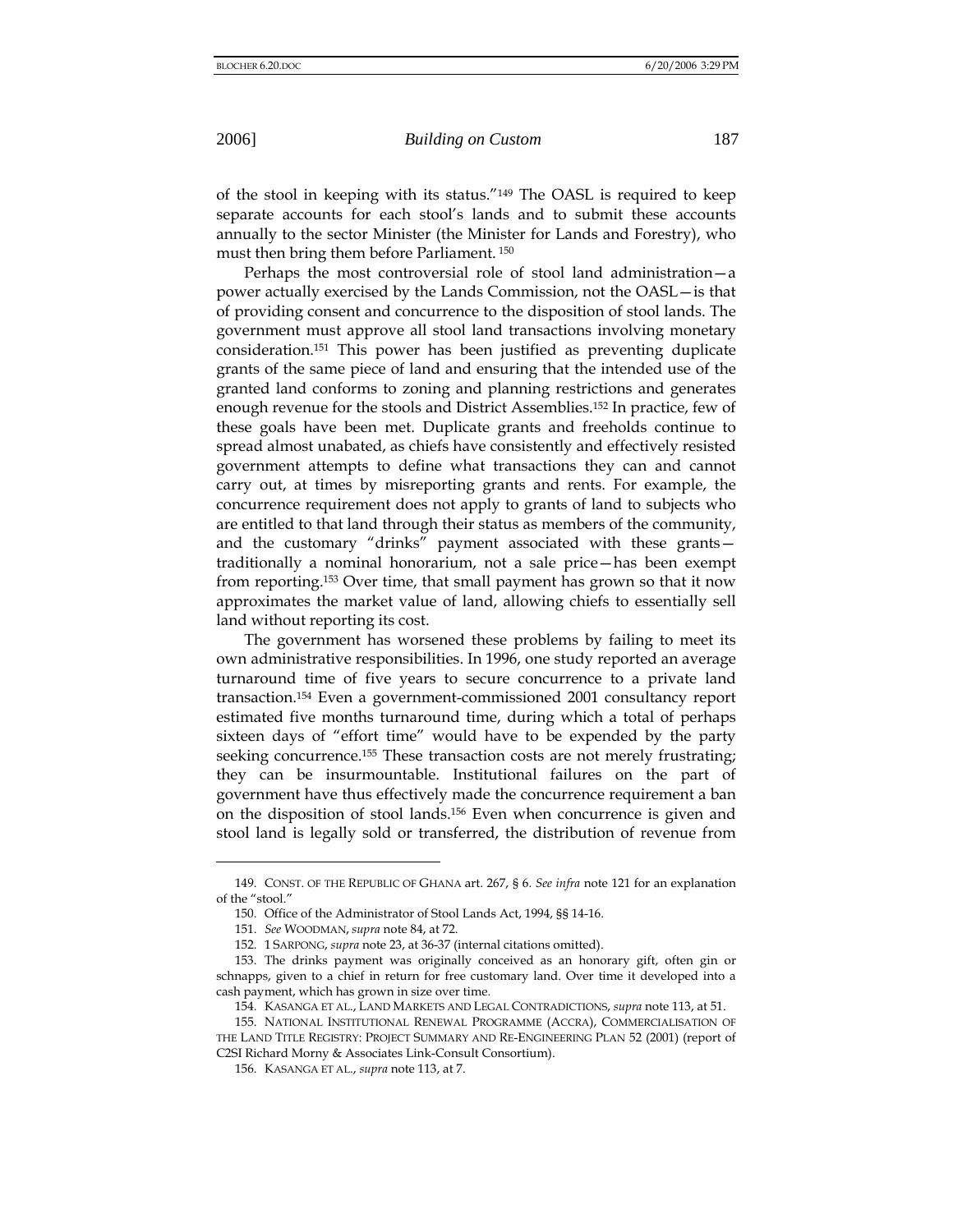the transfer has sometimes been inequitable. Chiefs and their subjects frequently express dissatisfaction with how District Assemblies utilize the stool land revenue they receive.157 The money Assemblies receive from stool land revenue is after all required by law to be spent for the benefit of the stool community.158

The most damning problem with stool land administration, however, is not so much practical as it is principled. As Kasanga et al. point out, "[i]t is difficult to reconcile the idea of stools owning land and managing it day to day while the government and its officials control all other important decisions affecting land, including the timing of land disposal and the distribution of the income therefrom."159 The government thus controls both the collection of rents and the transfer of land, perhaps the two most crucial incidents of land ownership. The latter power is "negative" only, in that the government cannot grant stool land, but in any case the government's control comes very close to full ownership.

C. Domain of Statutory Land Law

The most telling evidence of statutory land law's failure is the fact that most people ignore it whenever possible. Statutory policies from administration of stool land to title registration have faced massive intransigence. Kasanga suggests that perhaps only ten percent of land acquirers in the North ever approach the Lands Commission for official, formal documentation of their landholding.160 In his 1988 study of rural Ghana, in fact, only a single respondent out of more than 400 was reported as complying fully with agricultural legislation.161 Even the rate of compliance in cities, where landowners are close to the government's administrative machinery, is not encouraging, and after fifteen years of land title registration less than five percent of the country was registered. In a 1999 study, only half of the respondents who had registered their land were able to do so in less than a year, with the remainder spending up to ten years to do so, and at a cost that most Ghanaians could not afford.162 With such obstacles in their way, it is unsurprising that most people avoid statutory land law and administration.

The picture that emerges from this brief history is nuanced. Colonial law was not overtly and directly hostile to customary law. It did not seek to eliminate all customary authorities, nor to wipe out their rules. However, only those rules and authorities that conformed to colonial expectations were tolerated. The legal changes imposed by statutory property law were

<sup>157. 1</sup> SARPONG, *supra* note 23, at 34.

<sup>158</sup>*. Id.*

<sup>159.</sup> KASANGA ET AL., *supra* note 113, at 52.

<sup>160.</sup> KASANGA & KOTEY, *supra* note 20, at 20.

<sup>161.</sup> Kasanga, *supra* note 90, at 48.

<sup>162.</sup> CENTER FOR DEMOCRACY AND DEVELOPMENT, *supra* note 19, at 17.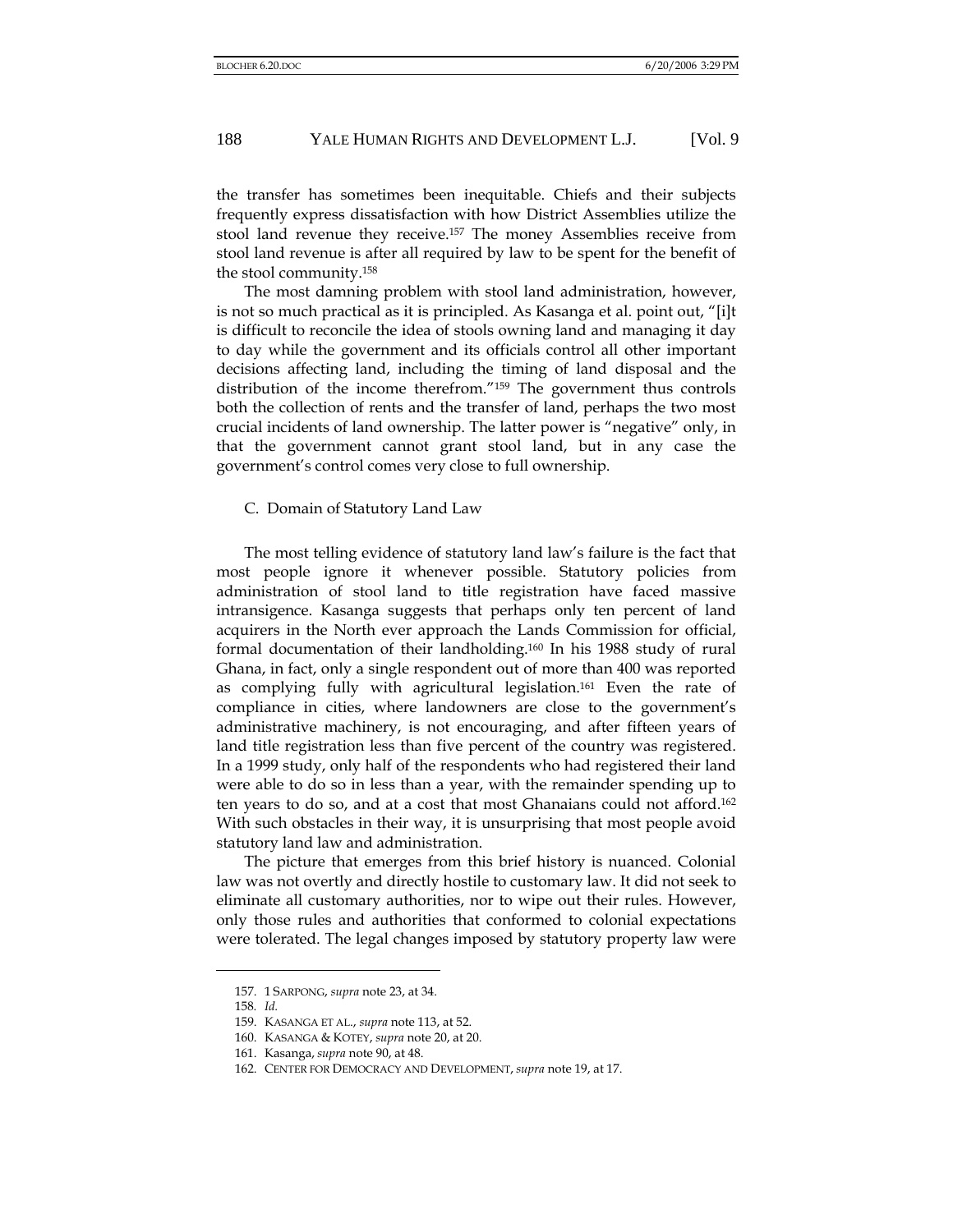made not at the behest of the mass of small landowners—most of whom were still living under customary land law and adapting that system to meet their needs—but from above. This is not the parable envisioned by property rights theorists who see property law "evolving" in response to changing social or economic pressures.163

#### IV. INTEGRATING CUSTOMARY AND STATUTORY LAND LAW

Part I of this Note argued that the integration of formal and informal institutions is key to the success of any property system. Parts II and III broadly sketched the content of statutory and customary law—the formal and informal institutions in question. This Part suggests how customary law can be better identified and integrated with Ghana's statutory system.

## A. The Process of Identifying Customary Land Law

If integration of formal and customary land law is ever to succeed, it will require the systematic, careful, and precise study of Ghanaian customary law in all its local variations. In order to be flexible, equitable, and accurate, such a process must partner appropriate customary authorities (who have knowledge of and authority over customary law) with government authorities (who have the power to formally recognize it) and stakeholders (whose rights are being identified). Decentralization of this partnership is not merely prudent; it is necessary.

Setting up local forums to clarify the customary rules of each community would be an excellent foundation for this identification.164 Drawing on a broad membership, local forums could be charged with the creation of suitable standard tenancy agreements for their area.165 In doing so they would have to incorporate each community's particular propertyrelated practices, drawing up custom-friendly agreements<sup>166</sup> in familiar terms while simultaneously carrying out documentation and organization. Similarly, Delville suggests a two-part process that would combine local recognition of the details of an agreement with acknowledgement of its existence by the government.<sup>167</sup> In both cases, strengthening the connection between the customary and state sectors is key. To further that goal, local government administrators could draw up simple draft transaction

<sup>163</sup>*. See generally* Platteau, *supra* note 51.

<sup>164.</sup> PHILLIPPE LAVIGNE DELVILLE ET AL., SECURING SECONDARY RIGHTS TO LAND IN WEST AFRICA 19 (Int'l Inst. for Env't & Dev., 2001).

<sup>165. 1</sup> SARPONG, *supra* note 23, at 17.

<sup>166.</sup> Sarpong suggests that these agreements should include the particulars of the parties and capacities in which they are transacting; the nature of the interest conveyed; an accurate description of the land, which may include a proper survey where necessary (such as in some urban areas) or perhaps a traditional demarcation in other areas; the consideration, if any; any covenants; and the agreement of relevant sub-stools or paramount chiefs. *Id.* at 17-18.

<sup>167.</sup> DELVILLE, *supra* note 164, at 15.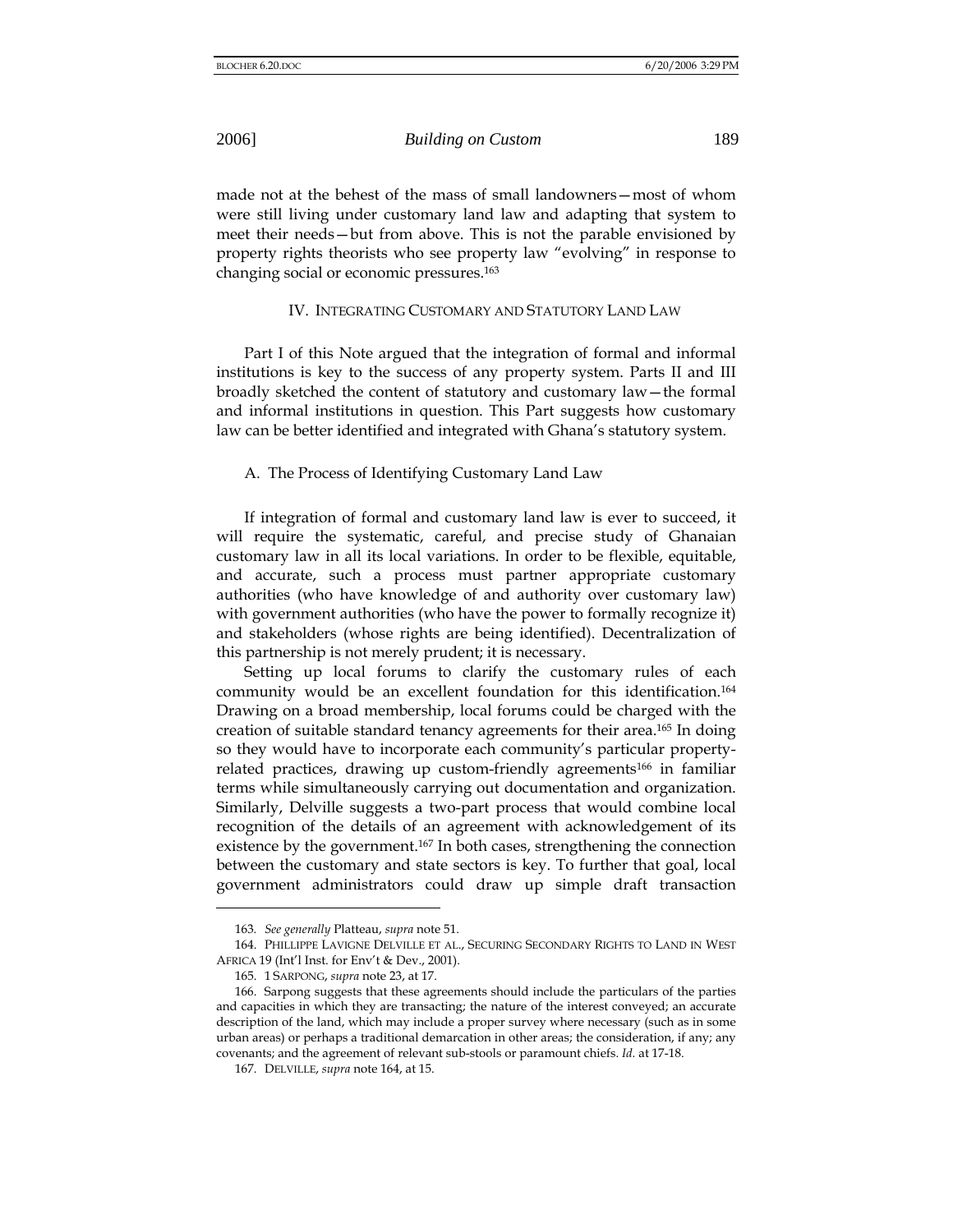documents in both the local language and the language of government. Furthermore, the government could make better use of already-existing Ghanaian legal mechanisms. Under the Chieftaincy Act, for example, the National House of Chiefs has the power to make declarations of customary law, which can in turn be given legal effect by the President in consultation with the Chief Justice.<sup>168</sup> This power, which is currently rarely used, could be employed to help shape the general principles of customary land law, or to resolve local-level disputes about its content. At a more grassroots level, better recording mechanisms for local land tribunals could eventually lead to the evolution of a common law of custom.169 Though it is too much to expect that the decisions of local land tribunals would immediately lead to a precise, consistent body of customary land law, their decisions might well be valuable for establishing certain broad principles such as whether possession of land can ever ripen into ownership, or whether sales in a particular area require the agreement of the allodial titleholder.

After the general rules of ownership in a given area are clarified, attention can be given to identifying the actual legal rights that attach to each physical parcel of land. Just as local-level committees should identify local rules of ownership, individuals themselves should identify landholding practices at the parcel level. Many African nations, notably Ghana's western neighbor Côte d'Ivoire,170 have employed a participatory, parcel-level system of recording individual rights with some success. Côte d'Ivoire has in fact been held up as a model for nations seeking to integrate customary law with a land registration program. Its innovative approach to participatory titling, 1998's Rural Land Plan (PFR), was sketched out in a letter to the Council of Ministers in December 1988:

The PFR involves [. . .] a survey of existing rights to plots of rural land, by establishing their geographical boundaries on a 1/10,000 map and by entering each surveyed plot on a register [. . .] The PFR will take stock of the present land tenure situation by recording rights to land as they are perceived and recognised by the village people and the administration, and as they emerge from agreements between individuals, neighbours, families and villages. To be recorded, such rights must be expressed before one of the pilot project survey teams and must not be contested by other interested parties.171

The PFR is thus based on a participatory approach that takes as its starting point the range of existing customary rules of land tenure.172 Plot

<sup>168.</sup> Chieftaincy Act, 1971, 370 § 42(3).

<sup>169.</sup> McAuslan, *supra* note 134, at 94.

<sup>170.</sup> *See* VOLKER STAMM, THE RURAL LAND PLAN: AN INNOVATIVE APPROACH FROM CÔTE D'IVOIRE (Int'l Inst. for Env't & Dev., Issue Paper No. 91, 2000).

<sup>171</sup>*. Id*. at 2 (quoting the letter).

<sup>172</sup>*. Id*. at 3.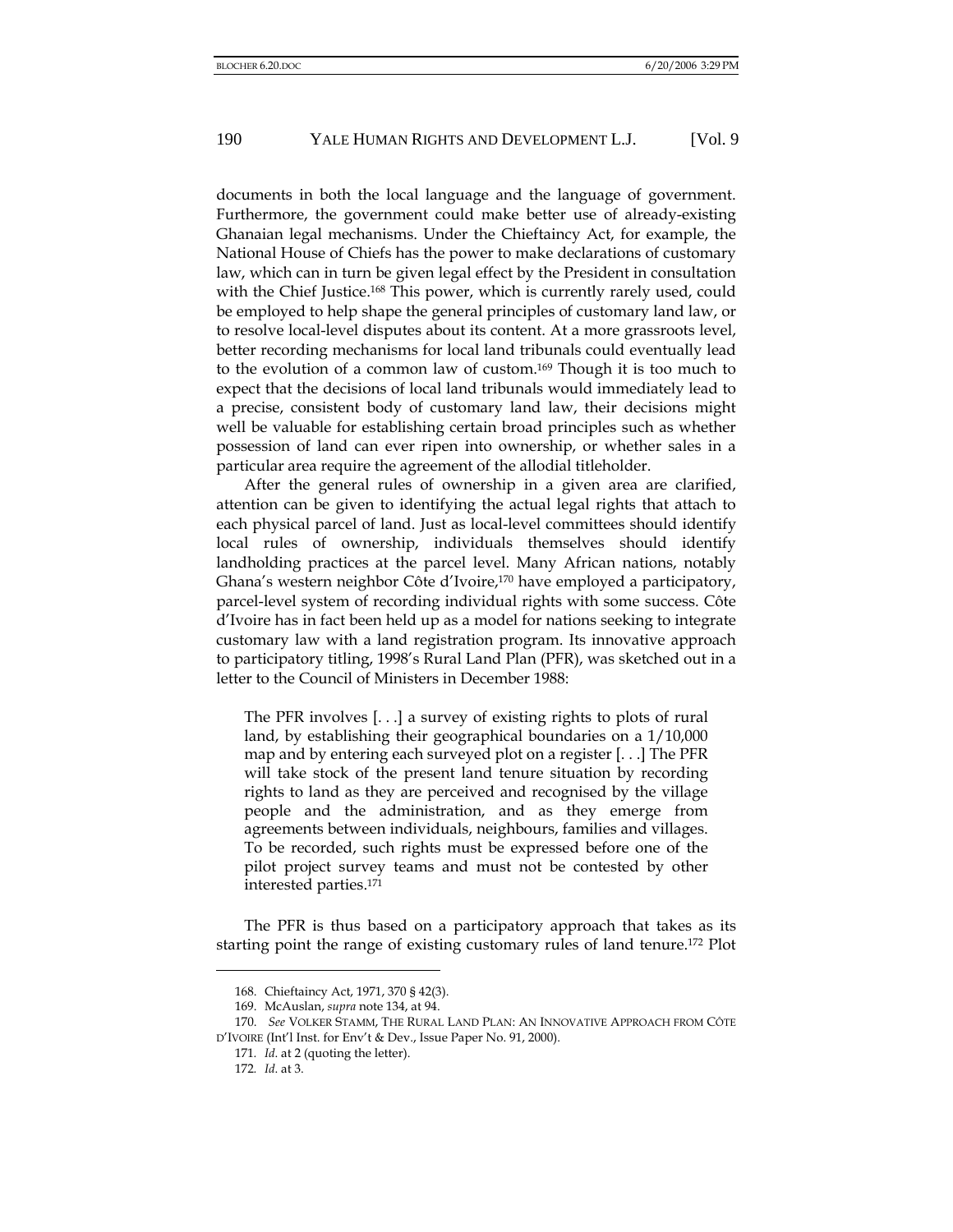maps are based on aerial photographs, and rights over land are established individually, through a plot-by-plot enquiry resulting in a form signed by the head of the survey team, the land manager, land users, neighbors, and any other interested parties.173 Perhaps because the implementation employs such a grassroots approach, it has been well received by most villagers, and reported disputes are remarkably low, involving only two percent of all plots.174

Unfortunately, the innovative, participatory *process* of the PFR is not matched in its actual treatment of customary rights. Most notably, it seems to adhere too closely to a belief that "modern law" can solve the problems of the land sector, a presumption embodied in the fact that formal ownership rights can only be acquired through the register, and that customary rights must be registered within ten years or else revert to the state.175 Moreover, customary land rights are reduced to two categories land management and land use—and there has been little provision for protecting the already tenuous rights of women.176 In order to improve on the PFR, Ghana should establish a system wherein government land administrators visit actual landholdings and record their size and incidents alongside the property owner, neighbors, and other interested parties such as tenants or secondary rights holders. The resulting agreement, since it incorporates the views and potential objections of so many relevant parties, should be more secure than titles granted by a far-away government agency.

Identifying custom community-by-community is not a simple process, however, and will require patience and intensive research. A pragmatic approach to formalizing land rights "should not depend exclusively on the establishment of legal rights to ownership but establish a *process whereby rights, and the assigning of rights, are recognised and guaranteed by clear procedures* which are perceived as legitimate by the various groups of actors involved."177 In other words, the initial focus, as laid out here, should be on establishing an equitable and efficient process of identifying customary land rights.

Above all, any attempt to identify customary law must proceed from the recognition that customary law is almost by definition contestable and fluid. Scholars have challenged the very notion of customary law as a system capable of definition.178 Moreover, as recounted above, selfinterested parties will attempt to shape the boundaries of customary law to their own benefit. Various attempts to codify customary law during the colonial period, for example, were accompanied by rent-seeking and abuse of custom. I do not mean here to be overly sanguine about the prospects for

<sup>173</sup>*. Id*. at 8.

<sup>174</sup>*. Id*. at 12-13.

<sup>175</sup>*. Id*. at 16, 19.

<sup>176</sup>*. Id*. at 13.

<sup>177.</sup> DELVILLE, *supra* note 164, at 5 (emphasis in original).

<sup>178</sup>*. See generally* NEGOTIATING PROPERTY IN AFRICA, *supra* note 48.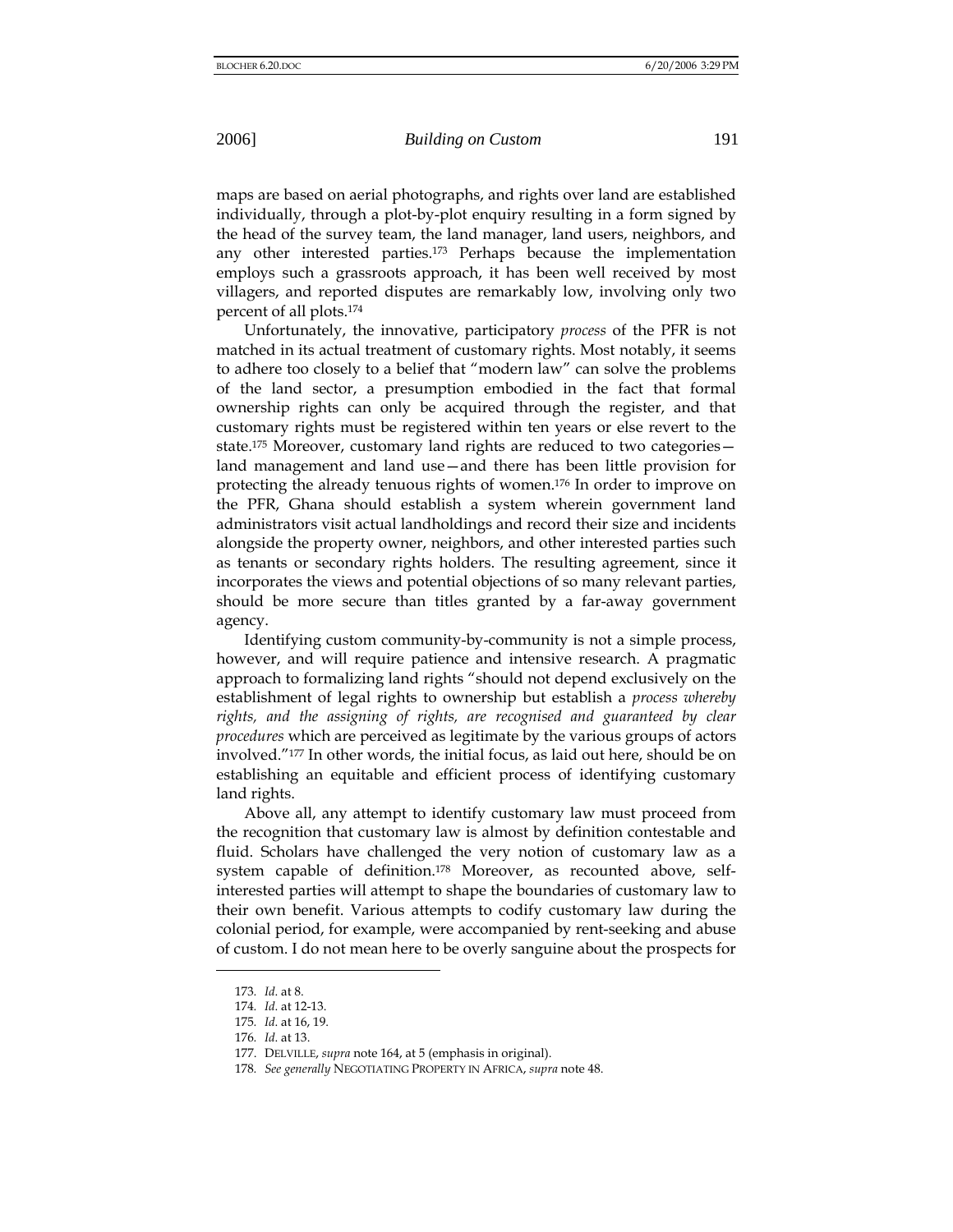a nationwide identification of customary law. But given the problems caused by the existence of parallel systems and the obvious differences between today's democratic Ghana and the old colonial government, these suggestions are offered in the hope that some improvement is possible.

#### B. Statutory Recognition of Customary Rights

Once the content of customary land law has been identified, the next and equally crucial step is to give customary land rights appropriate status and protection under statutory law. This, too, will be a difficult task, for customary rights do not usually fit into the categories commonly recognized by statutory law. Customary law also does not require the same kind of documentation that is common in the statutory system, so a good root of title may mean totally different things in the customary and statutory sectors.179 More importantly, not every principle of customary law must or even should be given government support, especially those principles that unfairly discriminate against women and migrants. In sum, the formal recognition of customary land law, just like its identification, requires careful and precise legal action.

One obvious way to formally recognize customary law is through the official registration of customary interests, a process that has become common in many African countries. Some nations, notably Niger and Côte d'Ivoire, have even attempted to register customary rights at an individual or household level, but again the effect of registration varies greatly.180 In Niger, for example, registration results in a formal legal title while in Côte d'Ivoire the certificate of registration carries somewhat less weight.181

In Ghana, statutory law does allow for the registration of customary rights, but has not gone far enough towards making such registration a real possibility. The Conveyancing Decree 1973, for example, required customary transactions to be written, a requirement that would have effectively made nearly every customary transaction illegal according to state law. The sections setting up this requirement were fortunately never implemented, and were subsequently repealed by the Land Title Registration Law 1986 (PNDCL 152).182 The Lands Registry Act 1962 (Act 122) similarly did not allow for the registration of the oral transactions under which most customary land transactions are conducted.183 This further alienated the customary land sector, which was and is the basis of Ghana's land market. In order to encourage the registration or "formalization" of customary rights, state law must make it easier and more enticing for customary rightsholders to participate in the state

<sup>179.</sup> DE SOTO, *supra* note 1, at 166.

<sup>180</sup>*.* Toulmin & Quan, *supra* note 10, at 20.

<sup>181</sup>*. Id.* at 20-21.

<sup>182.</sup> WOODMAN, *supra* note 84, at 347 n.1.

<sup>183.</sup> Agbosu, *supra* note 138, at 120-21.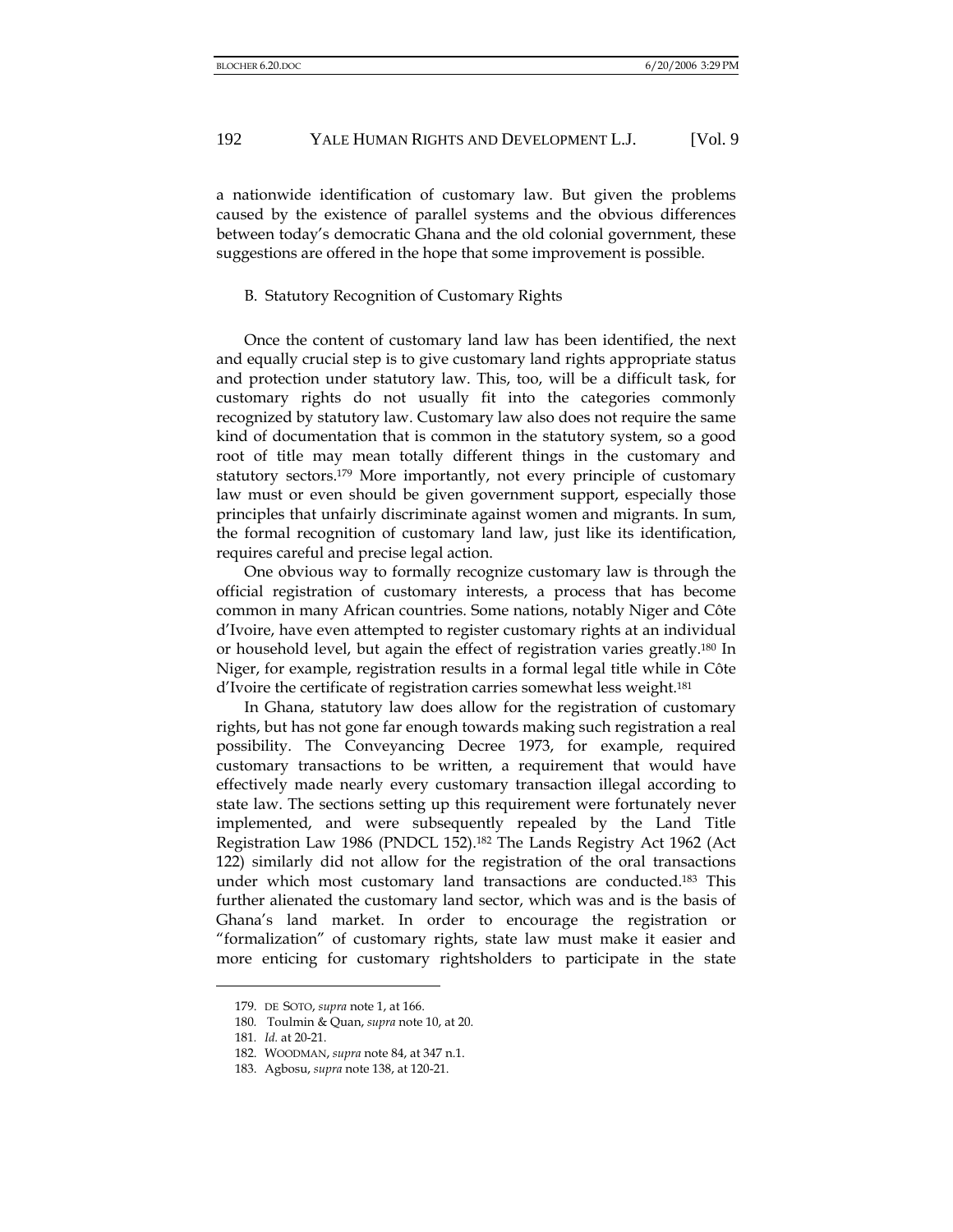system. Better connections between traditional authorities and the private sector, especially lawyers and surveyors, would facilitate this process. But the law itself could also be more accommodating of customary modes of conveyance such as the public *guaha* ceremonies described in Chapter III. Rather than requiring adherence to particular state-provided conveyancing forms, for example, land sector agencies could accept proof of a properly conducted *guaha* ceremony as sufficient evidence of a conveyance's legitimacy.

Recognizing customary rights does not always require major changes in law, but rather a more careful and imaginative use of the tools already at the state's disposal. Courts could, for example, rely more often on the concept of the trust to more accurately reflect the interlocking land rights in most Ghanaian customary communities, since the chief's "ownership" of stool land, as described in Part II, is more analogous to that of a trust administrator than to that of a fee simple owner.184 Enforcing that trust, rather than trying to eradicate or replace it, should be a major goal of the courts. In Kenya, courts have employed the concept of an implied trust to uphold the claims of some aggrieved parties who assert ownership under customary law to land registered in the name of another,<sup>185</sup> thus mitigating registration's potential impact on customary rights. In such cases the courts, supported in practice by the Chief Land Registrar and Attorney General, "simply infer the existence of a trust from the relationship of the parties and the surrounding circumstances" and restrain the proprietor from acting to the detriment of the beneficial owners.186

## C. Caveat: Protecting Secondary Rights

Land registration programs throughout Africa unfortunately have often inadvertently extinguished secondary (also known as "derived") rights by overly simplifying land ownership. Future tenure reform must take care not to repeat the same mistake. Increased security for the registered owner of a parcel of land often means greater insecurity for secondary users who also have some un-registered rights in the same land.<sup>187</sup> Derived rights arrangements reflect the overlapping nature of land

<sup>184.</sup> CONST. OF THE REPUBLIC OF GHANA art. 267, § 1 ("All stool lands in Ghana shall vest in the appropriate stool on behalf of, and in trust for the subjects of the stool in accordance with customary law and usage."); CONST. OF THE REPUBLIC OF GHANA art. 36, § 8 ("The State shall recognise that ownership and possession of land carry a social obligation to serve the larger community and, in particular, the State shall recognise that the managers of public, stool, skin and family lands are fiduciaries charged with the obligation to discharge their functions for the benefit respectively of the people of Ghana, of the stool, skin, or family concerned and are accountable as fiduciaries in this regard.").

<sup>185.</sup> Simon Coldham, *The Effect of Registration of Title Upon Customary Land Rights in Kenya*, 22 J. AFR. L. 91, 107-08 (1978).

<sup>186</sup>*. Id.* at 107.

<sup>187.</sup> Platteau, *supra* note 51, at 40.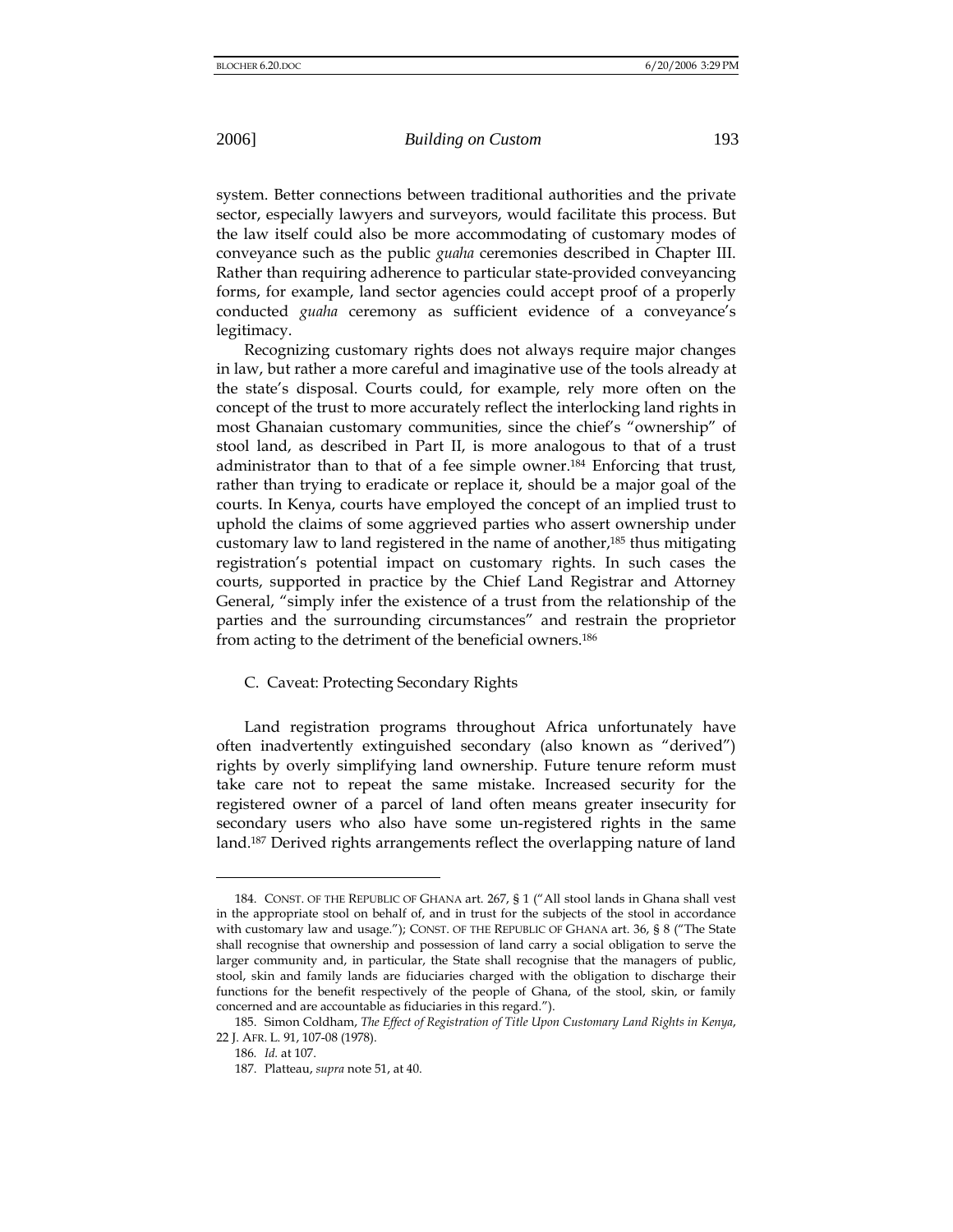rights, and are dependent on the social relationship between the contracting parties. Statutory changes which make that relationship irrelevant can simultaneously take away the security it provides. As Adams argues, "[t]enure reform must propose ways of recognising the multiple uses of land rather than simplisitically conferring formal recognition on established occupants and/or resource users."188 For example, when a land register records a single owner for a piece of land rather than recording the multitude of secondary rights holders (often women and migrants) who have customary rights of access, use, or possession to that land, the latter group's rights may disappear due to nonregistration. This statutory extinction of land rights due to non-registration seems overly harsh in Ghana, given that knowledge of registration procedures is anything but widespread.

Fortunately, the Land Title Registration Law 1986189 attempts to provide for the protection of derived customary rights. One of the basic provisions of the law is that a registered title is indefeasible and provides conclusive evidence of land ownership<sup>190</sup> free from all interests except for certain overriding interests.191 These overriding interests are listed in Section 46, and include easements, rights of way, profits, leases of less than two years, and certain customary rights. Section 46(1)(f) specifically holds that a title is subject to "rights, whether acquired by customary law or otherwise, of every person in actual occupation of the land save where enquiry is made of such person and the rights are not disclosed."192 This provision is helpful for securing certain kinds of customary rights, such as public rights of way and the claims of those customary holders who are in occupation of land and in a position to assert their rights. It offers little protection, however, to those who claim secondary access rights to another person's freehold, or who are not able to claim their rights, or are not aware of the need to do so. For example, statutory safeguards for women mean very little in practice when few women even know of their existence.193 This problem can be partially alleviated by intensive public education campaigns prior to and concurrent with any titling program, and through the involvement of NGOs and other organizations interested in women's rights. The state must also be more flexible in recognizing and accepting the validity of traditional contracts such as sharecropping and other derived rights arrangements. Forbidding, ignoring, or attacking derived rights agreements without providing suitable alternatives threatens both efficiency and equity.

<sup>188.</sup> Martin Adams et al., *Land Tenure Reform and Rural Livelihoods in Southern Africa*, *in*  EVOLVING LAND RIGHTS, POLICY AND TENURE IN AFRICA, *supra* note 10, at 135, 137.

<sup>189.</sup> Land Title Registration Law 1986 (PNDCL 152). The law is currently applicable only in a few districts in Ghana, most of them urban or peri-urban.

<sup>190.</sup> *Id*. § 18.

<sup>191.</sup> *Id*. § 46.

<sup>192.</sup> *Id*. § 46(1)(f).

<sup>193.</sup> BENNEH ET AL., *supra* note 25, at 4.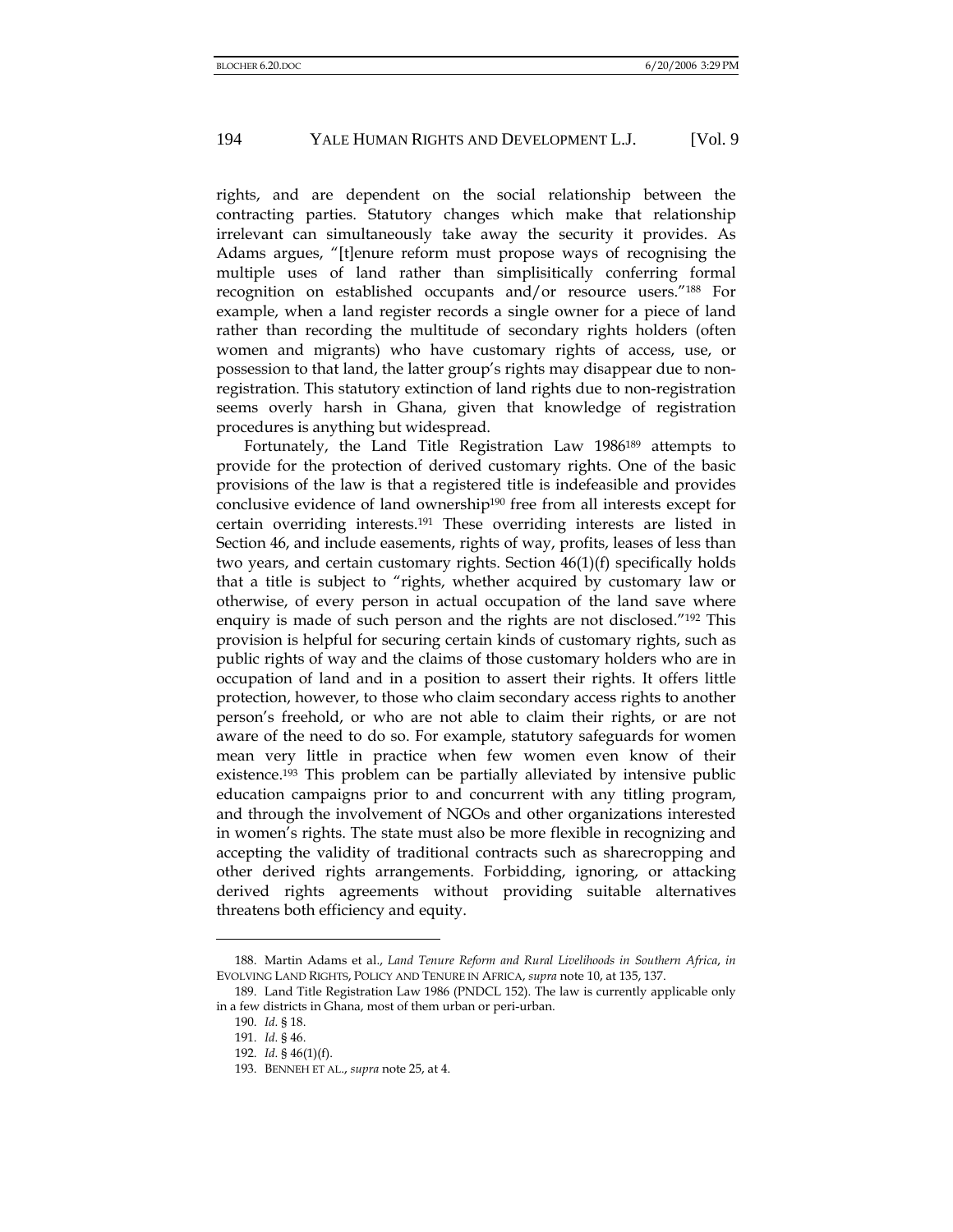There is no easy way for statutory law to protect secondary users' rights, and clumsy statutory reform can worsen the situation. The best solutions must come from a community-level change in attitudes and the creation of land administration structures that are committed to protecting the land rights of women, migrants, and other secondary rights holders. Part V explores the shape such structures might take.

## V. INTEGRATING CUSTOMARY AND STATUTORY AUTHORITIES

Land tenure reform in Africa often focuses exclusively on the problem of recognizing customary rules, ignoring the customary authorities who are themselves a fundamental part of traditional land tenure regimes.194 The colonial administration of Africa—which nominally supported customary law, but only through hand-picked and compliant customary authorities—illustrates the point quite clearly. Due to the almost inherently contestable nature of customary law, it is especially important to consider who will be given authority to define and implement that law. This Part thus presents policy suggestions for how customary authorities, like customary law itself, can be integrated into a single unified property system.

In practice, customary authorities' power over the application of law can be just as important for legal outcomes as the written content of the rules themselves. Arguing that traditional leaders should play a role in the machinery of local-level land administration does not mean abandoning concerns of economic efficiency. In fact, "[e]mphasizing a crucial role for village communities is not to fall into the snare of romanticism, but is rather a pragmatic attitude grounded in a realistic assessment of Sub-Saharan Africa's present predicament," especially given the demonstrated failure of state-led land reforms all across the continent.<sup>195</sup> Though traditional land management systems do not always function perfectly, especially in urban and peri-urban areas, they remain, in the words of an article co-written by Ghana's former Minister for Lands and Forestry and a leading law professor, "the only viable option" for land administration because the state system is even more "expensive, tortuous and corrupt. . . . However, the indigenous system cannot sustain itself in urban and periurban areas without drastic overhaul."196 The following discussion suggests ways in which such an overhaul can be achieved through better integration of customary and statutory land authorities.

<sup>194.</sup> DELVILLE, *supra* note 164, at 13.

<sup>195.</sup> Platteau, *supra* note 51, at 75.

<sup>196.</sup> KASANGA & KOTEY, *supra* note 20, at 26.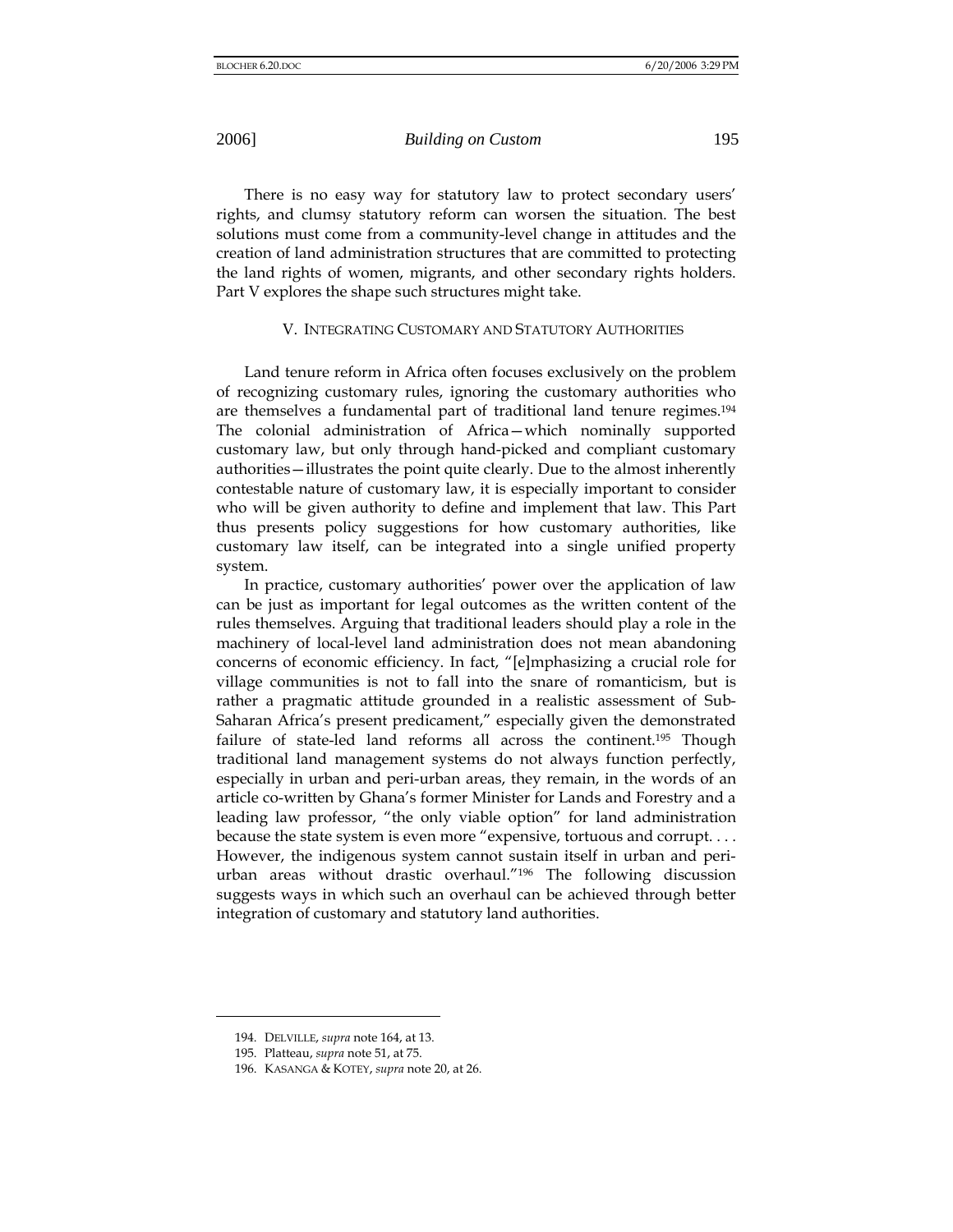## A. Customary Land Boards: Giving Shape to Customary-Statutory Partnership

Land administration in Ghana is fundamentally a local issue, and a large majority of Ghanaians call for more local power.<sup>197</sup> To meet this demand, government and customary authorities should work together to modify customary land management groups, where they exist, into a system of Customary Land Boards. The Boards should include a wide variety of stakeholders, combining customary and state administration. By adding more technical and administrative expertise to the popular, entrenched land authority of the chiefs, such Land Boards would be better placed than any current institutions to deal with the complex and overlapping rights, issues, and disputes that characterize the Ghanaian land sector. And by regularizing administration and providing a more stable land administration structure, they would facilitate customarygovernment partnerships.

Land Boards should include the allodial titleholders—whether they be chiefs, family heads, *tendamba*, or other individuals or groups—as well as elders, councilors or other traditional advisors. They should also include professionals such as surveyors and lawyers whose expertise could improve the documentation and formalization of customary land administration, and thus make it easier for customary rights to be recognized in state law. Representation from women's or migrants' groups would help guarantee that their rights are not ignored in this process. Partnerships would also need to be maintained with land sector agencies, including the Office of Stool Land Administration, the Lands Commission, and the Department of Town and Country Planning, but since each of these bodies has had its local-level functions taken over by the District Assemblies under Ghana's recent decentralization plan, establishing effective links with the Assemblies would be most important.

Despite these general outlines, Customary Land Boards would necessarily vary in structure from area to area. Boards would look different in areas with powerful and centralized tribes than in areas with no tradition of a strong chief, or where the chieftaincy's power has waned. One prominent example in Ghana comes from the Ashanti region, where the Asantehene—revered head of the most powerful tribe in Ghana—has forged a robust partnership with the government. The Asantehene's power is greater than that of any other Ghanaian chief, and he has employed it in part to maintain order in the Ashanti land sector through the use of a thriving Lands Secretariat where all land transactions and documentation throughout the paramountcy must receive consent and concurrence to be valid. Customarily, one-third of the revenue from customary land

<sup>197.</sup> Over two-thirds of respondents in the June 1999 CDD-Ghana Private/Customary Land Market Survey claimed "community control" was the best remedy to land constraints. CENTER FOR DEMOCRACY AND DEVELOPMENT, *supra* note 19, at 75.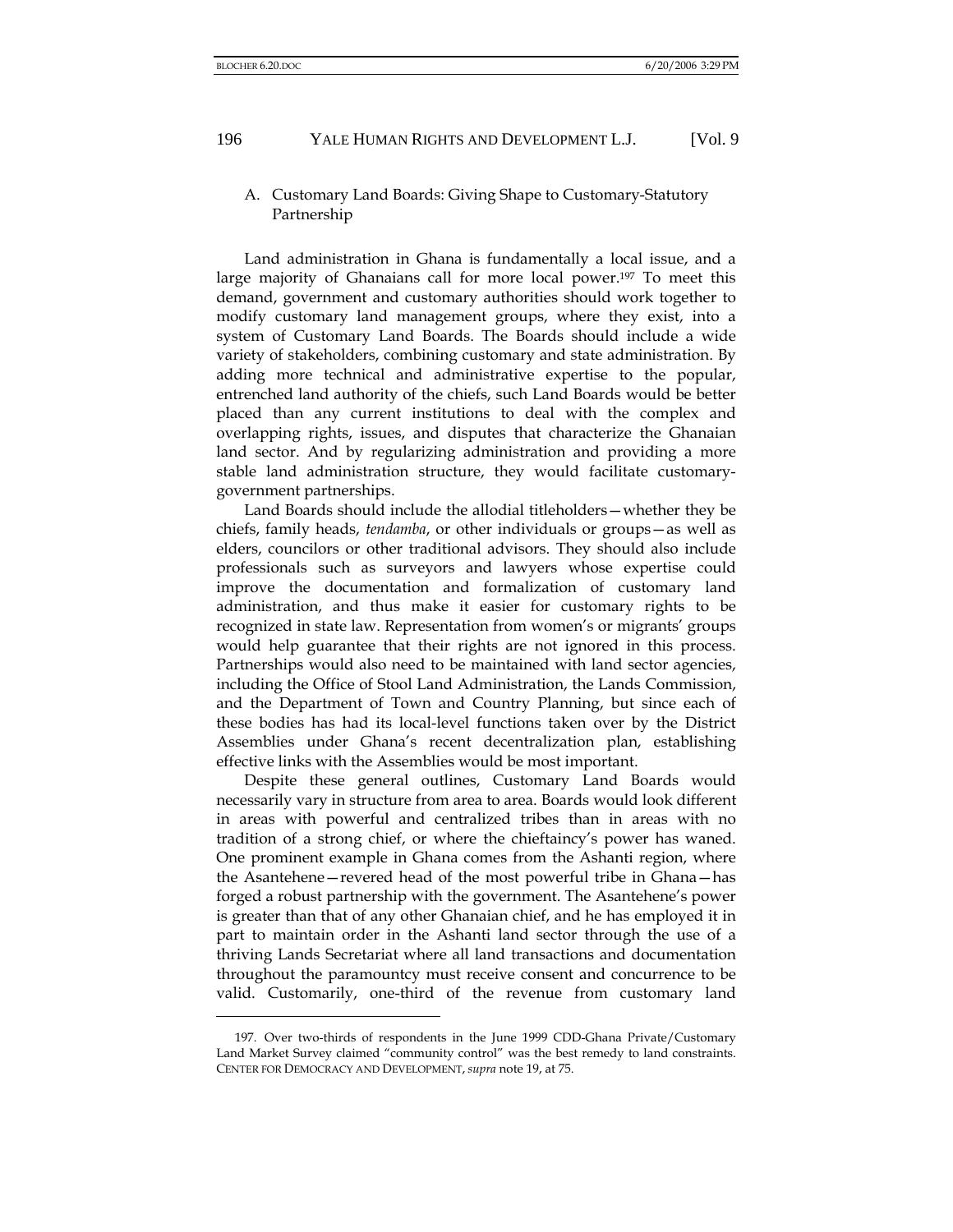transactions within the Ashanti region is given to the Asantehene, who has a good record of spending it on community development projects such as schools, roads, water, electricity, and other projects.<sup>198</sup> Accordingly, the Asantehene has always played an important role in land administration in the region, and cooperation between his Land Secretariat and the government has proven both necessary and fruitful. In other regions, however, no comparable customary authority exists, and Boards in these areas would have to incorporate family heads, *tendamba*, or other allodial titleholders.

The village of Gbawe, situated just west of Accra in the Greater Accra Region, has drawn much attention for the success of its custom-based land management system.199 Kasanga and Kotey attribute Gbawe's success to its use of lawyers and surveyors, payment of due compensation to families and individuals who lose land, women's involvement in land management, and the collaboration between the chief, elders, and public land agencies.200 Successful local-level land administration bodies have been set up in other African nations, most notably in Botswana.<sup>201</sup> None of those nations, however, has had customary land authorities as strong as the Ghanaian chieftaincy. Land management is inevitably a task that requires administrative ability, a quality that is not among those for which chiefs are generally selected. Consequently, many, if not most, Ghanaian chiefs are uninterested in the paperwork and record-keeping that are increasingly necessary for adequate local land administration. Many chiefs recognize this fact, and have proven amenable to and even eager for the participation of professionals to aid in the more technical aspects of land administration.

Since they would include representatives of all the main land sector actors and agencies, Land Boards would have wide influence over land administration at the local level. Generally, the Boards would grant the same customary rights that are currently granted by chiefs and would act only with chiefs' cooperation, but would be able to record those allocations in written form (thus facilitating their registration). This would help provide the "formalization" desired by many property theorists without threatening the legitimacy and efficiency of the customary sector. Customary Land Boards would be compelled to file inventories of the land they administer and the funds they disperse, a task that would be greatly facilitated by the presence of lawyers on the Boards. This requirement

<sup>198.</sup> BENNEH ET AL., *supra* note 25, at 31.

<sup>199.</sup> *See* KASANGA ET AL., *supra* note 113, at 27-30, for a more complete description of Gbawe's land administration. Gbawe was also one of the areas selected for a Land Administration Programme pilot secretariat project, which will encourage its local management and help judge its scalability.

<sup>200</sup>*.* KASANGA & KOTEY, *supra* note 20, at 19.

<sup>201.</sup> For information on Botswana's Land Boards, see Adams et al*.*, *supra* note 188, at 148; Julian Quan, *Land Boards as a Mechanism for the Management of Land Rights in Southern Africa*, *in*  EVOLVING LAND RIGHTS, POLICY AND TENURE IN AFRICA, *supra* note 10, at 197, 199.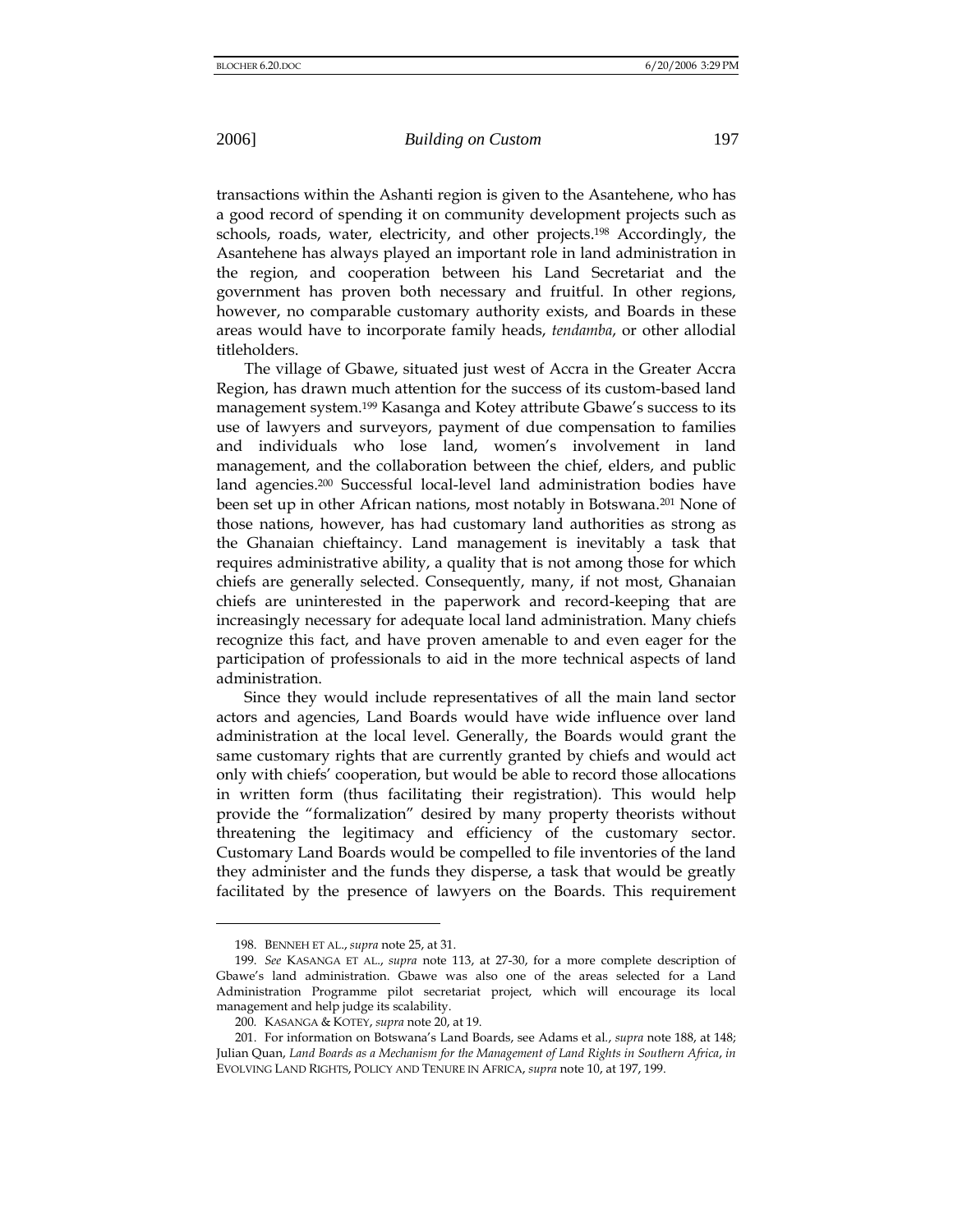would also make the Boards more transparent and accountable, and thus help obviate the need for overriding state administration of stool lands.

Of course, if such Boards did not prove politically feasible, Ghana could imitate one of the other localized customary-statutory management systems tried in other parts of Africa. One approach, undertaken in Mozambique and proposed in Tanzania, includes a relatively simple measurement and demarcation of village-level boundaries and the granting of rights and responsibilities for that land to a village body.202 The *gestion du terroir* ("village lands management") approach employed in parts of West Africa is slightly different in that it grants villagers responsibility for land management and use, but retains the government's formal powers to control access.203

#### B. Title Registration

Title registration has been at the heart of land tenure reform attempts in Ghana, as in many other African nations. But despite registration's importance and the obvious impact it has on customary systems,204 the government has not made nearly enough effort to partner with traditional authorities in carrying it out. Land title registration in Ghana currently extends only to a few districts, and covers a very small proportion of the country. If it ever spreads, customary authorities could play a role in its success.205 Without their participation, it will almost certainly continue to fail, as it has throughout Africa.<sup>206</sup> The existence of competing land tenure systems can exacerbate existing uncertainty and insecurity, undermining expensive titling programs.207

The register must recognize customary regimes if it truly aims to provide a stable record of all rights in land. Unfortunately, land title registration has been used across Africa to replace customary systems by making a register the only legal evidence of title. If title registration in Ghana follows this trend, it will remain an unreliable record of land rights, "since customary land law, the common law of contract and rules of equity have not been jettisoned, [and thus] enforceable rights in land may still

<sup>202.</sup> Toulmin & Quan, *supra* note 10, at 20.

<sup>203</sup>*. Id.*

<sup>204</sup>*. See* Steven E. Hendrix, *Myths of Property Rights*, 12 ARIZ J. INT'L & COMP. LAW 183 (1995) (arguing that land titling is not a panacea, but rather one important ingredient in a larger development strategy).

<sup>205.</sup> An in-depth discussion of the rationale and success rates of titling in Ghana is beyond the scope of this paper. There is certainly no lack of research on titling in Africa, however. For recent Ghana-specific commentary on tenure security and economic growth, see Timothy Besley, *Property Rights and Investment Incentives: Theory and Evidence from Ghana*, 103 J. POL. ECON. 903 (1995); Migot-Adholla et al., *supra* note 62; Keijiro Otsuka et al., *Land Tenure and the Management of Land and Trees: The Case of Customary Land Tenure Areas of Ghana*, 8 ENV'T & DEV. ECON. 77 (2003).

<sup>206</sup>*. See supra* text accompanying note 9.

<sup>207.</sup> Atwood, *supra* note 95, at 668.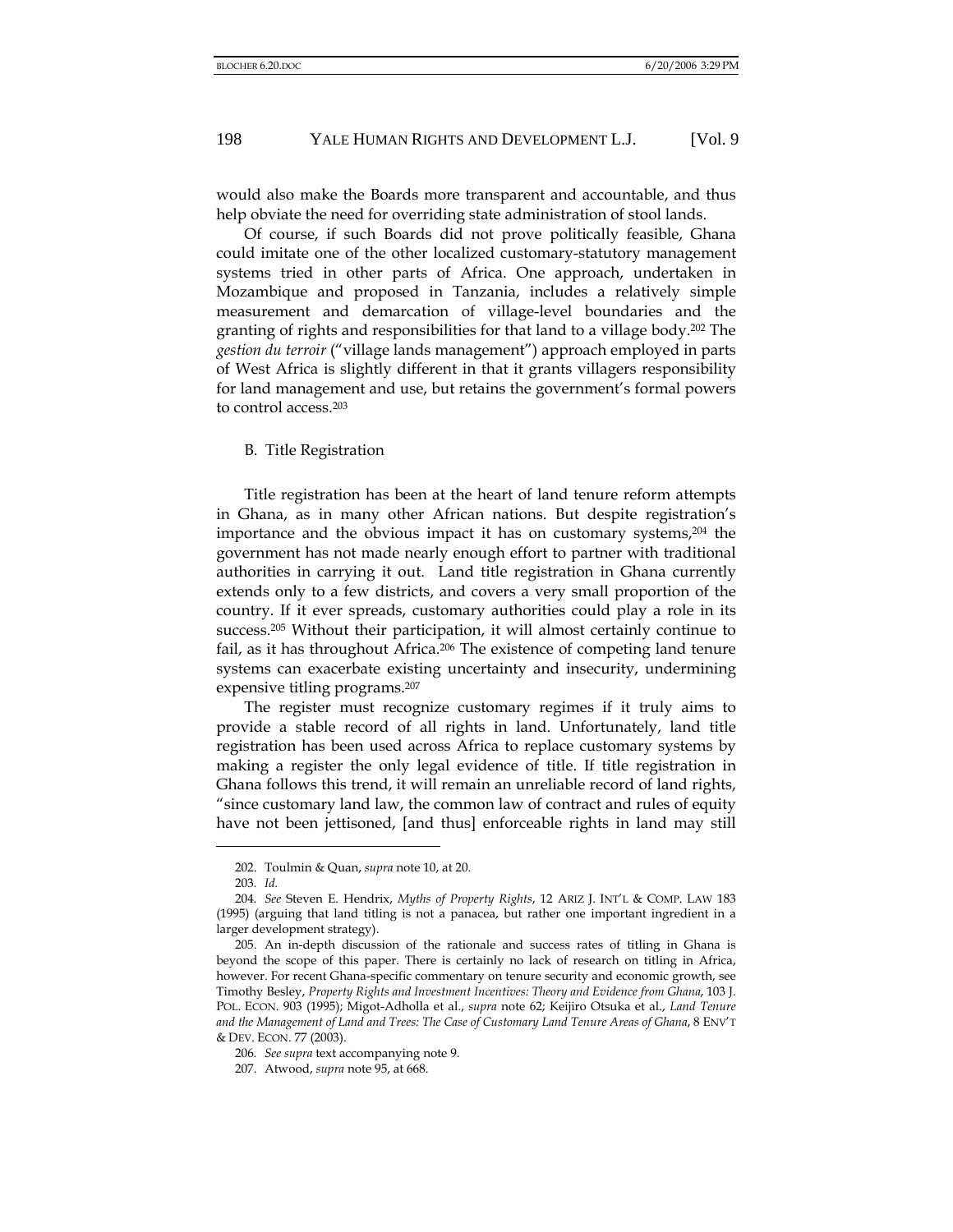exist outside the register."208 Under Ghana's 1986 Land Title Registration Law, most customary rights are theoretically registerable,<sup>209</sup> but transfers of registered land can only be effective if they are conducted through entries in the register. Currently, chiefs and their subjects perceive few reasons to participate in titling, and consequently tend to ignore the system in preference for traditional tenure protection mechanisms. Thus, "[i]t is rare for an indigenous resident of a community to seek registration, since under both statutory law and traditional custom the tenure of an indigenous person is assured."210 The Land Title Registration Law recognizes the validity of some of these rights by classifying them as "overriding interests" that retain their strength even if they are not registered.211 The protection of overriding interests is not a good long-term solution, however, because their existence devalues the protection given by registration and causes massive problems for conveyancers.

Customary authorities must be made part of the solution. Titling in any area should thus begin with the determination and registration of the allodial titles—in most cases meaning the titles held by chiefs—only then moving on to other interests. The rights entered on the register on behalf of the allodial titleholder should be limited to recognition of this administrative authority. Registering the allodial interest with even this limited power is important, as it will help convince chiefs of the security of their authority and thus facilitate the move to improve their management functions even while the power of their legal ownership declines.

At the same time, more customary rights must be brought onto the register, for example by a push to register sharecropping tenancies and derived rights arrangements. Furthermore, though the land title registration law provides for the registration of land in the name of a stool or family, it does not require registration of the customary management committee with responsibility and authority over that land.212 Failure to register the appropriate management committee makes it harder for a potential buyer to discover the appropriate person or persons with whom he should transact. Rights and boundaries themselves might be more accurately recorded if parcel registration did more to adopt a participatory, on-the-ground approach. Woodman describes a similar system of customary boundary demarcation that involves the participation of neighboring landowners, a practice intended to discourage future land disputes.213 Ghana's neighbor Côte d'Ivoire has made this customary-style approach the basis of its registration process.

Above all, the government must acknowledge that titling is not an exercise whose cost will justify its benefits in all areas of Ghana. Where

<sup>208.</sup> KASANGA & KOTEY, *supra* note 20, at 6.

<sup>209.</sup> WOODMAN, *supra* note 84, at 402.

<sup>210.</sup> KASANGA ET AL., *supra* note 113, at 11.

<sup>211.</sup> Land Title Registration Law 1986 (PNDCL 152), § 46(1).

<sup>212.</sup> KASANGA & KOTEY, *supra* note 20, at 6.

<sup>213.</sup> WOODMAN, *supra* note 84, at 352.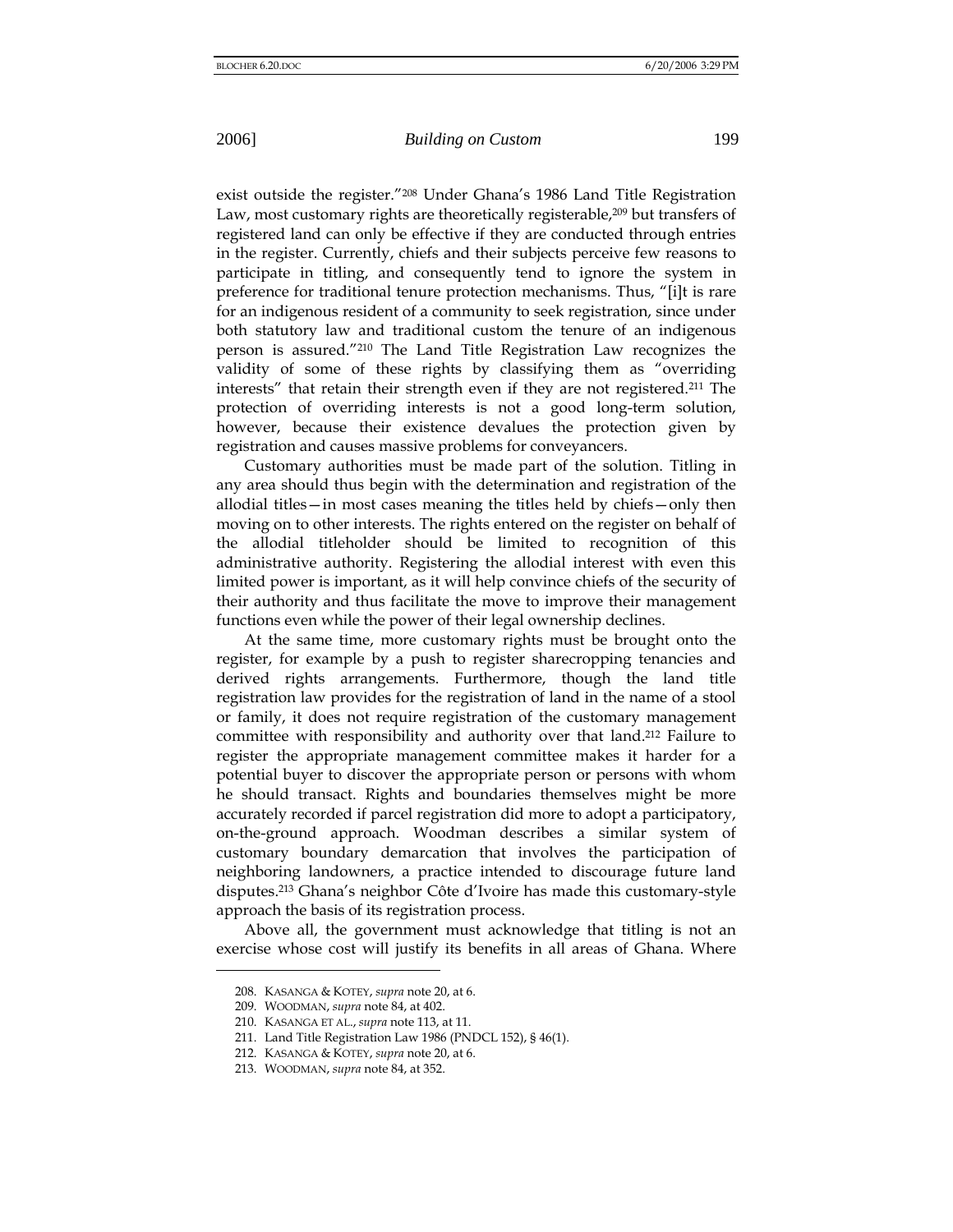titling does make sense, however—such as in Accra, where government machinery is already active—it must take better account of customary law and authorities. The main goal of this customary influence would be to make the law more accessible to the average landowner. Similarly, the government should stress education programs, focusing on the process, requirements, and benefits of titling. Thus far, the registration program makes little provision for effectively reaching its audience, even in the process of registration itself. The only publicity required for a person applying for title is to place an advertisement in one of Ghana's weekly newspapers. There is little chance that this method of publication will reach any but a few careful readers.214 Unless land title registration reform begins to draw on the strengths of existing customary institutions, it will likely remain as ineffective as those newspaper announcements.

C. Dispute Resolution

A third area in which traditional authorities play a particularly valuable role in land administration is in the resolution of land disputes, an area in which the government desperately needs help.215 In colonial Ghana, the policy of recognizing customary law but not giving strength to customary authority led to insecurity, and inadvertently but severely hampered economic growth:

Capitalism failed [in colonial Ghana] because the institutions of indirect rule compelled indigenous actors to enforce property rights at the local level, even as they denied most of those actors the coercive force needed to resolve conflict over the definition of those rights. Throughout Africa, therefore, conflict over custom went unchecked, customary law remained fluid, and property rights were insecure. That insecurity, not the maintenance of customary law, blocked capitalism's expansion.216

Moreover, the specific characteristics of land litigation make it particularly amenable to customary resolution.

Customary dispute resolution varies as much as customary law itself, but its rules generally incorporate both respect for tradition and concern for efficiency.217 In most customary tribunals, chiefs or elders conduct some sort of hearing, which is often public and involves a wide variety of interested parties, including tenants, neighbors, and secondary rights-

<sup>214.</sup> KASANGA & KOTEY, *supra* note 20, at 7.

<sup>215.</sup> R. KASIM KASANGA, INST. OF LAND MGMT. & DEV., LAND TENURE AND REGIONAL INVESTMENT PROSPECTS: THE CASE OF THE TENURIAL SYSTEMS OF NORTHERN GHANA 28 (1999).

<sup>216.</sup> FIRMIN-SELLERS, *supra* note 48, at 153.

<sup>217.</sup> MWEBAZA, *supra* note 11, at 5-6 (exploring the role of traditional mediators under Uganda's Land Act 1998).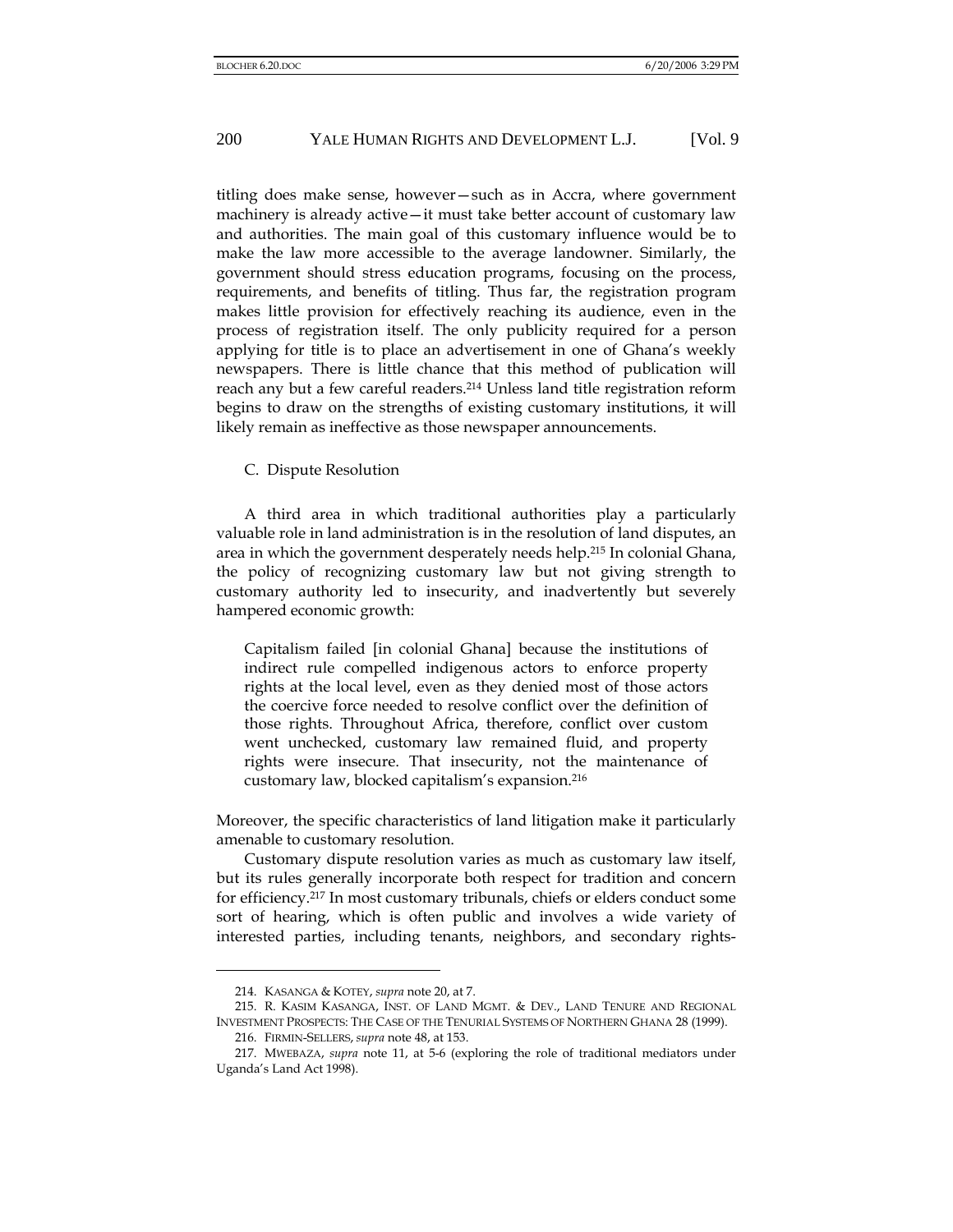holders.<sup>218</sup> Rules of procedure in these hearings are not as well-defined or as strict as they are in most state court systems, and the focus is on finding truth and reaching reconciliation rather than enforcing penalties or assigning blame. In part, this is necessarily so, since chiefly courts in contemporary Ghana lack state-backed power to compel attendance or enforce decisions in property disputes.<sup>219</sup>

Nevertheless, it is a testament to the comparative advantage of customary arbitration<sup>220</sup> that despite this restriction customary tribunals remain the dominant dispute resolution body in Ghana.221 One recent study reported that in the private land market, chiefs and elders were the most common adjudicators of reported land conflicts, more than twice as popular as courts or land administrators.222 Approximately ninety percent of respondents claimed to be happy with the final outcome.223 In Kumasi, for example, the Asantehene in 1999 authorized all land disputes in the Kumasi Traditional Council area to be withdrawn from the courts and settled instead by traditional methods. Many disputants responded almost immediately, and several long-standing disputes were quickly resolved.<sup>224</sup> Ghanaian courts could encourage customary resolution by suggesting to litigants that their land disputes might be better resolved in customary courts. Other African countries have already done this: Recognizing the important role played by traditional authorities in dispute resolution, Uganda's Land Act 1998 explicitly allows traditional authorities to serve as mediators, and even allows the state-run Land Tribunals to, at any time during a case, advise the parties that they might be better served by such mediation.225

Local adjudication mechanisms are validated further by the fact that most land conflicts arise at the local level, where the force of social sanctions—the stock in trade of customary dispute resolution—is strongest and the parties often share an understanding of customary rules. Moreover, customary dispute-settlement bodies can eventually help develop a customary common law through their decisions, blending local and national practice.<sup>226</sup>

<sup>218</sup>*. See* W.B. HARVEY, LAW AND SOCIAL CHANGE IN GHANA 66 (1966).

<sup>219.</sup> KLUDZE, *supra* note 28, at 57-58.

<sup>220.</sup> Many Ghanaians see the formal courts as perpetuating elaborate and unnecessary rules. *Id.* at 542-43.

<sup>221</sup>*. Id.* at 234.

<sup>222.</sup> CENTER FOR DEMOCRACY AND DEVELOPMENT, *supra* note 19, at 74.

<sup>223</sup>*. Id.* at 74. In Kasanga's less comprehensive 1988 study, 100% of land disputes were arbitrated by traditional authorities. Kasanga, *supra* note 90, at 57.

<sup>224.</sup> KASANGA & KOTEY, *supra* note 20, at 26.

<sup>225.</sup> MWEBAZA, *supra* note 11, at 5.

<sup>226.</sup> McAuslan, *supra* note 134, at 94 (referring to this customary common law as "a topdown approach, informed by experience and views from the grass-roots").